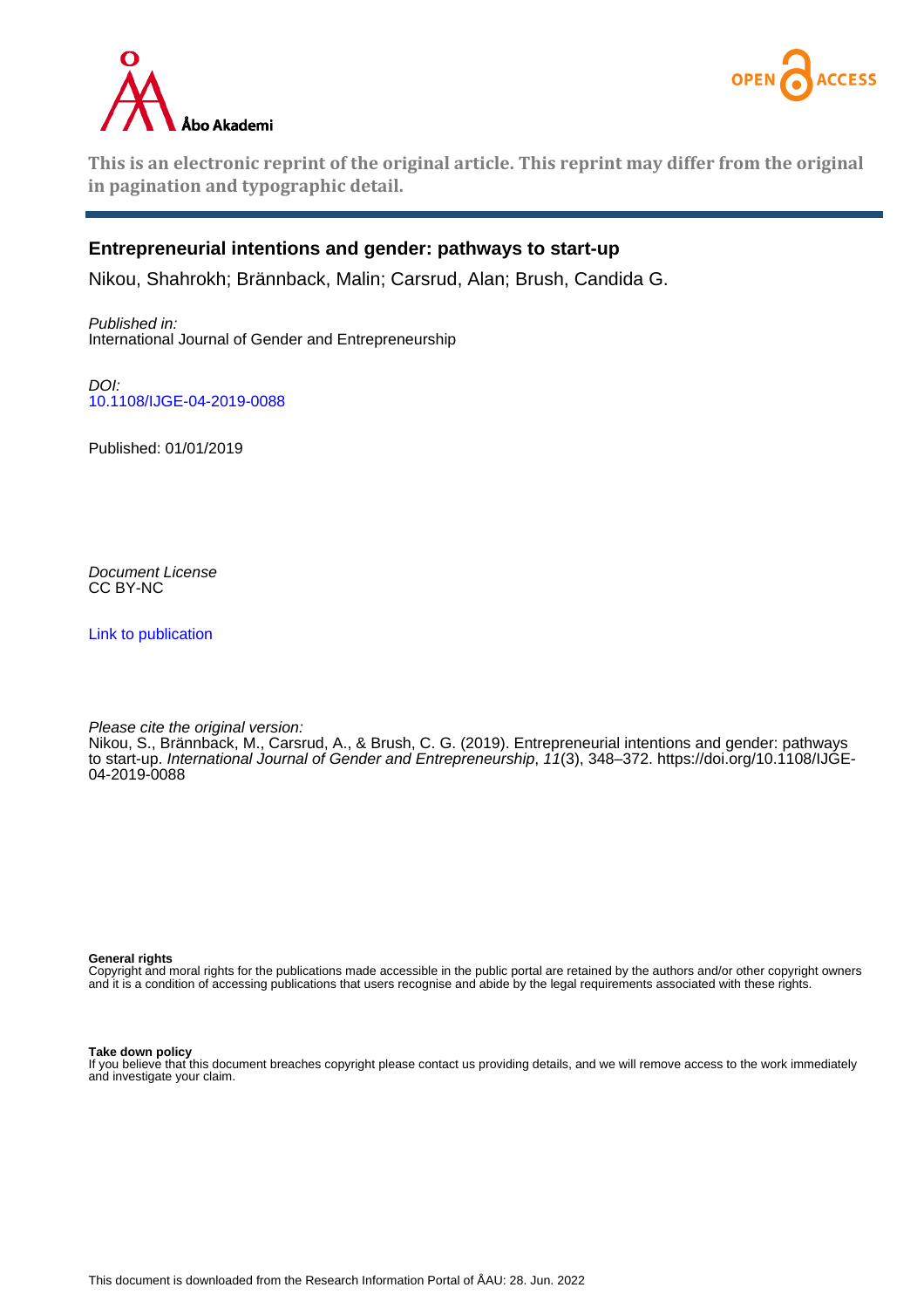

# **Entrepreneurial Intentions and Gender: Pathways to Startup**

| emerald<br>PUBLISHING<br>e<br>ISSN 1756-6266<br>Volume 00 Number 00 2018<br>International Journal of<br><b>Gender and</b><br>Entrepreneurship<br><b>Entrepreneurial Intentions and Gender: Pathways to Start-</b><br>up<br>Journal:<br>International Journal of Gender and Entrepreneurship<br>Manuscript ID   IJGE-04-2019-0088.R2<br>Manuscript Type:   Research Paper<br>Entrepreneurship, Entrepreneurship Intentions, Fuzzy-set Qualitative<br>Keywords:<br>Comparative Analysis, Gender<br><b>SCHOLARONE™</b><br>Manuscripts | International Journal of Gender and Entrepreneurship |
|------------------------------------------------------------------------------------------------------------------------------------------------------------------------------------------------------------------------------------------------------------------------------------------------------------------------------------------------------------------------------------------------------------------------------------------------------------------------------------------------------------------------------------|------------------------------------------------------|
|                                                                                                                                                                                                                                                                                                                                                                                                                                                                                                                                    |                                                      |
|                                                                                                                                                                                                                                                                                                                                                                                                                                                                                                                                    |                                                      |
|                                                                                                                                                                                                                                                                                                                                                                                                                                                                                                                                    |                                                      |
|                                                                                                                                                                                                                                                                                                                                                                                                                                                                                                                                    |                                                      |
|                                                                                                                                                                                                                                                                                                                                                                                                                                                                                                                                    |                                                      |
|                                                                                                                                                                                                                                                                                                                                                                                                                                                                                                                                    |                                                      |
|                                                                                                                                                                                                                                                                                                                                                                                                                                                                                                                                    |                                                      |

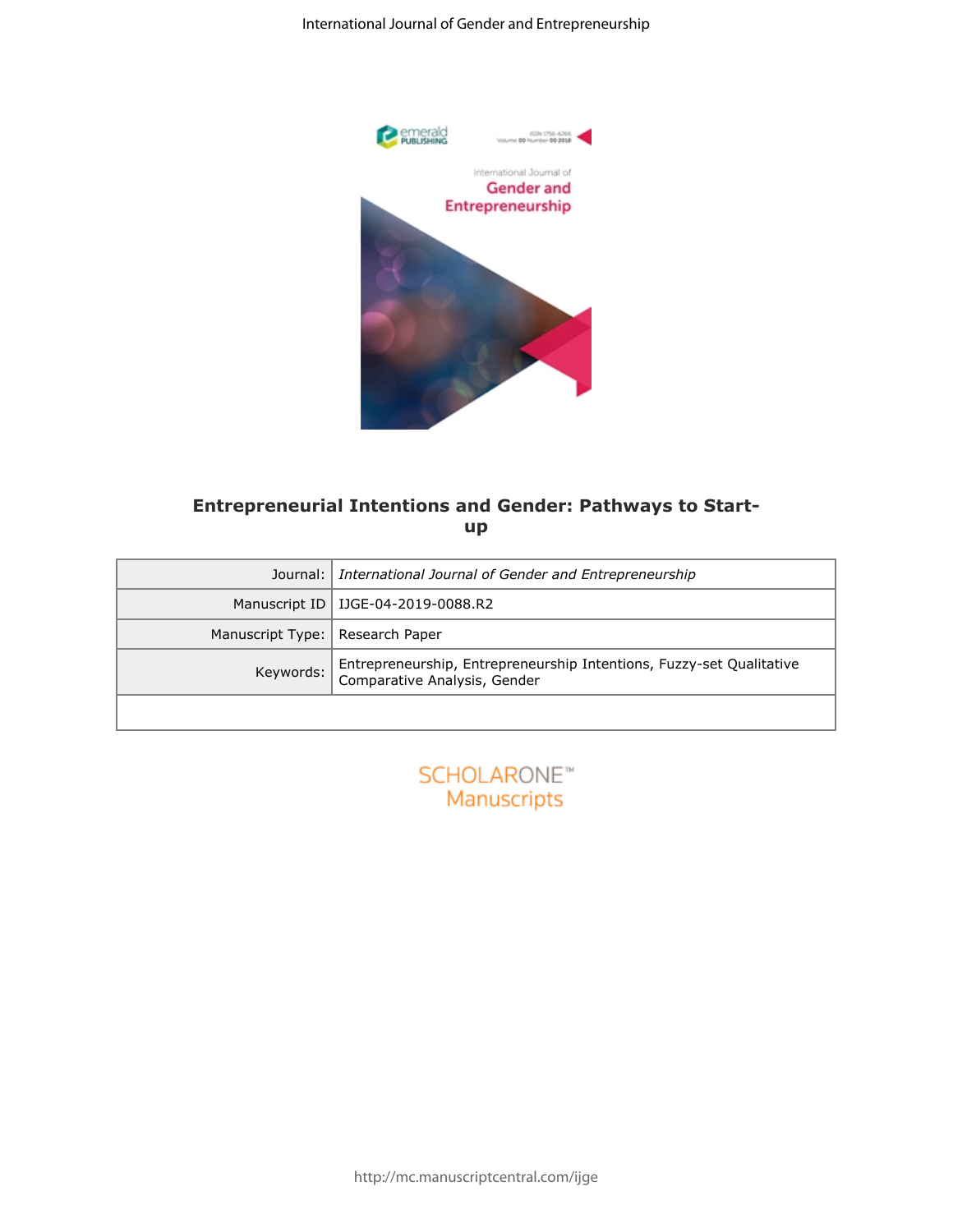## **Entrepreneurial Intentions and Gender: Pathways to Start-up**

# **ABSTRACT**

**Example 2018**<br> **Example 2020**<br> **Example 2020**<br> **Example 2020**<br> **Example 2020**<br> **Example 2020**<br> **Example 2020**<br> **Express of this paper is to receive the conceptation and returned of<br>
<b>Pression** 21 **Pression 2020**<br> **Pressi Purpose** — The purpose of this paper is to revisit the conceptualization and measurement of entrepreneurial intentions. Significant studies anchored in the Theory of Planned Behavior use causal statistical approaches to entrepreneurial intentions. This methodological approach, leads to the conclusion that there is a single pathway for all groups of people to achieve business start-up. Even though theory suggests approaches by women entrepreneurs to start a business may be influenced by different factors from those influencing men, results are inconclusive in these analyses. We argue that methodological preferences for linear, causal analytical approaches limit our understanding of gender similarities and differences in the business start-up process. We propose that when considering diverse samples, it is unreasonable to assume there is only a single pathway leading to business start-up.

**Design/methodology/approach** — Building on fuzzy-set Qualitative Comparative Analysis (fsQCA) and dataset of 2.038 respondents, we investigate factors predicting the intentions to start a business, and evaluate the alternative conjunctive paths that emerge.

**Findings** — The fsQCA results shows that the relationship among conditions leading to entrepreneurial intentions is complex and is best represented as multiple and conjectural causation configurations. In other words, there are multiple significant pathways (refers to equifinality) that predict intentions to start a business start-up, and there are significant differences by gender.

**Originality/value** — This study is one of the first to examine the roll of gender as a sperate condition in the analysis. This paper offers implications for theory and future research and highlights the complexity of this domain.

**Keywords:** Entrepreneurship, Entrepreneurial Intentions, Fuzzy-set Qualitative Comparative Analysis,

Gender

**Paper type** Research paper

### **Introduction**

One of the most important questions in the entrepreneurship domain concerns factors predicting the intentions to start a business. Since the late 1980's, a considerable number of studies have examined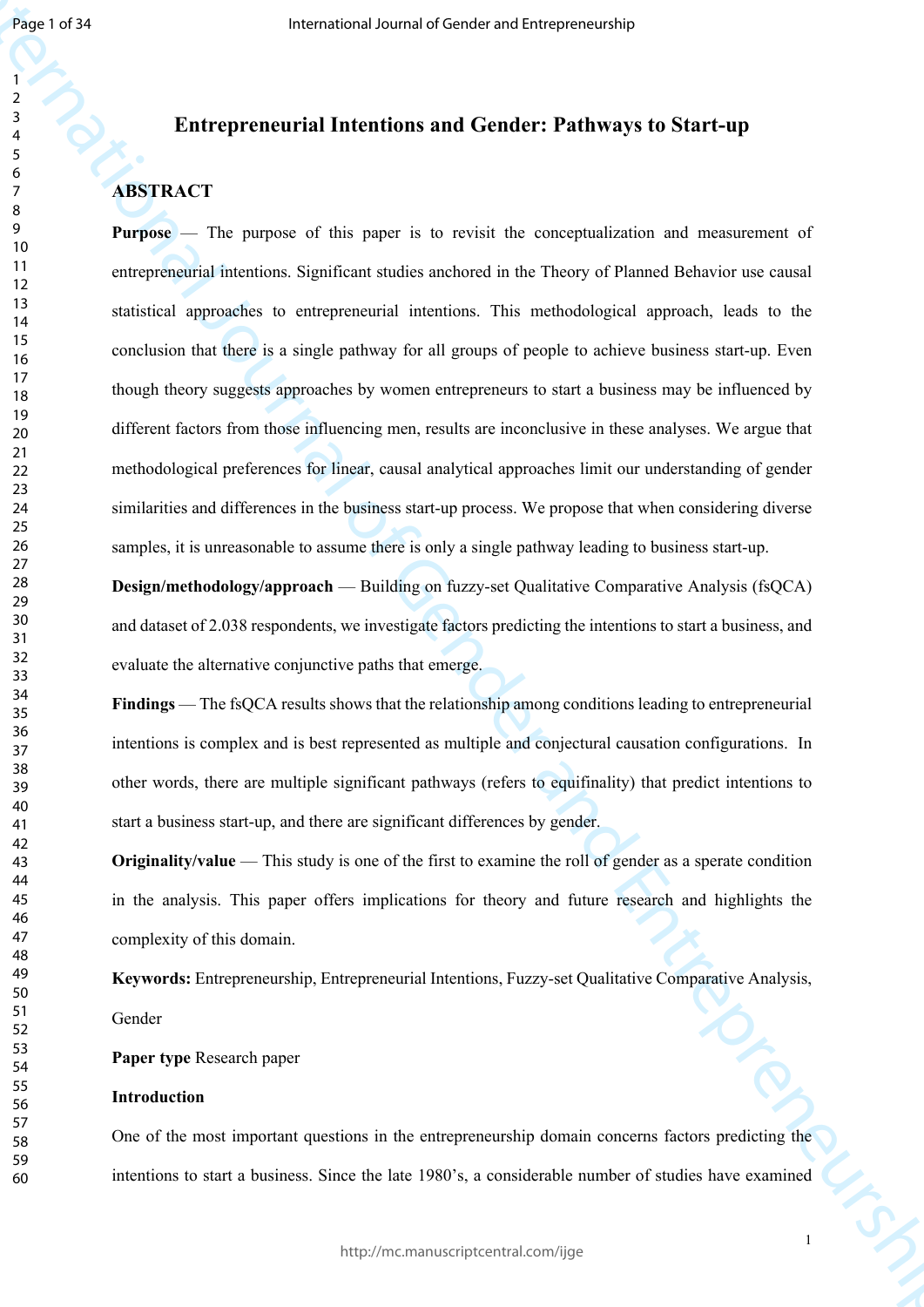Frame of Louis and Markov mail of Gender and Districts (Fig. 1973)<br>
The distribution is a distribution of Gender and Apple To Consider and The Barbara Scheme and Theodor<br>
The distribution is a distribution of General Mark entrepreneurship as intentional behavior and analyzed the formation of intentions to start a business as the first step in the launch process (Kautonen et al., 2015; Krueger et al., 2000; Liñán and Fayolle, 2015). Early research on entrepreneurial intentions proposes that intentions are the best predictor of planned behavior, especially when that behavior is difficult to observe, rarely occurs, or involves unpredictable time lags (Krueger et al., 2000, p. 413). To accommodate this claim, Krueger and his colleagues state that entrepreneurship is a proto-typical example of that type of planned behavior, as starting a new venture requires a careful planning, for which the intentions-centered models such as Theory of Reasoned Action (TRA: Fishbein and Ajzen, 1975) and Theory of Planned Behavior (TPB: Ajzen, 1985) are the ideal choices (Krueger et al., 2000, p. 411; Rueda et al., 2015).

The Theory of Planned Behavior (hereinafter TPB), developed from the Theory of Reasoned Action is particularly important in the entrepreneurial domain because it considers personal and social factors to explain behavioral intentions (e.g. Maes et al., 2014). Ajzen proposes three independent variables measuring attitudes, subjective norms, and perceived behavioral control that determine behavioral intentions (Ajzen, 1985, 1987). He posits that the attitudes variable motivates a person's disposition toward performing a behavior. The subjective norms (SN) variable includes attributes of a person's social environment and situation, and the perceived behavioral control (PBC) variable addresses variation in a person's ability to control the performance of a behavior. According to TPB, behavioral intention is the immediate antecedent of the behavior or the action (Ajzen, 1985, 2002).

Despite the prior contributions of TPB, there is an underlying assumption that the pathway is the same for all regardless of gender. To this end, the vast majority of studies rely on causal modeling, or structural equation modeling, to come up with a single explanatory pathway leading to intentions to start a business. However, Feminist Theory argues that in fact, there may be systemic and contextual factors that may differentially deprive women of certain resources in the socialization process, specifically, education and networks. This suggests that women may have different configurations of variables leading to intentions than might be predicted for men. Without a better understanding of the possible differences in pathways leading to entrepreneurial intentions by men and women, we risk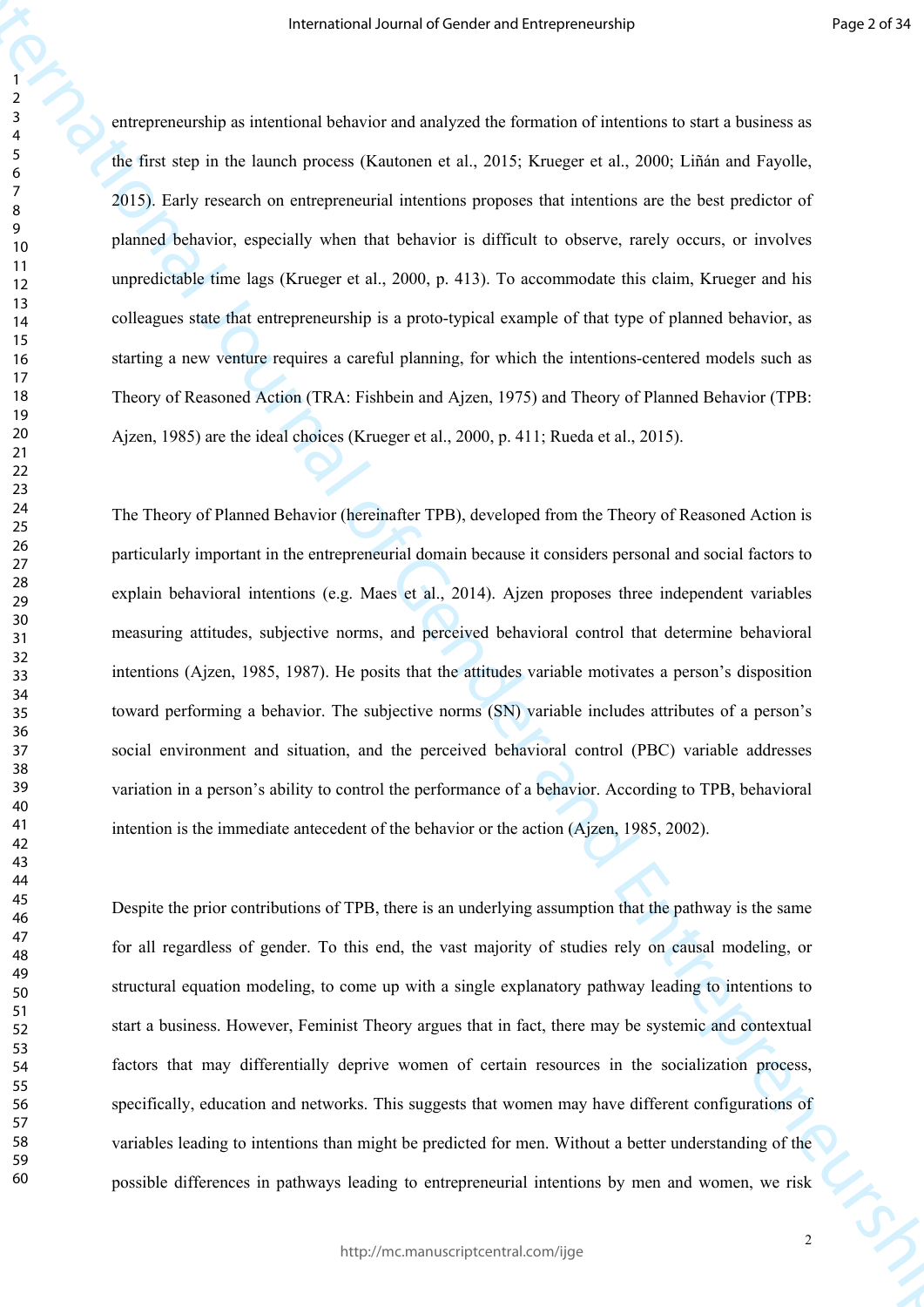creating generic prescriptions and practices that apply to everyone, and therefore, we may not be adequately training and supporting women entrepreneurs.

Figure 2013<br>
From gravite process of particular and predicts that may be everyone, and therefore, we may see the<br>
declared transition and provide women entrepreneurs are required to the<br>
declared transition and provide wo Therefore, in this paper, we argue that is it necessary to re-examine this theory in the context of a diverse sample. We specifically focus on and employ the TPB because it is an important socio-cognitive theory and performs better than alternative theoretical models (Lortie and Castogiovanni, 2015), and it is appropriate for investigating entrepreneurial intensions of students world-wide (e.g., Liñán and Chen, 2009). We have three objectives in this study: (i) to explain entrepreneurial intentions in a more detailed and consistent way, (ii) to investigate entrepreneurial intentions in a diverse group of students and explicitly analyze by gender, and (iii) to integrate two lines of research on entrepreneurial intention, relationships between attitudes and entrepreneurial intention, and research on the connections between self-efficacy and entrepreneurial intentions (e.g. Rueda et al., 2015). The relationship between selfefficacy and behavioral intentions is important because literature shows that a person's belief about her capabilities to exercise control over her own level of functioning in skills and abilities to initiate a task or to perform a task also influence behavioral intentions (Bandura, 1977, 1986, 1997; Cardon and Kirk, 2015). Ajzen (2002) argues that while self-efficacy (SE) and perceived behavioral control (PBC) may be seen as similar concepts (both are concerned with perceived ability to perform a behavior or sequence of behaviors), they differ from one another because self-efficacy is rooted in one's confidence in her ability to perform a behavior (e.g. start a new business).

Given recent developments in entrepreneurship research and advances in the research methods (Kraus et al., 2018), we argue that traditional methodologies may not fully recognize the complexity of the interdependencies and conjunctive paths between variables influencing start-up behaviors, and therefore may not fully uncover the potential gender differences. From a more methodological perspective, the vast majority of research relies on traditional linear based approaches that test the symmetric links between the attitude and intentions towards entrepreneurial career behaviors (see e.g. Ozaralli and Rivenburgh, 2016). Therefore, for this study, we use an alternative method that goes beyond widely used regression-based analysis. We employ fuzzy-set Qualitative Comparative Analysis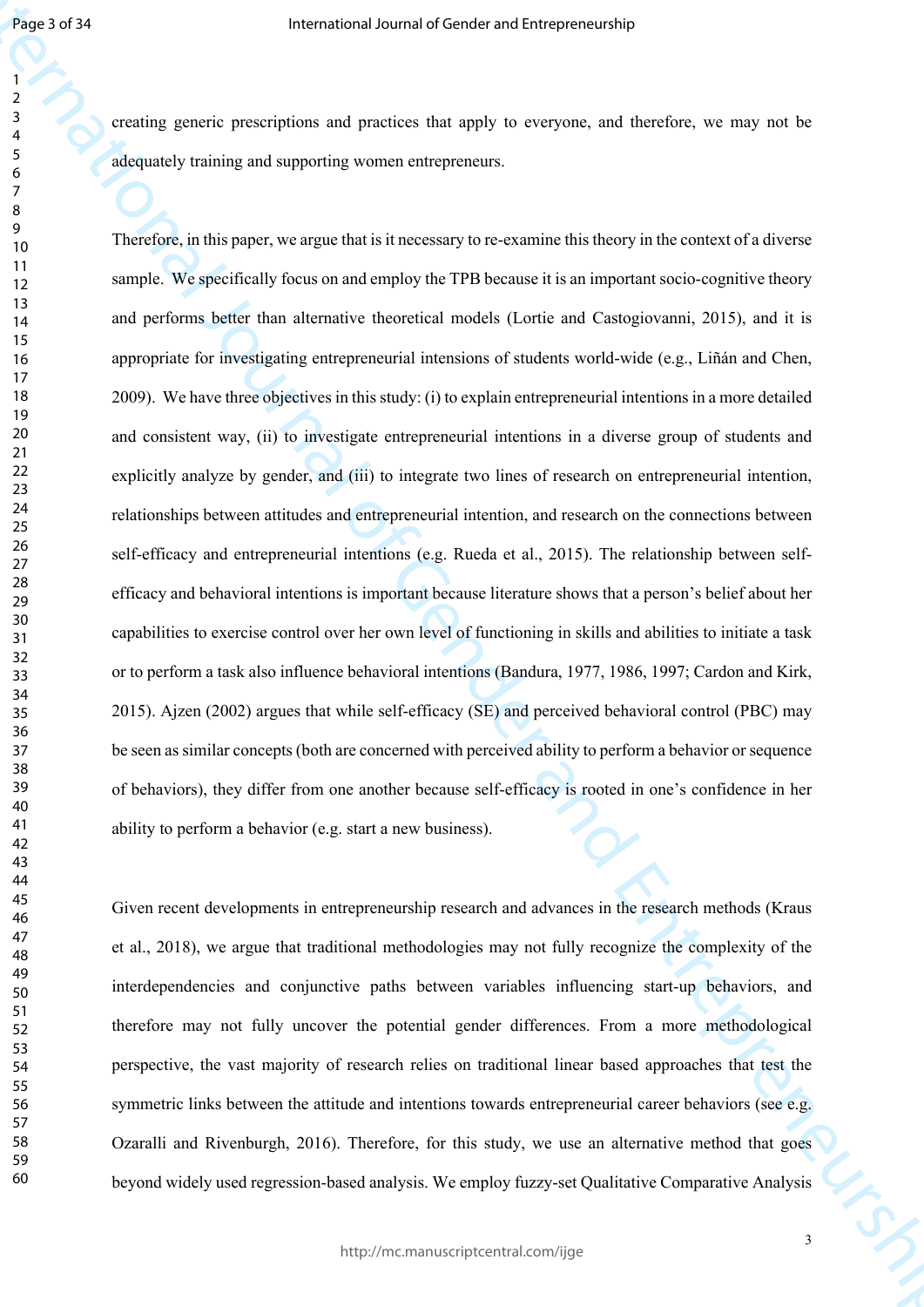(hereinafter fsQCA) introduced by Ragin (1987) to seek for the conjunctional causation (Arenius et al., 2017) and the alternative conjunctive paths leading to the outcome (entrepreneurial intentions).

Freenatoral Journal of Gender and Latingweisenschip<br>
International Office Control of Gender and Schwarz (1973) and the theoretical Schwarz (1974)<br>
The Control of Generative control of Gender and Entrepreneurship and Theor Our results show that contrary to previous research, there are gender differences in the configurations, which are illuminated by the multiple configurations present in the fsQCA approach. But these are not apparent using traditional structural equation modeling. Most interestingly, we provide new insights on the tenet whether self-efficacy is a gendered variable or not in the analysis. This paper makes several theoretical and methodological contributions. From a theoretical standpoint, in the form of multiple configuration of conditions, the results contribute to the entrepreneurship research by providing new insights into the roles of different variables (conditions). We also show that the variation in conditions influencing the entrepreneurial intentions are sufficiently complex and we cannot assume that existing TPB theory applies equally to men and women. We further contribute to theory by providing new knowledge to the emerging global picture of entrepreneurship and our results show that perceived behavioral control (PBC) and self-efficacy have different effects on the behavioral intentions. From a methodological standpoint, the fsQCA analysis reflects a variety of configurations explaining entrepreneurial intentions rather than just a single significant pathway. In all, our results show a much more detailed picture of the antecedents to entrepreneurial intentions than reflected by linear regression analysis. The remainder of the paper is as follows; first, we present the literature review on entrepreneurship and the theoretical background followed by the research methodology. Next, we discuss and elaborate on configurational theory and then present the results of the fuzzy-set Qualitative Comparative Analysis (fsQCA) and associated results. We conclude with the discussion, conclusion, implications and limitations.

## **Literature Review**

Scores of studies have tested TPB and found that intentions are linked to starting a new business (see e.g. Gieure et al., 2019), but there remains an underlying assumption that the pathway, once identified, will be the same across all people (Fayolle and Liñán, 2014). However, there is reason to believe that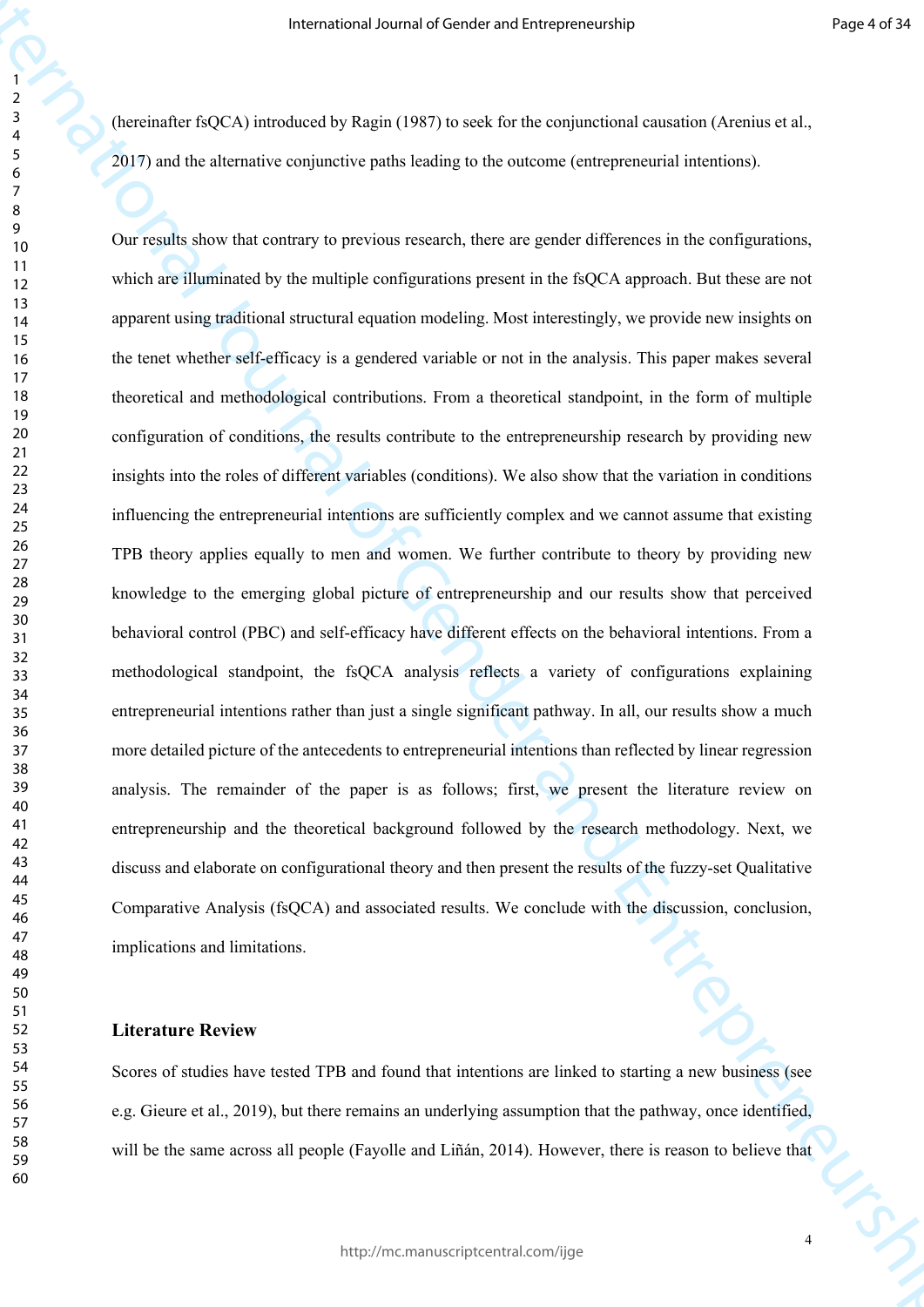this may not necessarily be true when we consider the role of gender in entrepreneurial ecosystems. Feminist theory and current research is predicated on the assumption that gender is not only a structuring of society, but also that the start-up process may differ for men and women either because of overt discrimination and/or systemic factors. For instance, a liberal feminist perspective would suggest that that entrepreneurial ecosystem factors are structurally gendered and therefore might deprive women from vital resources like education or network support (Brush et al., 2018). Alternatively, a social feminist perspective would argue that the women's early and ongoing socialization process (Bird and Brush, 2002) may influence the formation of entrepreneurial self-efficacy (Piperopoulos and Dimov, 2015). Furthermore, the image and belief about entrepreneurs is typically male/masculine, resulting in stereotypes and characteristics associating entrepreneurial behavior with men (Gupta et al., 2009; Ahl, 2006; Henry et al., 2016).

Figs. 2013<br>
The may not occurrely be the solven or consider the other dephends of gradient considerations of Gender and American Consider the solven of Gender and American Street and Street and Street and Street and Stree Similarly, there is evidence that women pursue different organizational and economic missions, and that there are significant variations in motivations (necessity versus opportunity) and intentions to start a business world-wide (Jennings and Brush, 2013; Ladge et al., 2019). In the TPB literature, a relatively small number of studies measure intentions by gender (Aloulou, 2015; Haus et al., 2013) or include gender as a variable in the analysis. Of those that do, most studies using the full model of theory of planned behavior (TPB) find that gender is of marginal, indirect or of no significance (Haus et al., 2013; Krueger et al., 2000). On the other hand, studies examining direct or indirect effects of gender on intentions find that it has a direct effect on self-efficacy which mediates the relationship to intentions (Cardon and Kirk, 2015; Ladge et al., 2019) or that the relationship of social environment to intentions is more significant for women than men (Aloulou, 2015). Similarly, a study of desirability and intention found males have higher intentions to create firms (Zhang et al., 2014). Hence, there is an overarching assumption that TPB applies equally to men and women yet we have a theoretical and empirical rationale for expecting that there may be significant gender differences (Fayolle and Liñán, 2014).

#### **Theoretical Background**

Tony st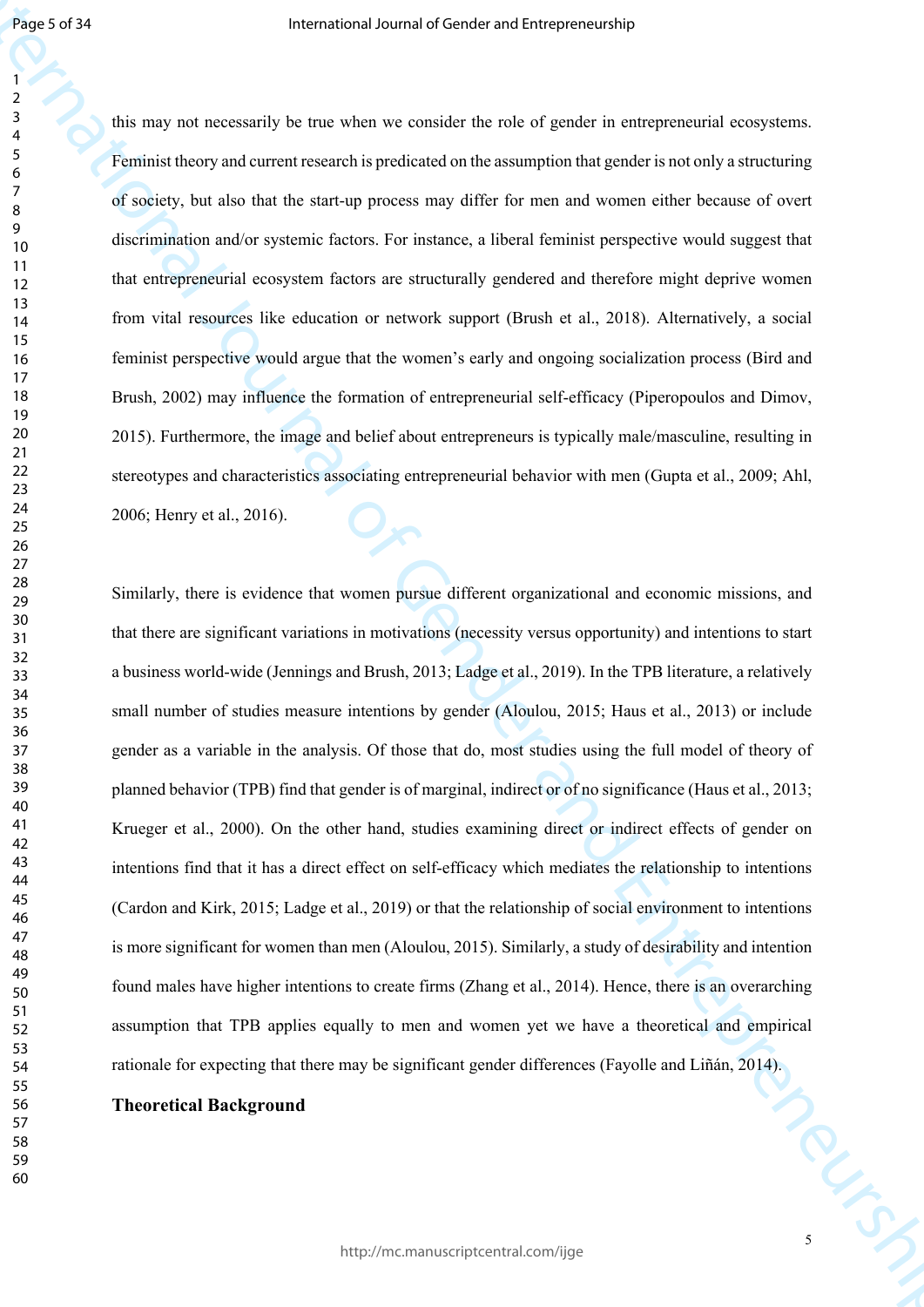Framework Jeanna of Conteins and Conteins process of Figure 2018<br>
A Annalog counter and a contexponential positivities, are similate, believing and finding the line<br>
Section international of General Annalog counter the Se Abundant research in entrepreneurship draws from Theory of Planned Behavior (TPB) finding that the key factors influencing entrepreneurial motivations, are attitudes, behaviors and intentions (Beynon et al., 2016). Notwithstanding that TPB might have some limitations such as being weak in predicting the observed behavior compared to self-reported behavior (Armitage and Conner, 2001), this theory has proven to be a strong theoretical lens, particularly in highlighting the importance of the link between attitude-intentions for entrepreneurs (Haus et al. 2013; Shahab et al., 2019). Some authors such as Souitaris et al. (2007) and van Ewijk and Belghiti-Mahut (2019), employing TPB argue that the intention for starting a new business is inspired by entrepreneurship education. By testing an exogenous variable (education) and its influence on the attitude and the intentions towards behavior (selfemployment), Souitaris et al. (2007) confirm that the attitude-intention link can be investigated through the TPB. However, there are alternative theoretical models which prior studies have used. For example, Zhao et al. (2005) developed an integrated model of entrepreneurial experience, risk propensity and perception of formal learning to evaluate the role of self-efficacy and found that taking an entrepreneurship related-course, experience and risk propensity play a particular role on intentions to pursue an entrepreneurial career.

Following is a brief summary of the research on the relationships between constructs in TPB. Because our intent is to examine a diverse sample and consider where gender would make a difference, we indicate why gender might make a difference relative to self-efficacy (SE) and TPB constructs, as these relate more closely to entrepreneurial intentions (Liñán et al., 2011).

#### *Self-Efficacy*

According to Bandura (1986, 1997) self-efficacy is "*people's beliefs about their capabilities to exercise control over their own level of functioning and over events that affect their lives*" (p. 257). In the context of entrepreneurial career, Bandura (1997) and Wilson et al. (2007, p. 389) argue that "*self-efficacy reflects an individual's innermost thoughts on whether they have the abilities perceived as important to task performance, as well as the belief that they will be able to effectively convert those skills into a chosen outcome*". Bandura (1986) further notes that self-efficacy and PBC are different concepts, while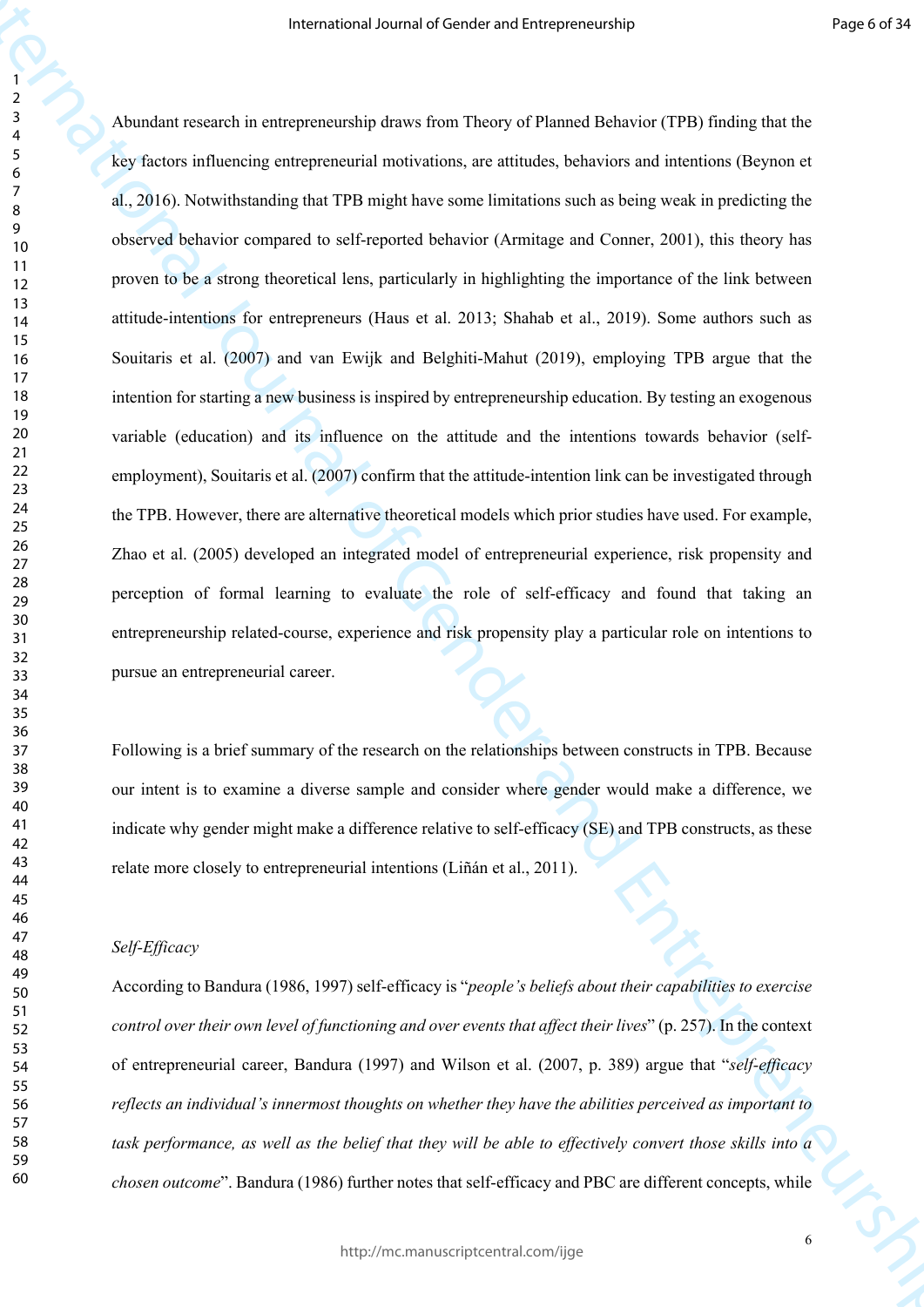the SE has more direct impact on behavior, and it is concerned with the cognitive perceptions of control based on internal control factors, the PBC reflects on more general and external factors. Self-efficacy, while not an original construct of the TBP, is a well-established antecedent of entrepreneurial intentions and often seen as a precursor to PBC (Cardon and Kirk, 2015; Krueger et al., 2000; Ladge et al., 2019). Moreover, Boyd and Vozikis (1994, p. 64) and Piperopoulos and Dimov (2015) found that individual self-efficacy plays an important role in the development of entrepreneurial intentions and actions, in other words, it influences the complex process of new business creation.

Figure of Fit<br>
Framewood shows an effective particular control of the Valence of General Anti-<br>
Figure 3.1 The Valence of General Control of General Control of General Control of General Control of General Control of Gene With regards to gender, social feminist theory, role stereotype and role congruity theory argue that women entrepreneurs would have different attitudes, beliefs and approaches leading to entrepreneurial intentions compared to their male counterparts (Ahl, 2006; Bird and Brush, 2002; Eagly and Karau, 2002). Consistent with role theories, when starting a business, women may perceive they have lower capabilities than men (Austin and Nauta, 2016). Women often underrate their skills and abilities, or believe they are less capable, while also perceiving greater hindrances than men in becoming an entrepreneur (Kelley et al., 2017). Other work argues that individuals with a higher risk propensity are more likely to pursue an entrepreneurial career, given that entrepreneurship is fraught with uncertainty (Zhao et al., 2005). Because the male stereotype of an entrepreneur is associated with "risk-taking", it is likely women will have less self-efficacy in an entrepreneurial environment which is highly uncertain. Research shows that women often have less confidence in their entrepreneurial skills and capabilities than men (Wilson et al., 2007). Therefore, we not only expect self-efficacy impacts entrepreneurial intentions but also, we believe that the effect of self-efficacy on intention to start a new business startup will be different across females and males.

## *Perceived behavioral control (PBC)*

Perceived behavioral control is one of the main constructs of the TPB and refers to an individual's perception towards the extent to which performing a behavior is easy or difficult (Ajzen 1991, p. 83). According to the TPB, the resources and opportunities available to a person must, to some extent, dictate the likelihood of behavioral achievement (Veciana et al., 2005, p. 169). Autio et al. (2001) argue that PBC is the sum of the one's actual control of a behavior and her/his perception regarding this control.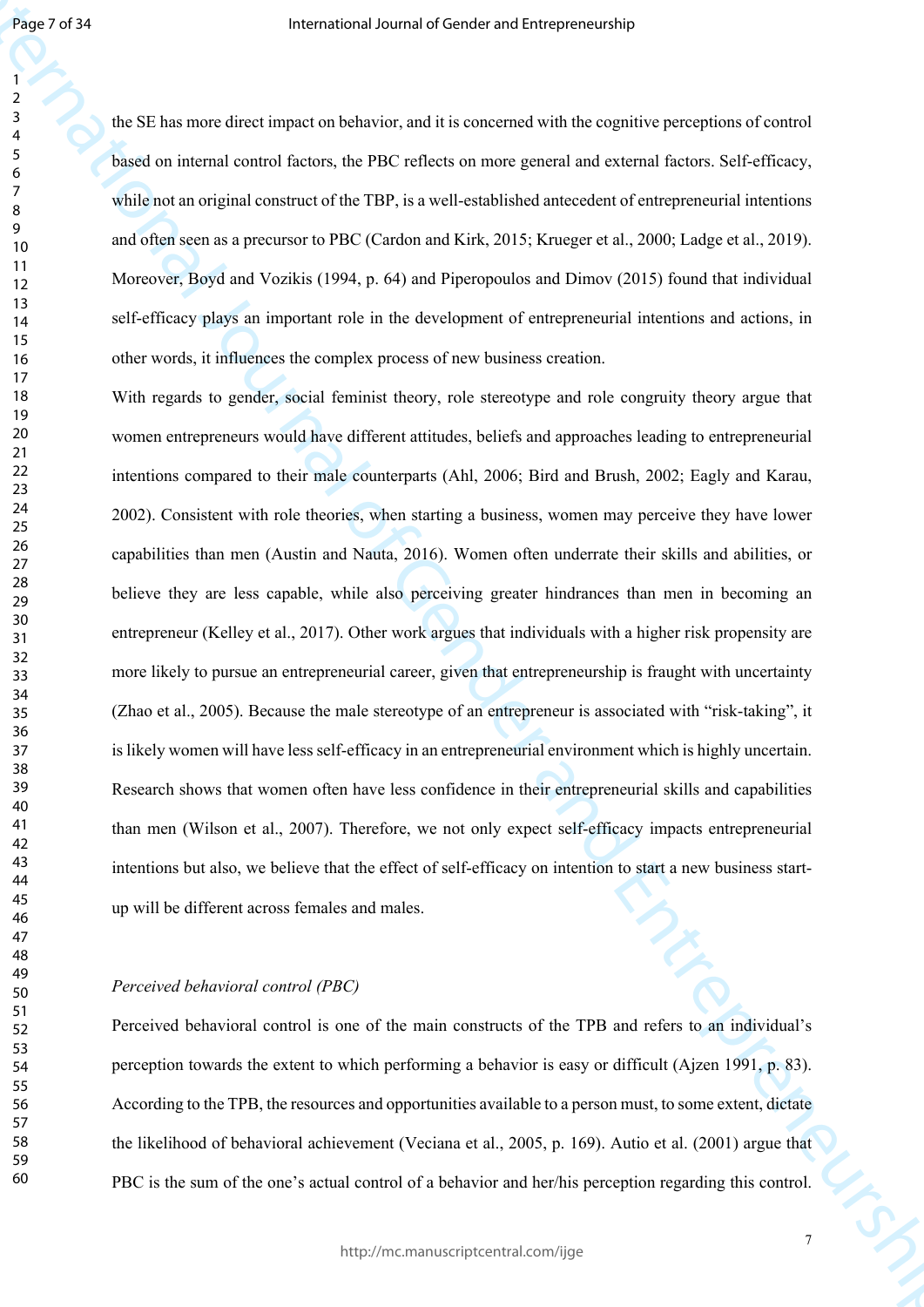Furthermore, we argue that PBC moderates the relationship between intention and behavior specifically where the behavior is not under complete volitional control, for instance the desire to become an entrepreneur (see Baron and Kenny, 1986). Armitage and Conner (2001, p. 472-473) posit that PBC differs from self-efficacy such that in situations where prediction of behavior from intention is likely to be hindered by the level of actual control, PBC predicts behavior directly, while self-efficacy predicts only intentions.

With regards to gender, following Eagly and Karau (2002) and role congruity theory, men and women will choose roles that fit with their personal characteristics. Because women will perceive a mismatch between their personal characteristics and their career role, they may perceive they will perceive higher barriers in starting a business. For instance, the Global Entrepreneurship Monitor (GEM) study shows that women perceive a higher fear of failure than men, especially in innovation economies (Kelley et al., 2017) or other research shows that women do have lower perceptions of control in starting a business (Haus et al., 2013). Therefore, we not only expect PBC impacts entrepreneurial intentions but also, we believe that the effect of PBC on intention to start a new business start-up will be different across females and males.

## *Subjective norms (SN)*

Framewood Jeanna of Gender and Universe conditional Properties<br>
The View Let Extensive is an under complete volidated control. In the<br>temperature of Entrepreneurs and Mente, 1966. Armings and Comme CoCo and The Section is Another construct within the TPB that is expected to influence intentions is subjective norms (Robledo et al., 2015). Subjective norms consist of a person's beliefs about whether significant others think she or he should engage in the behavior (Conner and Armitage, 1998). In other words, SN is defined as unwritten rules of conduct within a group, culturally embedded and they indirectly specify desired behaviors (Meek et al., 2010). These attributes stand for the perceived social pressure to perform or not to perform a certain behavior, like starting a new business start-up (Kautonen et al., 2010). In considering gender, social role theory (Eagly, 1987), argues that gender-based expectations lead both men and women to pursue gender stereotypical occupations consistent with their perceived skills. Further, these beliefs about capabilities and skills relative to a particular occupation may influence perceptions of control over behavior in entrepreneurial actions. Cultural values shape societal roles and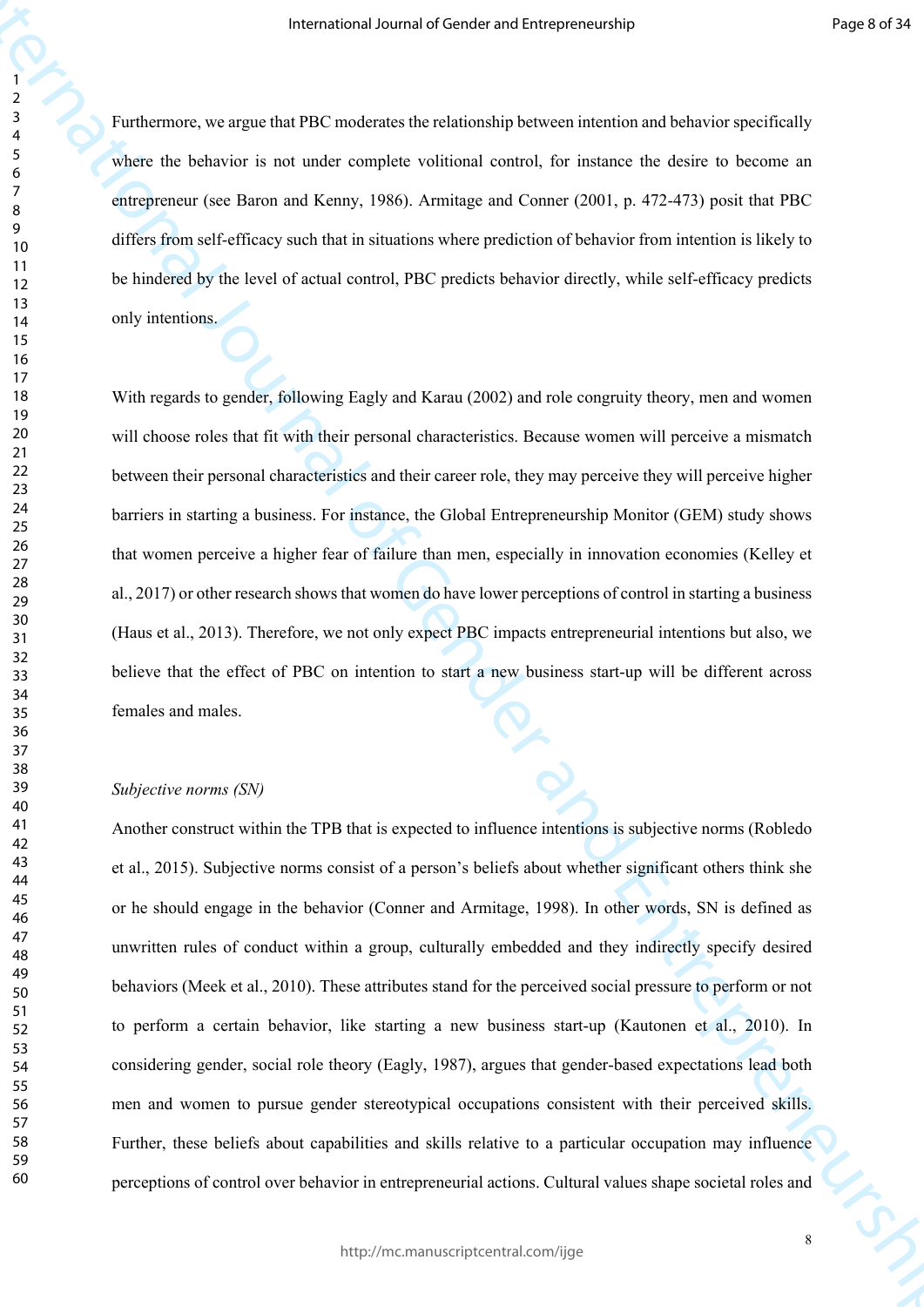Figure of A<br>
For expectation the surface qualitative of the surface of the surface of Entrepreneurship<br>  $\frac{1}{2}$ <br>  $\frac{1}{2}$ <br>  $\frac{1}{2}$ <br>  $\frac{1}{2}$ <br>  $\frac{1}{2}$ <br>  $\frac{1}{2}$ <br>  $\frac{1}{2}$ <br>  $\frac{1}{2}$ <br>  $\frac{1}{2}$ <br>  $\frac{1}{2}$ <br>  $\frac{1}{2$ stereotypes in terms of occupations considered appropriate for men and/or women (de Vita et al., 2014). Because successful entrepreneurs are equated with the male stereotype, this may create a social environment where women are less supported in their entrepreneurial endeavors (Gupta et al., 2009; Marlow and Patton, 2005). Research shows that subjective norms supporting entrepreneurship are higher for men than for women, and this does affect intentions (Lo et al., 2012). Moreover, (Teo et al., 2012) incorporate the demographic factors and subjective norms with the TAM model to investigate the intention to adopt mobile banking and found that SN positively affect the intentions, however the authors did not find any effect of gender between SN and intentions. Given the nature of the previous studies, we not only expect SN impacts entrepreneurial intentions but also, we believe that the effect of SN on intention to start a new business start-up will be different across females and males.

## *Attitude towards entrepreneurship (AT)*

Some authors argue that attitude towards entrepreneurship is a reliable predicting factor of intention (e.g. Adekiya and Ibrahim, 2016). Many prior studies have found a positive relationship between intention and actual behavior by conceptualizing the intention as the cause of an action, in which the greater the stated intentions to perform an act, the greater the likelihood of engaging in the act (e.g. Ajzen, 2001; Rueda et al., 2015). Moreover, Bandura (1997) posits that people are more likely to engage in behaviors that are believed to be achievable.

Once again when it comes to gender, the stereotype of the successful entrepreneur tends to be associated with characteristics such as aggressiveness, achievement orientation, dominance, and risk-taking, which are perceived as more typical of men than women (Ahl, 2006; Gupta et al., 2009). Hence, women who may identify with these characteristics may also perceive a disconnect between their behaviors and those required to be a successful entrepreneur, creating cognitive dissonance (Eagly and Karau, 2002). Men have a stronger proclivity toward entrepreneurial activity than women (de Bruin et al., 2007) and research shows that men's attitudes towards entrepreneurship are more positive than for women (Karimi et al., 2014). Other research also shows that overall, women have lower positive attitudes towards entrepreneurship (Haus et al., 2013). Therefore, we not only expect attitude towards entrepreneurship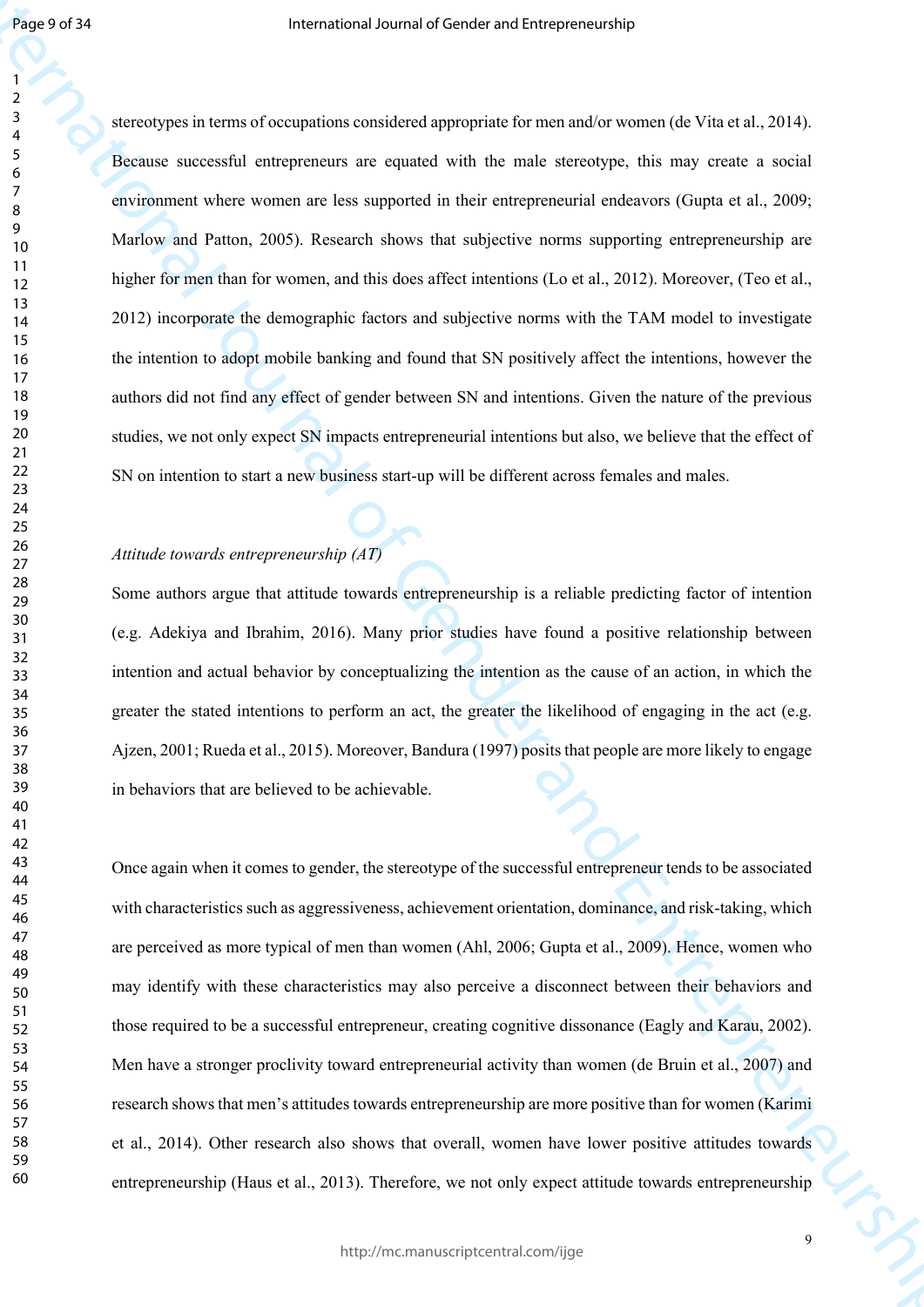impacts entrepreneurial intentions but also, we believe that the effect of attitude on intention to start a new business start-up will be different across females and males.

## *Entrepreneurial intentions (EI)*

According to Ajzen (1991) entrepreneurial intention is the effort that a person will make to carry out that entrepreneurial behavior and it measures the degree to which individuals are likely to become an entrepreneur in the future (Liñán and Fayolle, 2015). Entrepreneurial intentions, driven by several personal and social factors, can measure an economy's favorability towards entrepreneurship (Autio et al., 2001). Santos et al. (2016, p. 44) examine the interplay between gender differences and the social environment in the formation of entrepreneurial intentions and find that the formation of entrepreneurial intentions is similar for men and women, but men consistently exhibit more favorable intentions than women.

Framewood Jeanna of Constant with the granitective results of the General Constant Constant Constant Constant Constant Constant Constant Constant Constant Constant Constant Constant Constant Constant Constant Constant Con In sum, significant research draws from Theory of Planned Behavior (TPB) finding that the key factors influencing entrepreneurial motivations, are attitudes, behaviors and intentions (Beynon et al., 2016; Carsrud and Brännback, 2011; Zhao et al., 2005). But, there is theoretical rationale to expect that there might be gender differences in the factors leading to entrepreneurial intentions. To date, the vast majority of studies examining TPB utilize structural equation modeling (SEM) to investigate linear, correlational or symmetrical relationships, assuming that there are few fixed causal pathways to explain intentions towards a new business start-up, with gender often only considered a control variable. In the entrepreneurship domain conventional methods such as Structural Equation Modeling (SEM), and linear statistical approaches are the most commonly used means of examining entrepreneurial intentions (Haus et al. 2013; Krueger et al., 2000). In some respects, a reliance on a structured causal pathway to elicit narrow approaches to entrepreneurship are generally at odds with what we know about the wide variations in entrepreneurs generally and the heterogeneity of the phenomenon (Bruyat and Julien, 2001). We believe not only the choice of theory, but also the choice of methodology matters in our understanding of gender differences.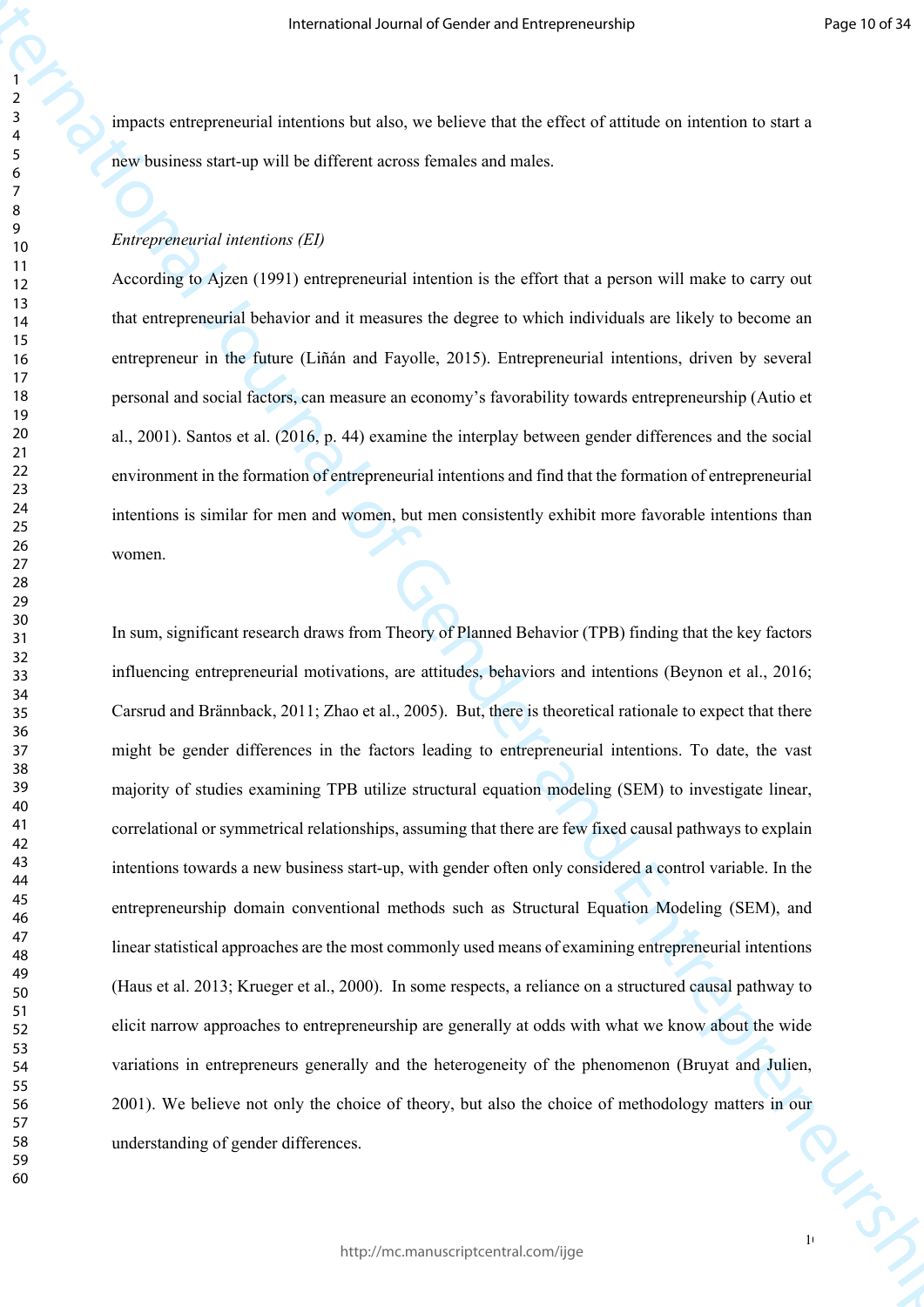Figure 1993<br>
Premise and large states of dimension and the premise of the Company of General original original original original American Company of General American Constraints of General American Constraints of General Therefore, we use fuzzy-set Qualitative Comparative Analysis (Ragin, 1987) to examine conjunctional causation (Arenius et al., 2017) and alternative conjunctive paths leading to the outcome. This method enables us to identify different patterns of causal conditions that produce the desired outcome, rather than how each individual independent variable relates to the outcome. When employing a conventional theoretical model, such as Theory of Planned Behavior, this method enables researchers to obtain complementary insights (e.g. in-depth insights about the gender differences discussed above and the net effect of each variable) which may not be possible when traditional statistical approaches such as SEM are used. For example, while SEM assesses the effect of variables individually, fsQCA allows the assessment of the effect of variables in terms on logical combinations. Moreover, as entrepreneurship is a heterogeneous phenomenon, by identifying alternative conjunctive paths we are able to answer the question *"how variables combine to cause a certain outcome"* (Liu et al., 2017, p. 64; Mas-Tur et al., 2015, p. 2281; Ragin, 1987, 2000). Notably, when a traditional statistical approach such as SEM is used, researchers often postulate several hypotheses which will be tested during the analysis. But, when fsQCA is used researchers formulate proposition(s) instead of hypotheses. Therefore, in this paper in order to assess the relationships between the antecedent factors predicting entrepreneurial intentions, we propose the following propositions:

**Proposition 1:** *No single best configuration of the constructs (i.e. self-efficacy, subjective norms, perceived behavioral control and attitude) leads to entrepreneurial intentions, but there exist multiple, equally effective configurations of causal factors.*

**Proposition 2:** *Configurations that lead to entrepreneurial intentions will be affected by the presence of gender.*

## **Research methodology**

## *Sample and Data collection*

For this research, our sample consisted of students selected from urban universities in eight different countries, Canada, Chile, China, Finland, Germany, Spain, Turkey and the USA. Although, we did not use any pre-qualifying questions or restrictions to avoid unwanted respondents, we aimed at gathering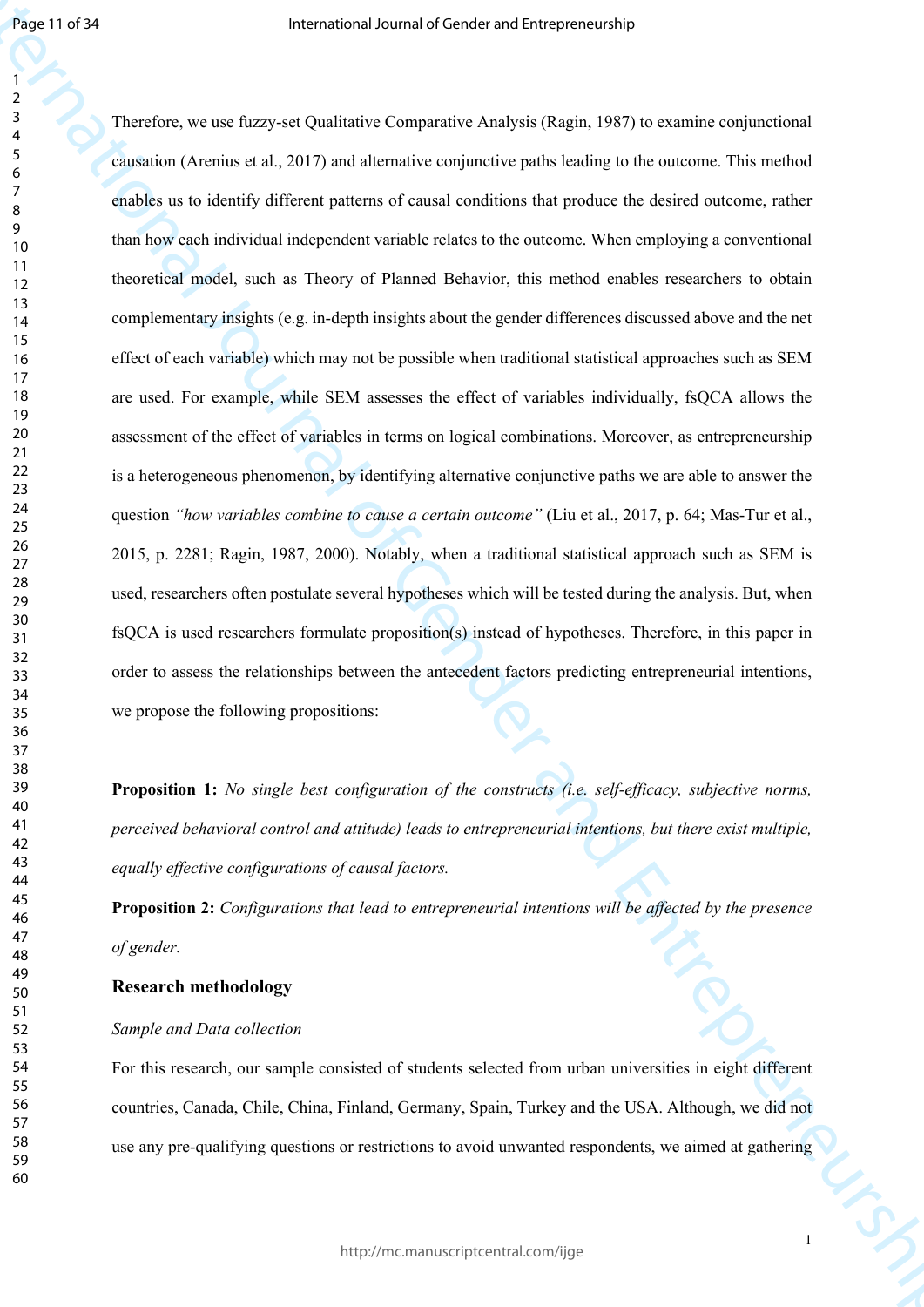Framewood Jeann of Gender and Uniterpreneurs<br>  $\frac{1}{2}$ <br>  $\frac{1}{2}$ <br>  $\frac{1}{2}$ <br>  $\frac{1}{2}$ <br>  $\frac{1}{2}$ <br>  $\frac{1}{2}$ <br>  $\frac{1}{2}$ <br>  $\frac{1}{2}$ <br>  $\frac{1}{2}$ <br>  $\frac{1}{2}$ <br>  $\frac{1}{2}$ <br>  $\frac{1}{2}$ <br>  $\frac{1}{2}$ <br>  $\frac{1}{2}$ <br>  $\frac{1}{2}$ <br>  $\frac{1}{2}$ <br> data only from business students who are considered one step before entering into self-employment, thus targeting them as a sample population in the entrepreneurship research is considered as an appropriate sampling strategy (Shinnar et al., 2012). This assumption is also supported in Liñán et al. (2011) research who posit that business students are more likely to pursue an entrepreneurial career when they obtain their degrees and this can be regarded as the primary reason for using business students as a sample in research investigating entrepreneurial intentions. Moreover, it has been argued that business school students with a degree in their hands tend to have higher intentions to pursue an entrepreneurial career (Hisrich et al., 2007). Gieure et al. (2019) recently show that it is within the university environment where students can find initial inspiration that together with the education in business and management can generate entrepreneurial intentions. In this regard, we argue that a sample making use of the students for data collection is an appropriate approach when one hopes to understand the behavioral intentions towards a given phenomenon, e.g. entrepreneurial intentions. Before distributing the questionnaire, we performed a pretest with a number of domain experts and knowledgeable researchers to verify the appropriateness of questionnaire items and to avoid ambiguous expressions. We used pen and paper-based survey as an instrument to collect the data. The main questionnaire was developed in English, and then for each country having a different language than English, translation was made to the respective country's official language. The survey was distributed to 2.282 respondents. After removing unengaged responses and responses with the missing values, the final dataset comprises of 2.038 complete and usable responses (see Table 1).

**-------------------------------** Insert Tables 1 about here **-------------------------------**

#### *Measures*

To analyze the combined effect of self-efficacy and constructs within the TPB to the outcome variable, entrepreneurial intentions, we use items from well-established and validated scales. The items for measuring self-efficacy are derived from (Chen et al., 2001) and items for measuring perceived behavioral control are based on the study by (Liñán and Chen, 2009). To measure self-efficacy, we asked respondents to rate their confidence in their ability to perform a behavior making it different from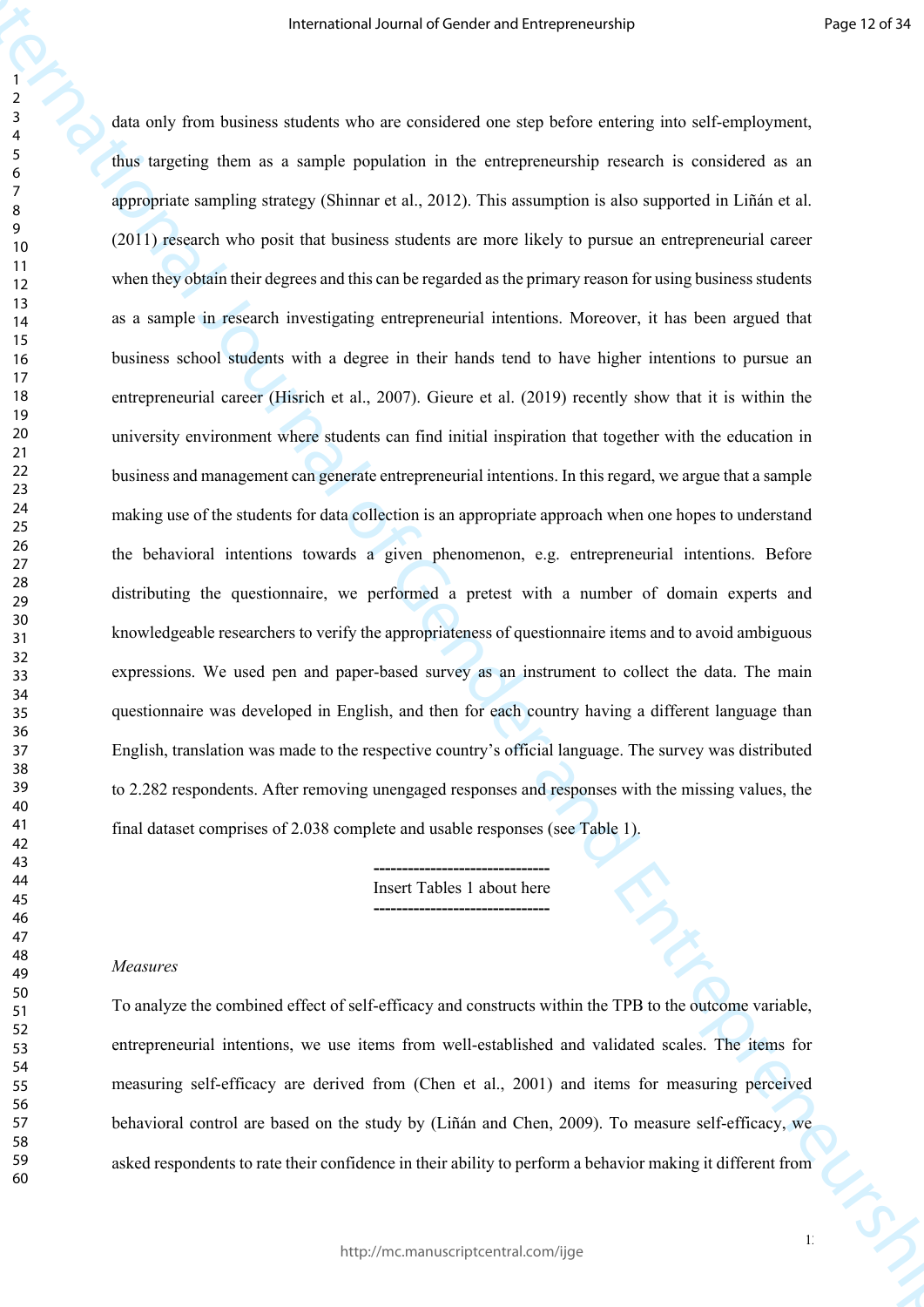situation when respondents are asked to rate the degree to which their behaviors are controllable or uncontrollable (i.e. PBC). The items for measuring subjective norms are derived from the work of (Kautonen et al., 2010; Souitaris et al., 2007) and items for attitude towards entrepreneurship and entrepreneurial intentions are derived from (Ajzen, 1991; Liñán and Chen, 2009). These scales are in widespread use in entrepreneurship, especially entrepreneurial intentions research. Definitions for the items (19 in total) are reported in Appendix A. A seven-point Likert scale from "Strongly Disagree" (1) to "Strongly Agree" (7) was used to measure each item.

### *Descriptive statistics and measurement results*

Figure 1979)<br>
Framewood Journal of the constraints of each system in the constraints are considered as<br>  $\frac{1}{2}$ <br>  $\frac{1}{2}$ <br>
Calculate et al., 2010; The form for examing a solvicity account are considered as a late with In the sample, 797 (39%) were females and 1.241 (61%), were males. The respondents' average age was 25 years. More than 31% of the respondents ( $n = 635$ ) had a job in addition to going to school, 136 respondents (67%) ran their own businesses at the time of the survey, and 748 (37%) indicated that they had previously worked in a business owned by a member of their family. We examined the internal consistency through Cronbach Alpha's values (Nunnally, 1967). Additionally, we performed maximum likelihood analysis to examine the measurement validity, and results show that all items fit their respective factors with loading over 0.7. The convergent validity was measured through average variance extracted (Fornell and Larcker, 1981), AVE indicates the degree to which measures within the constructs related and converged to each other. The results show that the values of internal consistency, i.e. Cronbach's alpha (α), composite reliability (CR) and average variance extracted (AVE) for all constructs are above the recommended thresholds of 0.7; 0.7; and 0.5 respectively. The overall results of scale reliability analysis show that Cronbach's alpha values ranged from 0.858 to 0.929. Therefore, we conclude that the measurements and different tests results indicate adequate internal consistency and convergent validity.

We also assessed the discriminant validity, which indicates the degree to which measures of constructs that theoretically should not be related to each other are in fact not related (Trochim and Donnelly, 2000). In other words, when a construct is formed only by the measures within that specific construct, we can argue that discriminant validity is established and our test result confirms this issue. In addition, as with all self-reported data, there is a potential for common method bias (CMB), thus following

 $1<sup>3</sup>$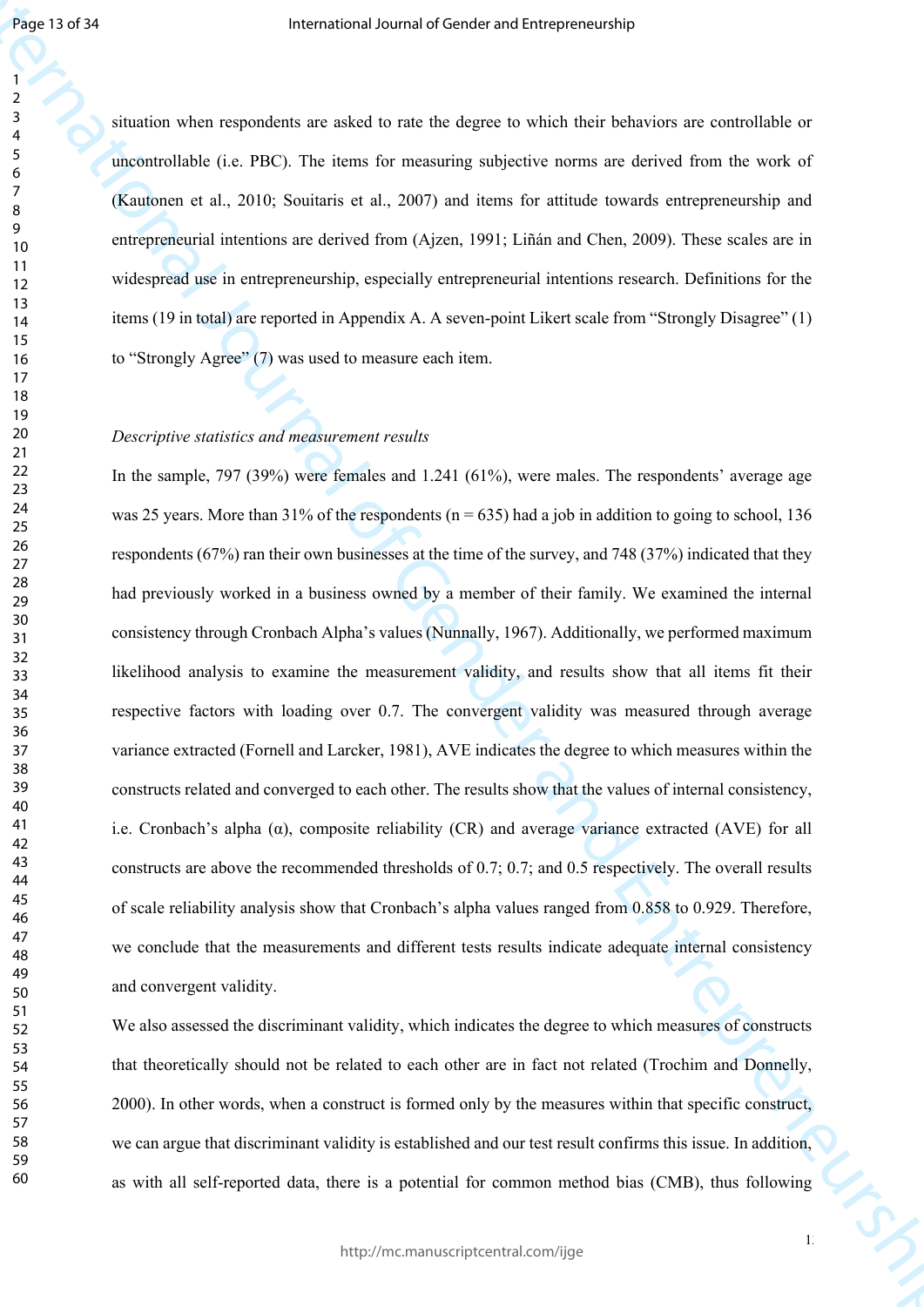Podsakoff and Organ (1986) we ran Harmon one-factor test on all five constructs in our conceptual model. The test results showed the highest covariance explained by one factor is 31.65%, this result suggests that common method bias is not likely to pose method bias issue for this analysis. In other words, our data is not affected by the method bias. We also assessed the CMB by including a common method factor whose indicators included all the principal constructs' indicators and calculated each indicator's variances substantively explained by the principal construct and by the method (p. 86). The test results showed that the average substantively explained variance of the indicators and the average method-based variance are .54 and .21, respectively (Liang et al., 2007, p.71)

## **Configuration theory**

Framewood Jeanna of Gender and Uniterscending<br>
Production and Oxject (1996) we can be<br>annote consider a for General December and Theorem and Theorem and Consider and Consider and<br>
Social The formula Bowell also linked con We use fuzzy-set Qualitative Comparative Analysis (fsQCA) to assess the possible effect of different combinations of conditions (variables or constructs in terms of SEM approach) on the outcome of interest (entrepreneurial intentions). In entrepreneurship research, fsQCA is increasingly becoming popular (see e.g. Mezei and Nikou, 2018). This method builds on fuzzy-sets and fuzzy-logic principles with QCA (Ragin, 1987, 2000) and is a robust analytical technique that allows investigating situations in which the outcome of interest may follow from several different combinations of causal conditions. According to Ragin (2013) the relationships between the conditions and the outcome of interest are in terms of sets rather than variables and the core theoretical assumption underlying the methods is that there may be more than one combination of conditions that leads to the desired outcome (Mas-Tur et al., 2015, p. 2281). This is one of the advantages of this method compared to a more traditional approach and is known as "*equifinality"*. Equifinality indicates that a single combination (configuration) of causal conditions cannot explain the outcome, rather a number of different causal paths capture the nuances of the phenomenon under investigation (Fiss, 2011).

Moreover, QCA views the conditions as clusters of interconnected conditions (variables) that must be simultaneously understood as a holistic integrated pattern and provides twofold advantages (Fiss, 2011). First, it accounts for asymmetric relationships between the dependent and independent variables, for example a variable can be considered necessary condition, but not sufficient for the occurrence of the

 $1<sub>4</sub>$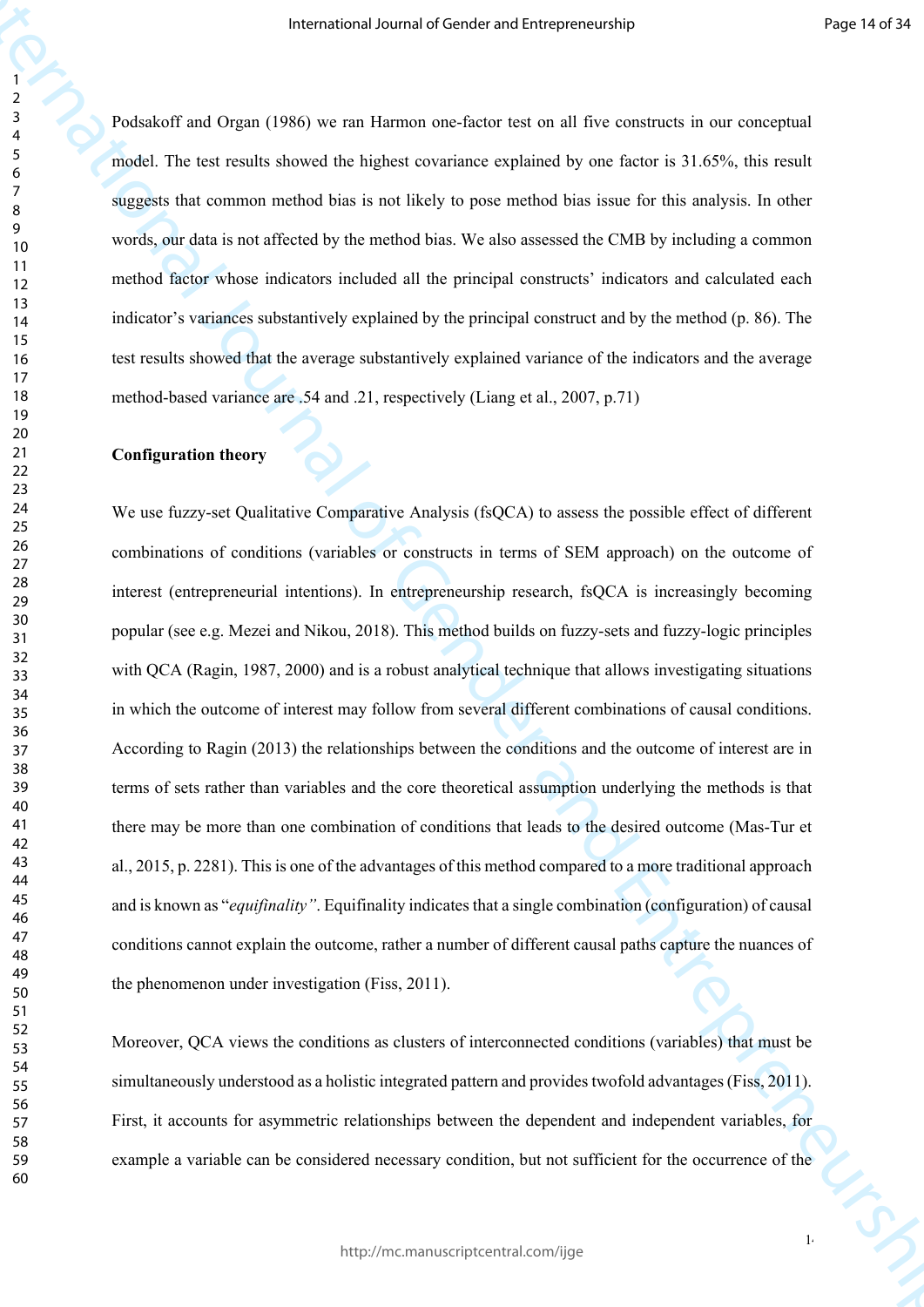outcome. Second, it enables measuring the impact of a condition on the outcome when the presence or the absence of another condition(s) is considered to be important (Woodside, 2013). Therefore, conditions associated with the study can be combined in different ways to lead to the outcome (Mas-Tur et al., 2015). The results of fsQCA analysis will be in the form of one or multiple configurations. A configuration, in terms of fsQCA, refers to specific combination of causal conditions that generate the outcome. The fsQCA differs in many ways from the conventional methods primarily because it relies on the researchers' domain knowledge when the choice for the outcome and inclusion/exclusion of the conditions in the analysis should be made. Moreover, fsQCA enables to identify the extent to which a causal condition can be considered as necessary and/or sufficient for the outcome. The fsQCA analysis is comprised of several steps that must be carefully conducted. In the following we discuss the main steps of fsQCA analysis.

#### *Calibration*

Figure 1979)<br>
The contract of entrepreneurs of Construction of Construction the anticity who interpreneurs of<br>  $\frac{1}{2}$  and the same of and constructed the Construction of General Westfalist, 2011. Therefore,<br>
and Entrep 15/2 The first step is to transform the measurements scores into fuzzy sets ranging from 0 to 1, this approach is referred to as calibration and is often done in two ways, *direct* or *indirect* calibration (Ragin, 2008, 2000). Direct calibration requires identifying three qualitative breakpoints of the fuzzy sets and indirect calibration requires rescaling the original scores based on the qualitative assessments. During calibration of data into sets, the domain knowledge of the researcher plays a vital role. Depending on the variables' type, transformation into fuzzy sets takes different forms. When calibrating Likert scales, Ragin and Davey (2016) recommend to use three qualitative anchors (0.95, 0.5 and 0.05), representing a (i) full-membership, (ii) the cross-over point (most ambiguous membership), and (iii) a full nonmembership. As we used seven Likert scales, we consider the membership value for 7 (full membership) as 0.95, for 4 (the cross-over point) as 0.51, and for 1 (non-full membership) as 0.05 (Fiss, 2007; Ragin, 2000). The other values, that is 2, 3, 5, and 6, are calibrated on the basis of a linear transformation function. We used fsQCA 3.0 software (Ragin and Davey, 2016) and some of the available R packages to calibrate scores into fuzzy sets and perform the analysis (Thiem and Duşa, 2013).

*Necessity analysis*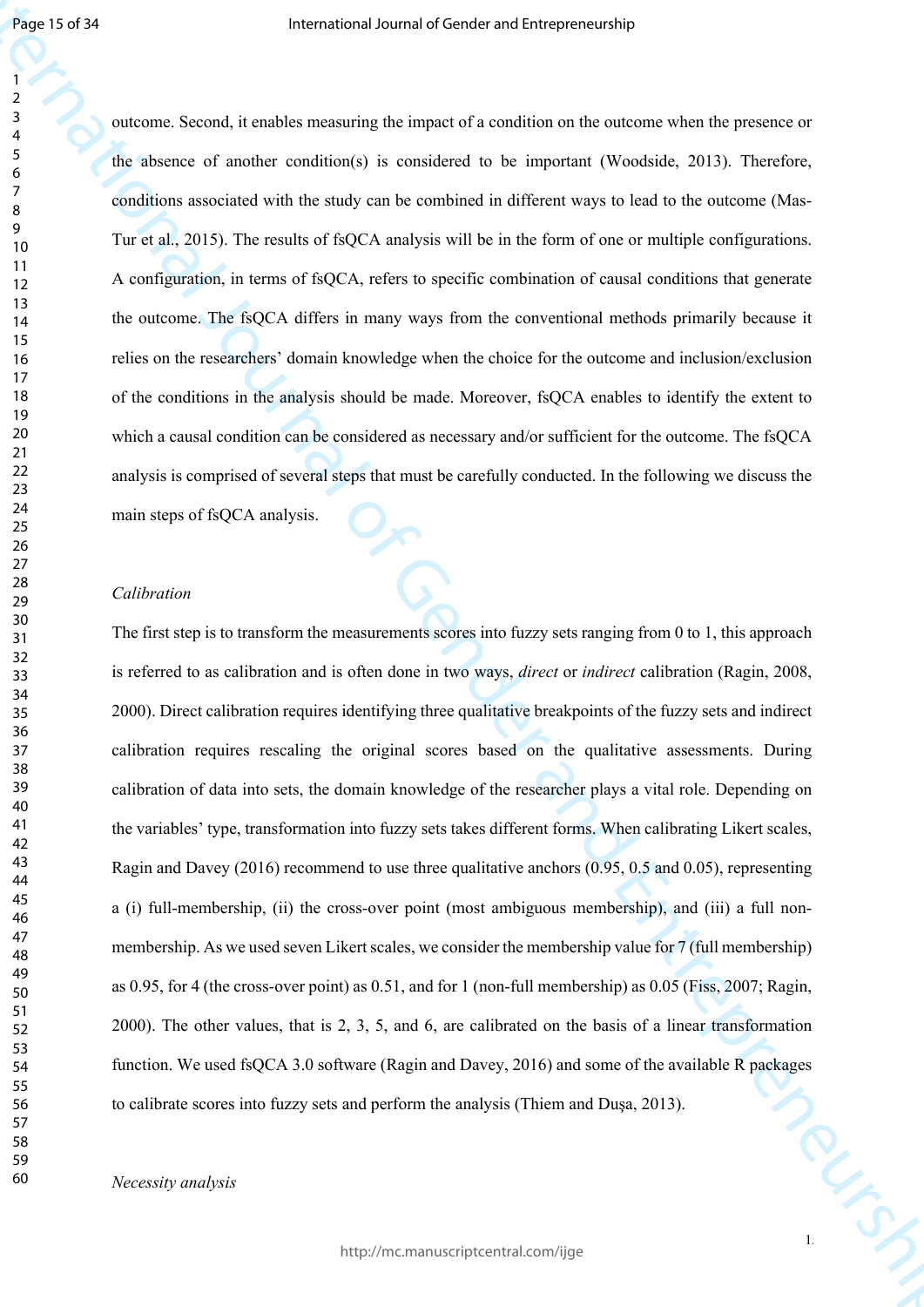A necessary condition is one that might be present in majority of the configurations leading to the outcome and a sufficient condition is a condition whose presence guarantee the occurrence of the outcome (Fiss, 2007). Thus, we first examined if there were any conditions that could be identified as necessary for the outcome to occur. The degree to which the necessity relationships are relevant can be assessed through consistency values. Values above 0.90 indicate important relationships (Schneider and Wagemann, 2007). Table 2 shows there are two conditions, namely attitude towards entrepreneurship and subjective norms which can be assumed to be necessary for the occurrence of the entrepreneurial intentions. However, before running fsQCA analysis this issue cannot be confirmed.

> **-------------------------------** Insert Tables 2 about here **-------------------------------**

#### *Truth-table construction*

Framewood Jeanna of Constantinum (Framewood)<br>
International of General Anti-maple last passion in a consistent where the constantion of the constantinum of the constantinum of the constantinum of Entrepreneurship of the c The next step is to construct the truth-table, which is a data matrix comprising a list of all combinations of causal conditions with respect to the cases (observations) within each combination (Muñoz and Dimov, 2015, p. 644). This means with the k condition sets, there will be  $2<sup>k</sup>$  combinations to be evaluated. For reducing and simplifying the combinations, domain knowledge of the researcher plays a vital role. For example, (i) decision on what to do with the combinations of conditions which have not been empirically observed (i.e. zero observation), and (ii) decision on combinations of conditions which have been observed but with different frequencies. In such situation, a researcher based on her/his knowledge can decide the most appropriate threshold, known as frequency cut-off (Muñoz and Dimov, 2015). Ragin (2008) suggested to set the frequency threshold to three and delete the combinations from the truth-table that do not adhere to this rule. However, this recommendation does not impose a strict rule and researchers depending on the phenomenon under investigation can choose different values for the frequency cut-off. Another scenario requiring a profound domain knowledge is the decision of setting the consistency threshold. Consistency is a fuzzy measure which can be used to assess the extent to which a combination of causal conditions in the constructed truth-table is sufficient to lead to the outcome. Ragin (2008) recommended to use 0.75 for benchmarking the consistency. In this paper, we set frequency cut-off to 3 and consistency threshold to 0.75.

 $1<sub>6</sub>$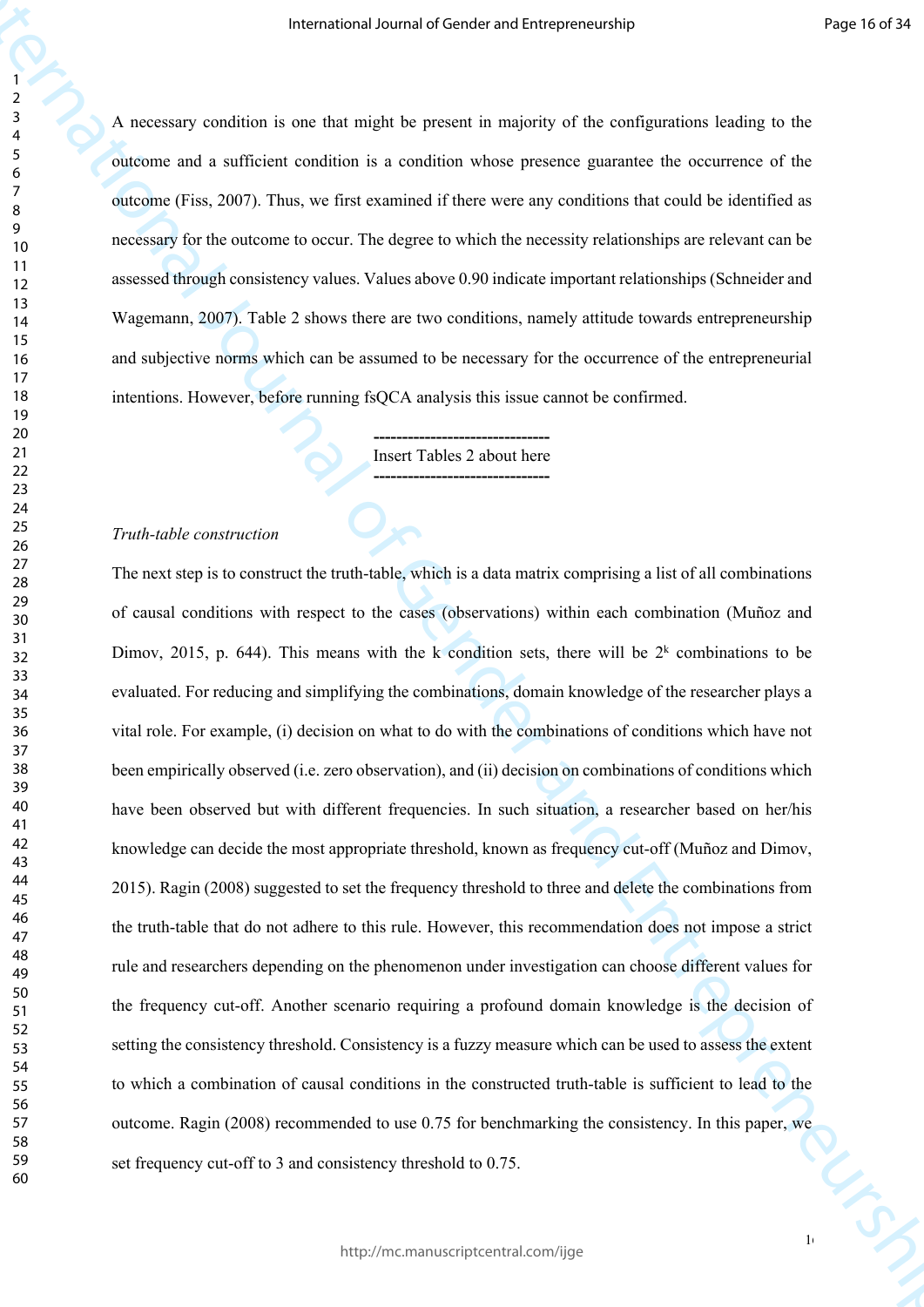## 

## *FsQCA solution sets*

Figure 1979)<br>
Fracture sole<br>
Theoretical statistical density procedure is a complete, parameterism<br>
Theoretical Statistical Constructional of Gender and Entrepreneurship<br>
(Equivalence control of Gender and Entrepreneurshi The output of the analysis includes three types of solution sets, complex, parsimonious and intermediate (Ragin, 2008). The set of complex solutions is calculated by taking the logical union of sufficient combinations identified in truth-table. Depending on the number of conditions in the analysis, the fsQCA output generates a large number of complex configurations, making the interpretation of the configurations extremely hard, even for knowledgeable scholars. Therefore, the complex solutions can be further simplified into parsimonious and intermediate solutions (Mendel and Korjani, 2013). Combinations which did not comply with the frequency cut-off value and were excluded from the analysis can be used to calculate the set of parsimonious solutions. Although there is a limitation in using insufficient information in combinations which did not satisfy the frequency rule, nevertheless, they are necessary for calculating the intermediate solutions. Parsimonious solutions are causal combinations with the least number of conditions and there is at least one such solution in every complex solution (Liu et al., 2017, p. 70). Ragin (2008) and Fiss (2011) demonstrated how complex and parsimonious solutions, through a counterfactual analysis, can be used to derive the set of intermediate solutions. If a condition is present in both the parsimonious and intermediate solutions, it is referred to a core condition and if is only present in the intermediate solution, it is referred to a peripheral (Fiss 2011, p. 403).

The following notations are used to demonstrate the fsOCA results: black circles  $(\bullet)$  indicate the "presence" of a condition and blank circles  $(O)$  indicate its "absence". Blank spaces indicate "do not care" (Ragin and Fiss, 2008). Moreover, large circles indicate "core conditions", and small circles refer to "peripheral conditions". We use the following notations for illustrating the role of gender in the analysis, black circles  $(\bullet)$  indicate "female" and blank circles  $(\circ)$  indicate "male".

## **fsQCA analysis results**

For the main part of the fsQCA analysis and in order to understand better the role of the gender, we first analyzed the data without including the gender, then the second analysis included gender. The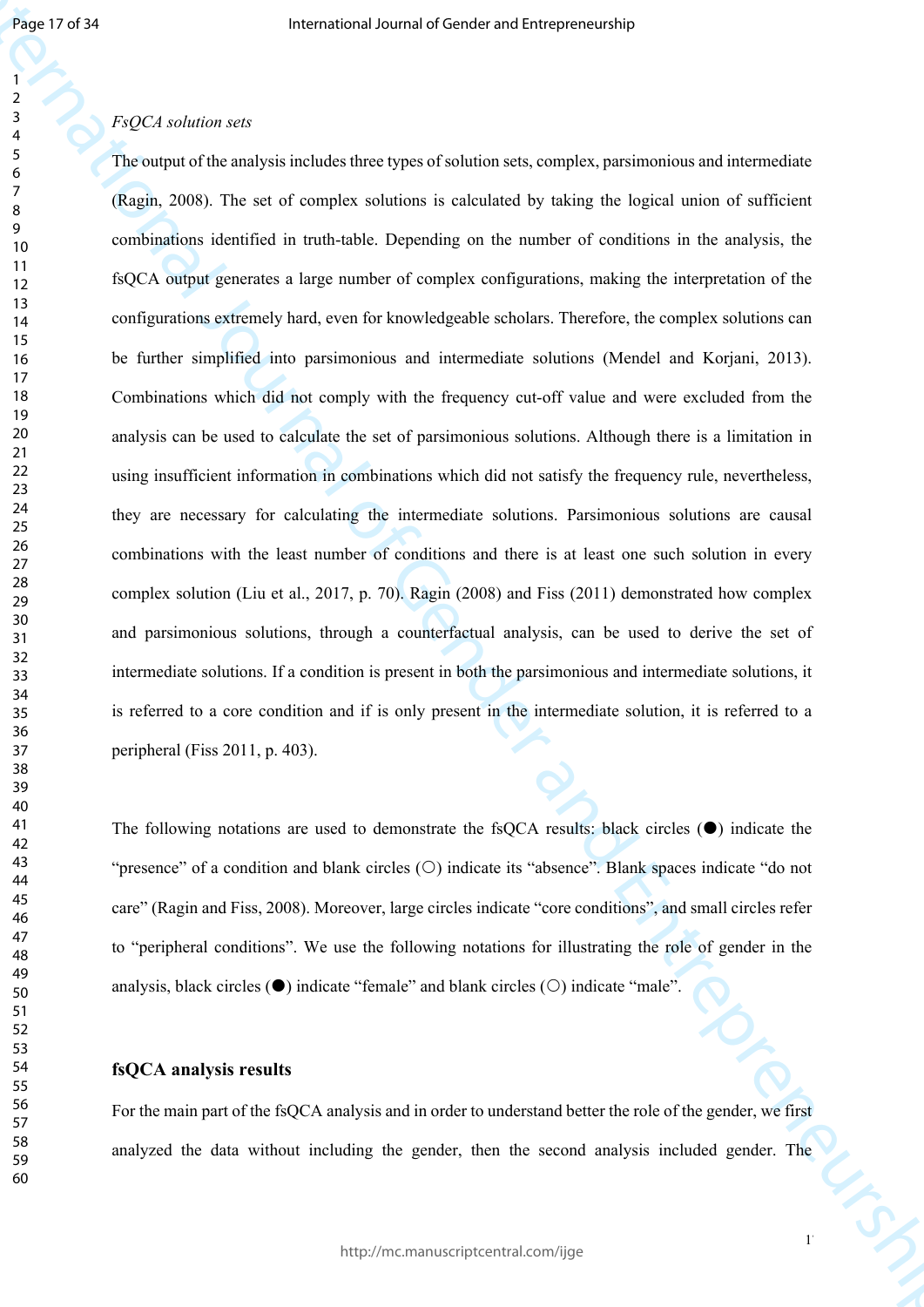relationships between the conditions and the outcome, "entrepreneurial intentions" are depicted in Table 3. The results show except for one configuration (solution 4), the presence of perceived behavioral control (PBC) dominates all of the configurations. In solution one, the presence of attitude towards entrepreneurship and PBC lead to the outcome and both are core conditions. In solution two, we observe a support for previous findings in the literature where it has been speculated that PBC and self-efficacy mask each other, in other words, they are the same if not highly similar constructs, as in this solution the presence of condition (PBC) and the absence of another condition (SE) lead to the outcome of interest (Stroe et al., 2018). Based on the results, solution two has the highest consistency value (0.888).

Framework Jeann of Contentrational tensor (1986). The standard contentrational of General of General of General Anti-<br>
The scalar base waves for our configuration (solid in the presence of processed behavioral<br>  $\frac{1}{2}$  To elaborate further, we posit that regardless of the gender of the respondents, the presence of PBC and the absence of self-efficacy, are enough conditions for the outcome to occur. In this solution, PBC is the core condition. Solution three presents a configuration that implies the presence of both PBC and the subjective norms lead to the occurrence of the outcome, this finding is consistent with results of (Straatmann et al., 2018) who also found PBC and SN both impact the entrepreneurial intentions. Solution four shows that PBC does not play a role in this configuration, instead we observe the presence of attitude towards entrepreneurship (AT) and subjective norms as well as the absence of self-efficacy lead to the outcome. These two conditions, i.e. AT and SN are related to how an individual sees/views her/his surroundings and to what extent others are important to them. The positive remarks from others and how others think a person should perform (subjective norms) supposedly forms a positive attitude towards an entrepreneurial career. The absence of self-efficacy in solution four justifies the importance of subjective norms and attitude in forming the entrepreneurial intentions. This finding is relevant and important because for the subjects in our research, i.e. students who are pursuing business degrees and are considered to be potential future entrepreneurs, the influence of their surroundings (SN) could positively affect their attitudes to pursue an entrepreneurial career. Other researchers such as Basu and Virick (2008) also find similar results where the authors stated that prior exposure to entrepreneurship education has a positive effect on students' attitudes toward a career in entrepreneurship and on perceived behavioral control or entrepreneurial self-efficacy (p. 84). Overall, when gender of the subjects is not included in the analysis, an important observation in the results is that self-efficacy has

 $1<sup>°</sup>$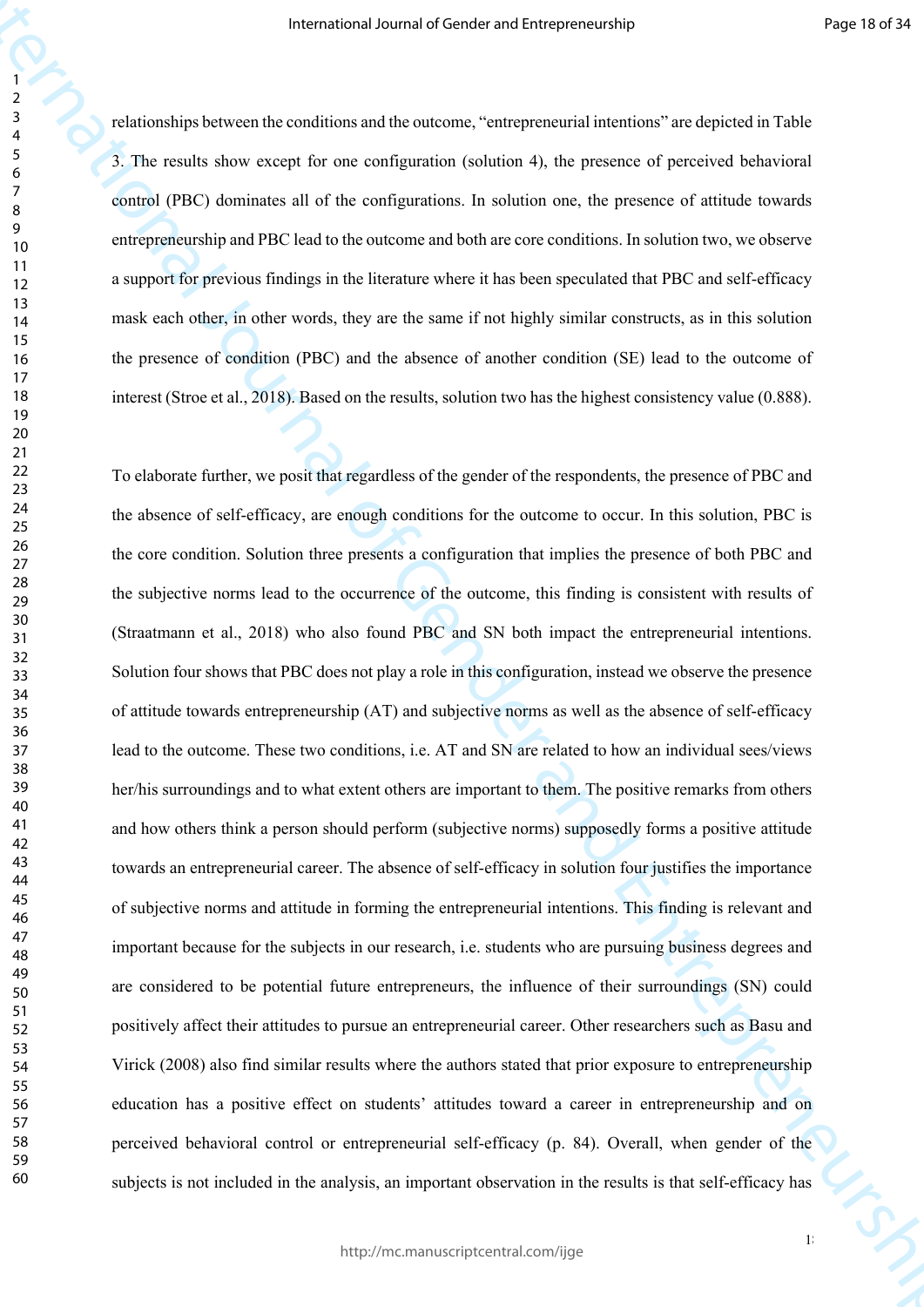no significant influence on intentions in two solutions (solution 1 and 3 in Table 3), and in other two configurations (solution 2 and 4), the absence of self-efficacy leads to intentions. While, this observation is open to debate, prior studies also provide mixed results. For instance, Bullough et al. (2014) and Zhao et al. (2005) found that self-efficacy positively influences the entrepreneurial intentions, while Piperopoulos and Dimov (2015) and Hsu et al. (2019) found no significant effect of self-efficacy on entrepreneurial intentions.

> **-------------------------------** Insert Tables 3 about here **-------------------------------**

Taken together, the findings of fsQCA analysis indicate that this method is a superior approach for understanding the combined and complex effect of conditions leading to intentions to create a new business. In terms of overall coverage value, the results show an overall solution coverage score of 0.787. It means that the four configurations of causal conditions explain 79% of the intentions to become an entrepreneur. The overall solution consistency is 0.834.

## *fsQCA analysis results by gender*

**First 1975**<br>
Fractional of Gender and Entre considered and the state of Gender and Entrepreneurship<br>  $\frac{1}{2}$  computational function is a matrix of Gender and Entre Real to B internation Solution<br>
Solutions in open to k In this section we report on the fsQCA results when gender is operationalized as a separate condition to uncover its unique effect on the entrepreneurial intentions. This is mainly due to the fact that fsQCA follows an effect-of-causes model and additional conditions are included only if they are strongly associated with the outcome of interest. Gender has been used as moderator in many prior studies applying standard statistical analysis (e.g. BarNir et al., 2011). BarNir et al. (2011) studied the effects of role models and self-efficacy on forming career intentions. Gender was used as a moderator for the overall effect of exposure to role models, such that the direct and indirect effects are different for men and women. The authors found that role models have a significant and positive impact on intention and gender moderated the effects. Therefore, to obtain additional insights regarding the role of gender in formulating entrepreneurship mindset, we include gender as a separate condition in fsQCA analysis to determine if gender has a differential impact on the analysis of the theory of planned behavior (see more e.g. Maes et al., 2014).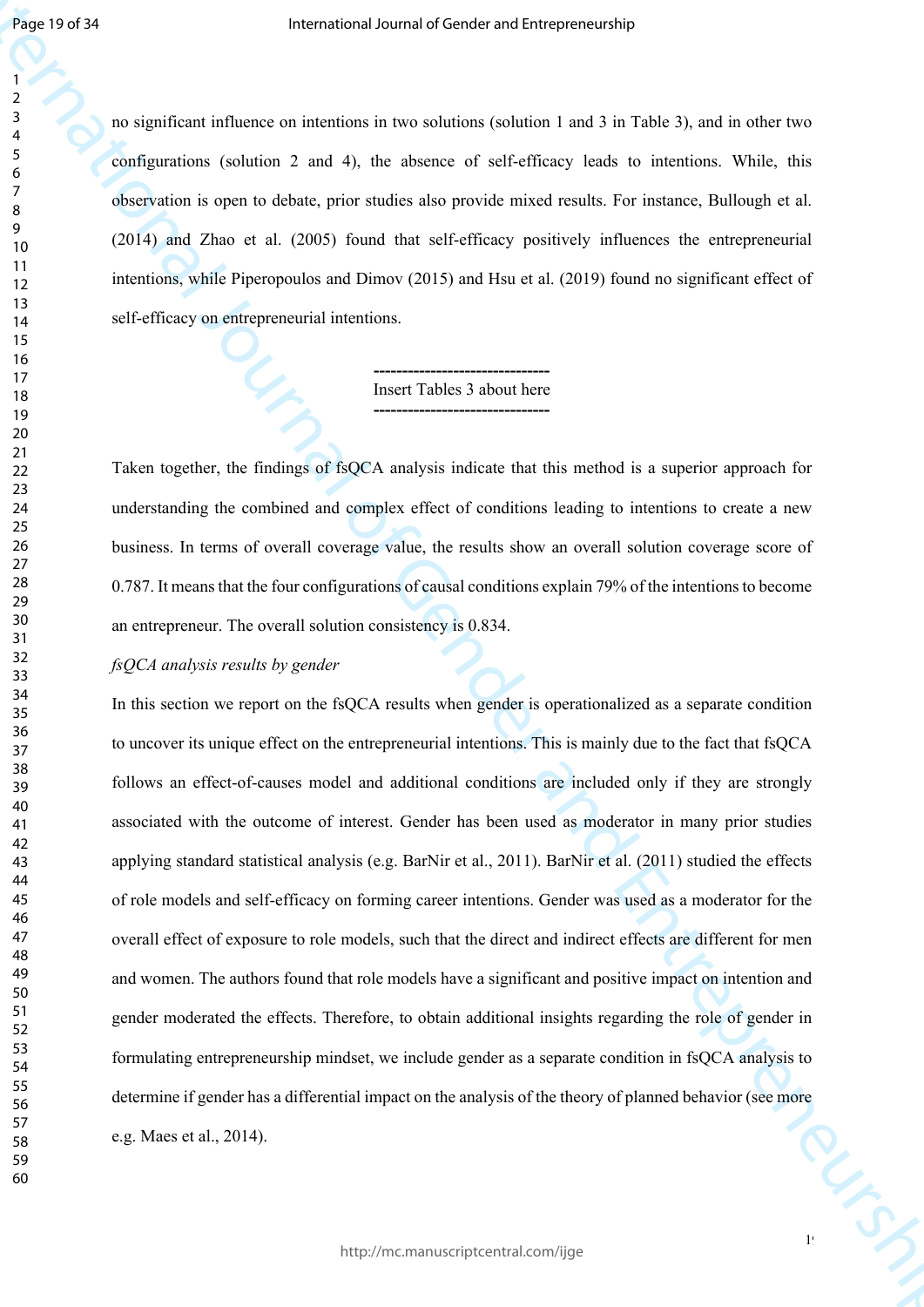Framewood Jeanna of Construction (Framewood)<br>
The conductional space in the profile of GeO. A matching to the first first final matching in the construction<br>
Samina can be depressed in the profile of GeO. Analysis can be The results of the analysis with gender revealed five solutions. Interestingly, solution one is identical to solution one in the previous step of fsQCA analysis (see Table 4). This finding indicates that the presence of attitude towards entrepreneurship and perceived behavior control suffices for the outcome to occur, regardless of the gender of the subjects. Both of the PBC and attitude (AT) are core conditions. In other words, for both females and males these two conditions are decisive and lead to entrepreneurial intentions. From the coverage value (0.743) standpoint, this solution has the highest value indicating it contains more cases in the solution. Out of four remaining configurations (solution 2-5), three of them are dominated by the males (solutions 2, 3, and 5, see Table 4). Solution two indicates that for males, the negation of self-efficacy and presence of PBC leads to the outcome. In solution three, again applicable only to males, indicates that the presence of PBC and presence of subjective norms influences the intentions of males to pursue an entrepreneurial career. Solution four, where the consistency value is the highest (0.902), is applicable only to females such that the presence of PBC and SN, the two important constructs of theory of planned behavior, in addition to presence of self-efficacy are the central conditions for the outcome to occur. This is the only solution in the entire analysis where the presence of self-efficacy plays significant role, and yet applicable only to females.

## **-------------------------------** Insert Tables 4about here **-------------------------------**

In solution five, applicable only to males, the absence of self-efficacy and the presence of both attitude towards entrepreneurship (AT) and SN are important conditions for the intentions, in this solution, attitude (AT) is a core condition. This is another intriguing result, because solution two, four and five support research findings which suggest that self-efficacy has an impact on entrepreneurial intentions and that the impact is gendered such that women have lower self-efficacy (Chen et al., 1998; Gatewood et al., 2002; Wilson et al., 2007) yet the rates for women creating a new business is high, suggesting while self-efficacy may be low, this does not deter women from starting a new business. In terms of overall coverage value, the fsQCA results show an overall solution coverage score of 0.773, which means that the five configurations (solutions) of causal conditions explain 77% of the intentions to become an entrepreneur. The overall solution consistency is 0.853.

 $2<sub>0</sub>$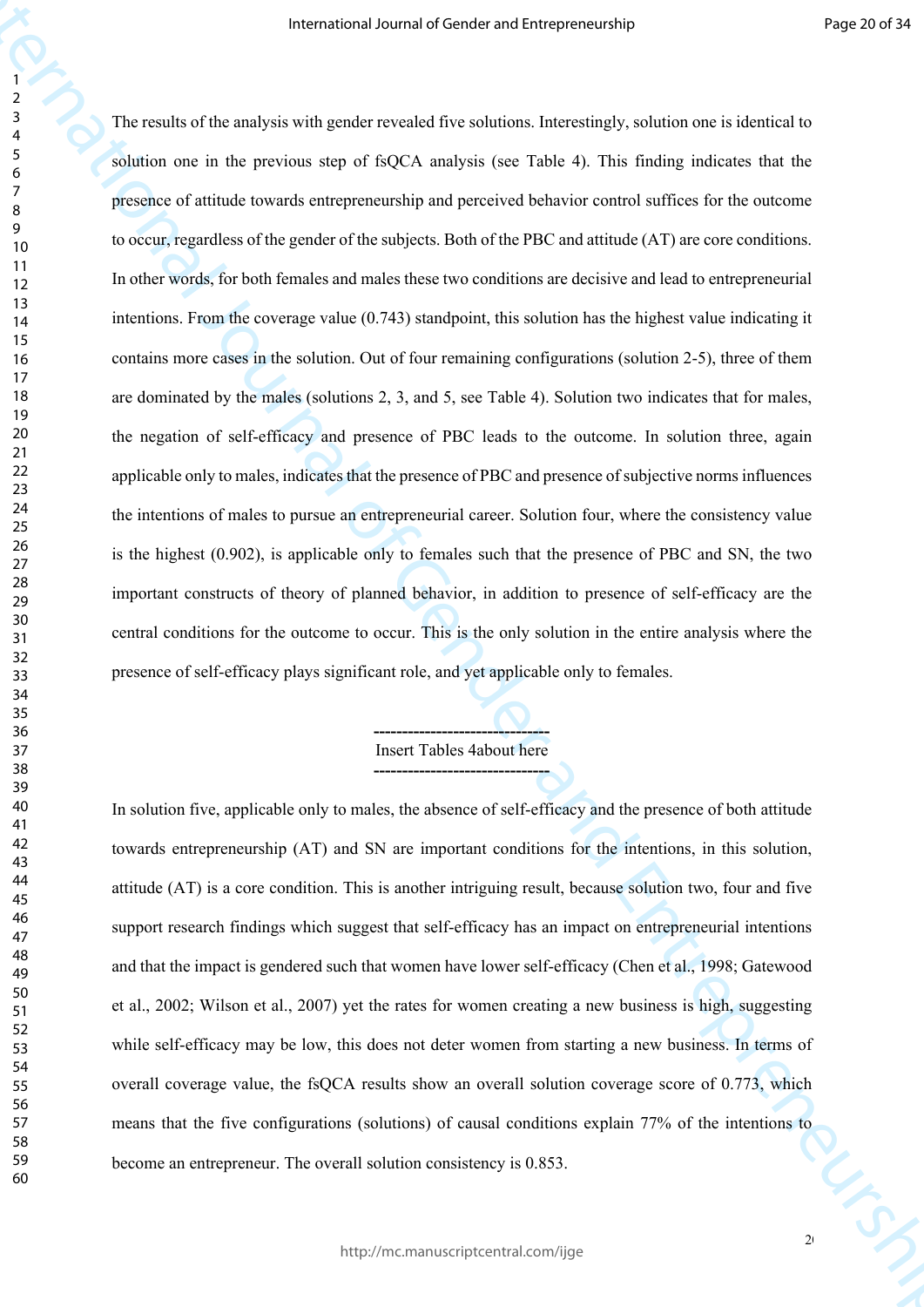The findings provide support for the two propositions we identified earlier. First, more than one configuration exist that leads to entrepreneurial intentions indicating equifinality (Proposition 1). Second, the fsQCA results show configurations leading to entrepreneurial intentions, when gender is included in the analysis, are clearly different for females and males. This means that while one condition may be present for females, the same condition may be absent for males, depending on its combination with the other conditions, indicating causal asymmetry (Proposition 2).

## **Discussion**

Figure 27.27<br>
The findings provide appears of the two exeptitions we identified scaling Figure into any<br>  $\frac{1}{2}$  configured exist that has it is one<br>provide appears for the two experiments international or structure int Over the past 35 years, research has provided strong support for the utility of the theory of planned behavior (e.g. Liñán et al., 2011). Ample studies examined and investigated individual behavior by making use of one or more validated core constructs, such as self-efficacy and perceived behavioral control (e.g. Kautonen et al., 2013; 2015; Krueger and Carsrud, 1993). Current literature (see e.g. Guerrero et al., 2008) is preponderant with the methodological stance rooted in correlational-based (symmetrical) relationships analysis such as structural equation modeling (SEM) that tend to treat variables as competing in explaining variation in the dependent variable(s). Furthermore, while there are ample of studies with strong support for the gender differences (e.g. Díaz-García and Jiménez-Moreno, 2010; Gupta et al., 2009), we argue that traditional methodological approaches such as SEM often fail to uncover the nuances of the role that gender plays in the entrepreneurship research. Previous studies using both the theory of planned behavior and structural equation modeling to assess the role of gender in the path relationships, have found that gender role is of marginal or no significance (Kautonen et al., 2015; Krueger et al., 2000). This is not surprising since these analyses use gender as a moderator. Further, these mixed results suggest that do not make a compelling case for considering gender differences in creating positive support or attitudes for entrepreneurship. Therefore, we might assume that given the lack of differences, there is no need to consider research on intentions of women entrepreneurs separately or compared to men entrepreneurs. Taking it one step further, this also might suggest that general training programs for both men and women would be designed to provide support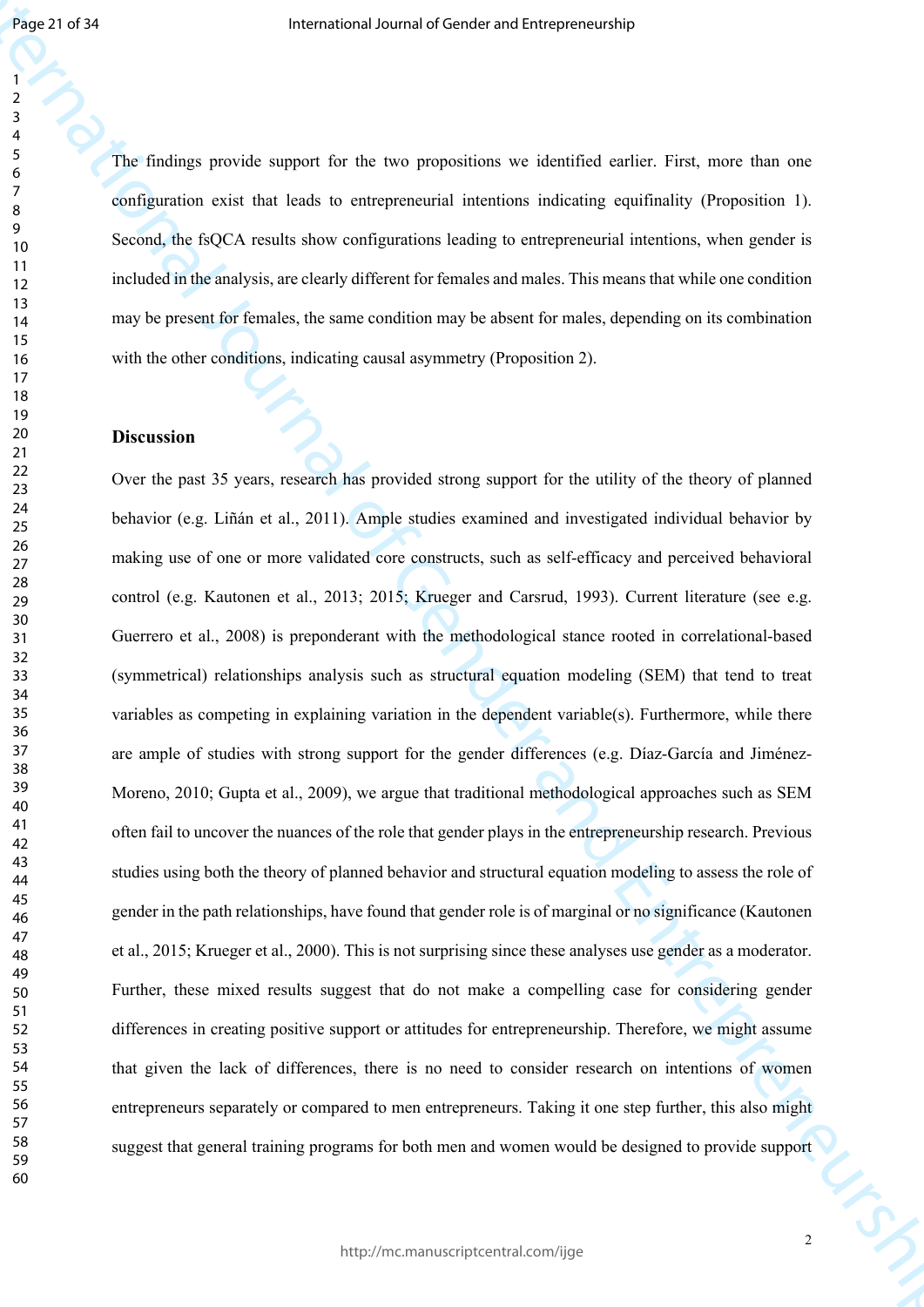and create positive attitudes would be sufficient. Instead, our results support the opposite assumption, that many factors such as entrepreneurial self-efficacy contribute to the disparity between men and women in entrepreneurial career behaviors, and play a key role in determining the level of interest in pursuing such a career (Wilson et al., 2007; Shahab et al., 2019).

Framewood Jeanna of Constant when the system of Framewood Particles (and the constraint of expression commutation)<br>
And there free and and the construction and the constraints on the figure in the system can explice the c By applying the fsQCA, we were able to assess how conditions combined together exhibit different features and lead to different sets of solutions (Fiss, 2007; Mas-Tur et al., 2015, p. 2281). The results demonstrated in Table 4 clearly show that with this method we could obtain complementary insights and new knowledge about the role of gender that we often fail to gain with conventional statistical methods. In other words, we found conditions where their presence may be considered important for the females or the absence of the same condition may be considered important for the males or vice versa. In our study, unlike conventional quantitative statistical methods which treat variables as competing in the explanation of variation in outcomes (Mas-Tur et al., 2015, p. 2281), by using fsQCA we treated variables as partnering together to exhibit different features and leading to outcomes. Moreover, the fsQCA results show that we cannot assume that both men and women have positive attitudes, high perceived behavior control and perceived positive view of subjective norms. Thus, they would be equally likely to have entrepreneurial intentions. It also challenges the assumption that perceived high or low self-efficacy would not be important. With fsQCA approach when gender was not included in the analysis, not only did we find self-efficacy has no role for the outcome to occur in two configurations (solution 1 and 3 in Table 3), but also, we were able to demonstrate that in other two configurations (solution 2 and 4), the absence (lack) of this condition leads to the outcome. Instead of concluding only that self-efficacy is not significant, we find that the absence can also lead to a significant result. Further, the results show that the core variable may be different in driving the results, and the presence or absence of self-efficacy operates in combination with PBC and subjective norms. As discussed before, the fundamental premise of the fsQCA analysis is based on the synergistic effects and equifinality, therefore, we are able to see how combinations of conditions create the outcome of interest (Fiss et al., 2013).

 $2^{\circ}$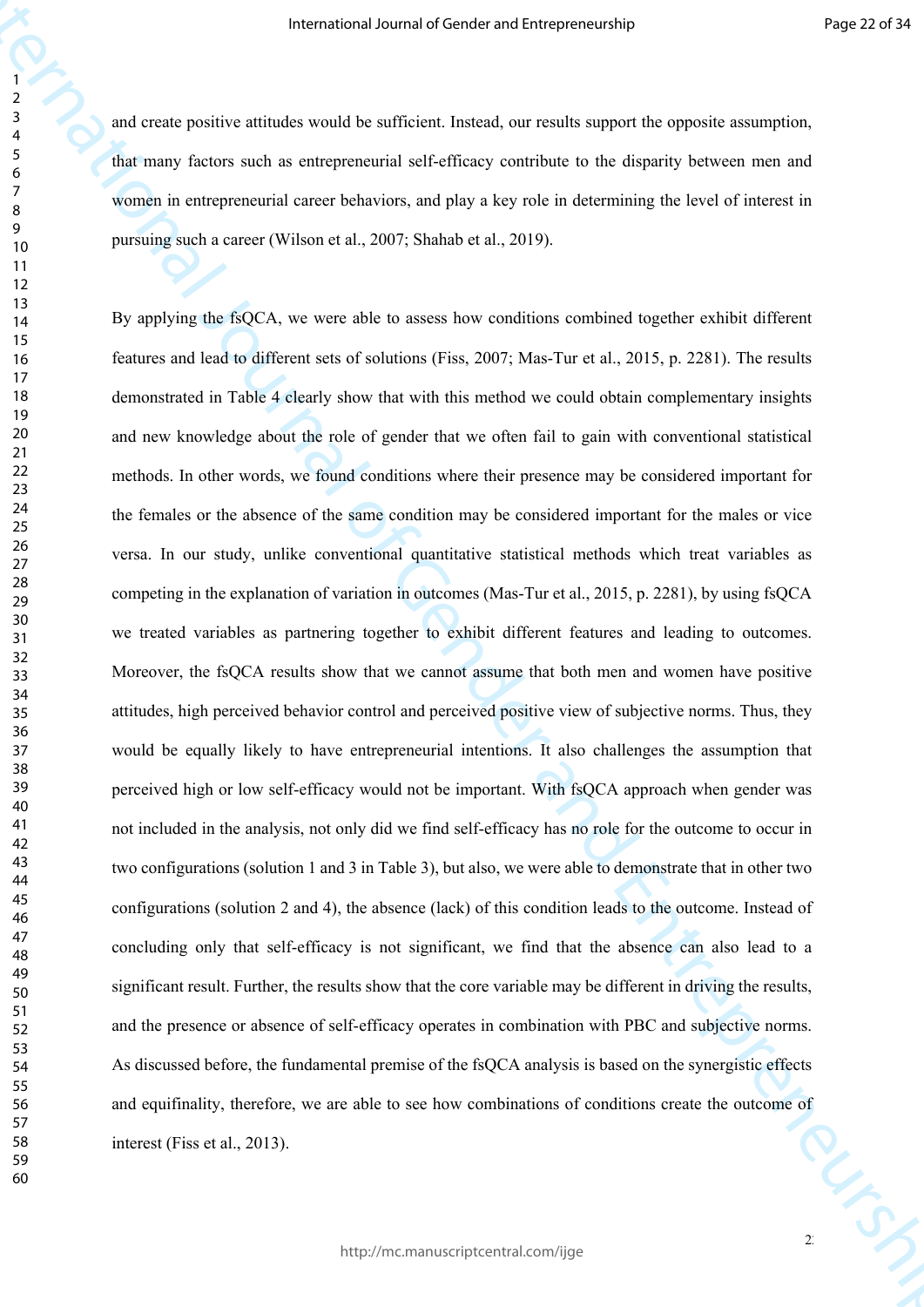**Figure 2017**<br>
The Leveng went is the recent papel of the theorem such as Now this case of 100 g, showing the theorem<br> **A** distinctional is situate of communant and compression is terms of eld of these, and<br>isotroscurs an Our findings seem to be more aligned with literature such as Nowiński et al. (2019), showing that there are differences in attitudes of women and men entrepreneurs in terms of self-efficacy, subjective norms and perceived behavioral control, rather than general TPB which suggests it applies to all entrepreneurs equally. Our study supports the notion that there are wide variations not only between men and women but also among groups of women related to motivations (necessity versus opportunity) and intentions to start a business (Kelley et al., 2017). We found only one configuration that applies to both females and males, in that configuration the presence of attitude to entrepreneurship and perceived behavioral control are considered to lead to the outcome (see solution 1 in Table 4). On the other hand, we found for males, the absence of self-efficacy in the configurations and the only thing that matters is whether they have high perceived control, positive attitudes and social support. In contrast, the presence of selfefficacy is important for females at least in one solution (see solution 4 in Table 4), supporting earlier research showing that women have lower self-efficacy and belief in their capabilities and that this perception is linked to lower intentions to start a business and impact fundraising and ultimately performance (Chen et al., 1998; Gatewood et al., 2002).

TON TON Our findings with regards to self-efficacy are open to debate and are in contrast to much previous work and somewhat surprising. The results imply that the contemporary dialogue about women being less confidence in business start-up may need to be replaced by consideration of the role of positive attitudes and subjective norms as these relate to women's entrepreneurial intentions. This finding provides support for work showing that a lack of family support, positive cultural norms, role models and culture can be a barrier to women's entrepreneurship (Eagly and Karau, 2002; Shinnar et al., 2012). This is consistent with theoretical work on the role of family and household embeddedness suggesting the family system can drive entrepreneurial approaches (Aldrich and Cliff, 2003). The results suggest that there is more research to be done on the antecedents to intentions, especially as this relates to gender. Further, we cannot assume that variations among groups of women do not exist and that further insights might emerge from a more in-depth analysis of a subgroup of women.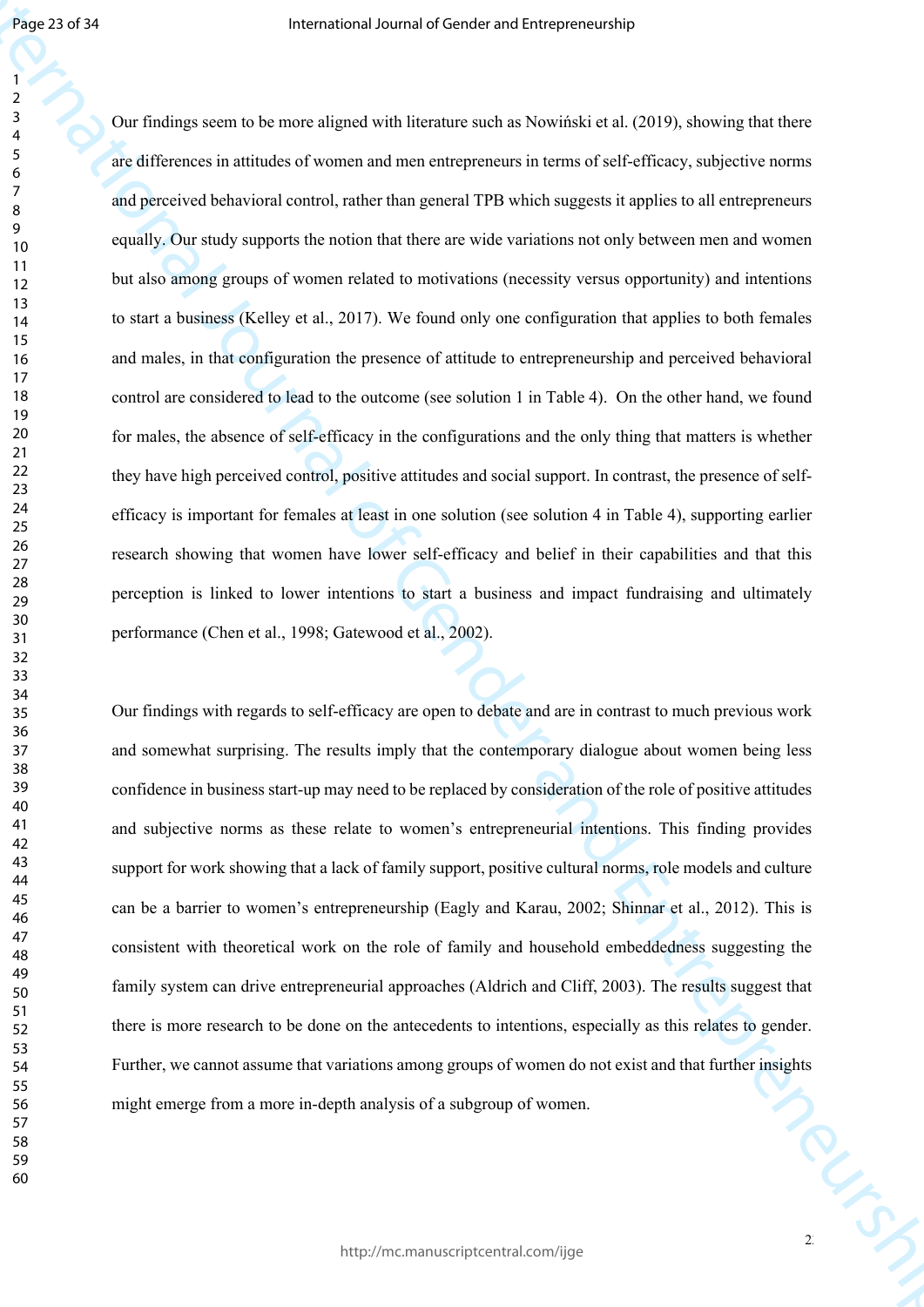Framewood Jeann of Lender and International Constraints (First) -<br>
International of General Alexandre and International Constraints (Figure 2)<br>
(General Alexandre and Entrepreneurs covered and International of General Con Overall, our paper demonstrates that testing constructs within the theory of planned behavior (TPB) in addition to self-efficacy using fuzzy-set qualitative comparative analysis provides better understanding of the conditions under which outcomes occur. The results show that there are different combinations of configurations where the predictor conditions interact together to influence the entrepreneurial intentions. The fsQCA analysis reveals that there are multiple configurations (causal factors) that lead to the outcome (see Table 3-4), thus providing enough justification for the appropriateness of the method, specifically when the attention is on a case-level receipt. Moreover, our results reveal some of the main weaknesses of correlational-based methods when the focus is on conceptualizing cases as combination of conditions and emphasis that it is these very combinations that give cases their unique nature. This means for entrepreneurs, different combinations of conditions exhibiting different features (e.g. attitude and PBC) may result in entrepreneurial intentions. This is more consistent with theory that suggests entrepreneurs are not motivated by the same things, and that there are a variety of different conditions leading to entrepreneurship (Carsrud and Brännback, 2011). In other words, there is more than one roadway to get to the destination– and usually there are multiple ways of solving a problem.

#### **Conclusions and Implications**

Significant research draws from the theory of planned behavior (TPB) showing that attitudes and behaviors influence intentions to start a new business. However, the majority of studies utilize some form of regression based statistical analysis which assumes symmetrical relationships and fixed causal pathways to describe intentions to start a new business. This assumption is inconsistent with theory and empirical evidence which shows that entrepreneurship is filled with unexpected and non-linear actions. We argue that even though significant pathways are explicated in the literature to date, current methodologies may not fully explain the non-linear actions and heterogeneity of the entrepreneurship processes, and more importantly ignoring the gender's role in pursuing such a career. In particular, there is a question as to whether the antecedents to entrepreneurial intentions differ by gender. Current studies are inconsistent and tend to assume there are no differences, even though feminist theory and research on women entrepreneurs suggests this is not the case. By employing fsQCA on a sample of 2.038

 

http://mc.manuscriptcentral.com/ijge

 $2^{4}$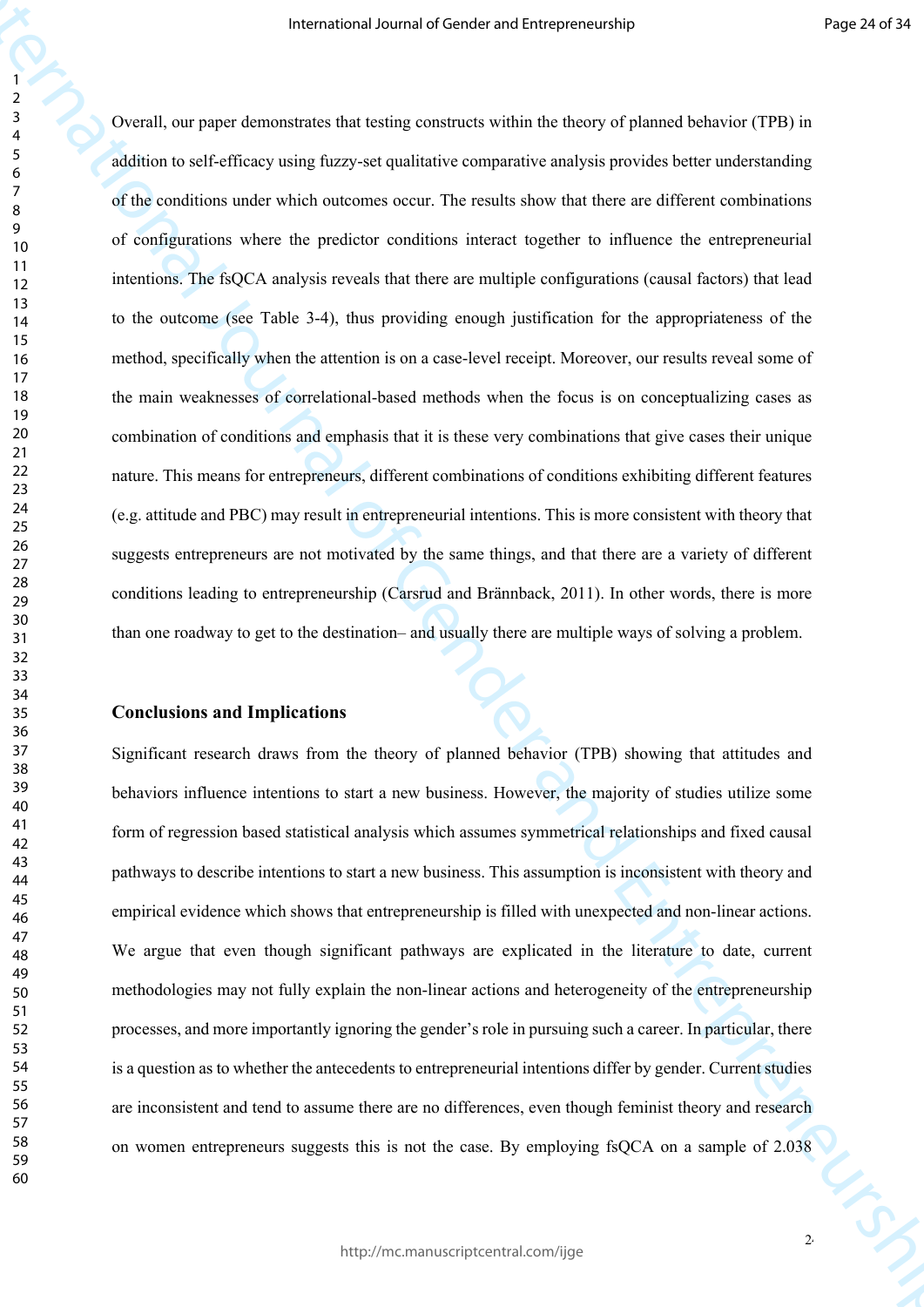business school students, we analyzed entrepreneurial intentions. This method provides a robust framework to further understand the contribution of different conditions leading to the occurrence of the outcome, and enabled us to perform an in-depth investigation on the complexity of entrepreneurship. The results of the analysis show that this method can be used to compare and contrast entrepreneurial intentions of females and males by demonstrating possible combinations of conditions driving entrepreneurship in terms of gender of individuals.

## *Implications for theory*

Figure 2017<br>
Framework which shortest we realized orientation therefore this reduction of Construction ( $\theta$ ) is a more proportional of General of General of General orientation of General Section Constraints of General S This paper makes several theoretical contributions. Firstly, we contribute to the entrepreneurship literature by providing evidence that gender is an important intervening factor and indeed a significant variable in understanding differences between females and males in pursuing an entrepreneurial career. In the form of multiple configuration of conditions, the results provide detailed picture of entrepreneurial intentions and show that the variation in conditions influencing the entrepreneurial intentions are sufficiently complex, providing support for the research proposition. Contrary to previous research on TPB (which ignores gender), we find gender differences in the configurations, which are illuminated by the multiple configurations present in the fsQCA results. Secondly, we find that the absence of self-efficacy in the results predicts males' intentions to become entrepreneurs (see Table 4, solution 2 and 5). This finding implies new research directions as it relates to intentions because we cannot assume that existing TPB theory applies equally to men and women as most previous research has assumed. More research on additional antecedents other than self-efficacy is suggested. Also, instead of just employing gender as a moderator, it needs to be more fully included in the analyses. This suggests that we might consider re-thinking how gender is a contextual frame for current theories, such as TPB, rather than just an analytical variable, as noted by Ahl (2006) and others. Thirdly, our results suggest that entrepreneurial intentions itself is meaningless if not considered in conjunction with the theory-based variables and other contextual conditions driving it, the conditions leading to the intentions determine whether we should consider them desirable or not. This is extremely important observation, as a more profound understanding of gender differences will help policymakers to strengthen the strategies and their decision making. Finally, the findings of this paper make contribution to the

 $2<sup>5</sup>$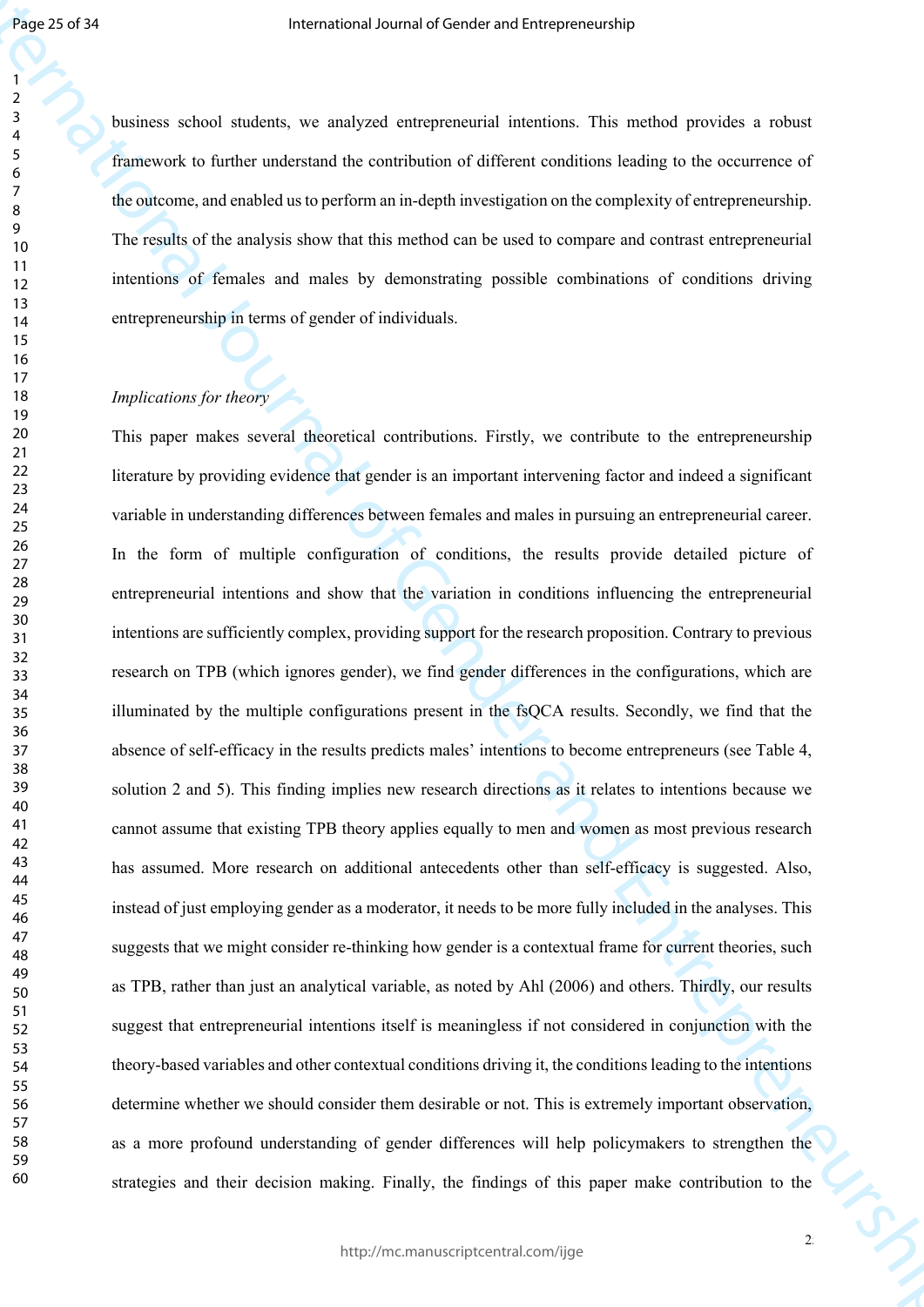understanding of entrepreneurial intentions research by providing in-depth insight into the roles of different conditions in driving the intentions to start a new business start-up which provides a support for the research proposition. Our research provides a foundation for expanding the literature on conventional theoretical frameworks such as one proposed by Ajzen (1985), theory of planned behavior. Our findings make clear that perceived behavioral control (PBC) and self-efficacy have different effect on the behavioral intentions, this is in itself a theoretical contribution.

On a more theoretical level, while there has been critiques on using theory of planned behavior, some even suggest abandoning the model (Sniehotta et al., 2014), we still see considerable potential in the model especially if we apply new statistical approaches to the data that allow for different combinations of configurations. The aim of this paper has not been to challenge TPB as such, but to show the complexity it seeks to model. Our research shows that we need more sophisticated methods (like fsQCA) and to consider and accept the possibility that a problem may have multiple solutions (supporting the research propostion). With fsQCA, we allow for and actively seek multiple solutions, whereas with traditional statistical methods we work to minimize and exclude potential noise that would result in complex and messy solutions.

## *Implications for practice*

Framewood Jeanna of Contents and Universe couple<br>
International of General of General of General of General of General of General of General of General of General organization<br>
International of General provides a function The fact, that fsQCA relies on the substantive domain knowledge of the researcher opens up for a truly rich scholarly debate about interpretations of research results, within and across research groups. Moreover, the results of this paper provide new insights to understand better the complexity of managerial behaviors, particularly entrepreneurial behaviors which should be pursued in future research. If we accept that there are many roadways to the outcome, we may also have to accept that one size does not fit all with respect to policy or training programs. Recent research on education and training of women entrepreneurs shows that factors influencing self-efficacy for women entrepreneurs is different than for men, in particular, when women interact and work with female entrepreneurs their self-efficacy is much higher, but the same is not true for men (Rosendahl-Huber and Bechtold, 2019). Also, there is a need to include female role models in classroom cases, panels and events, as well as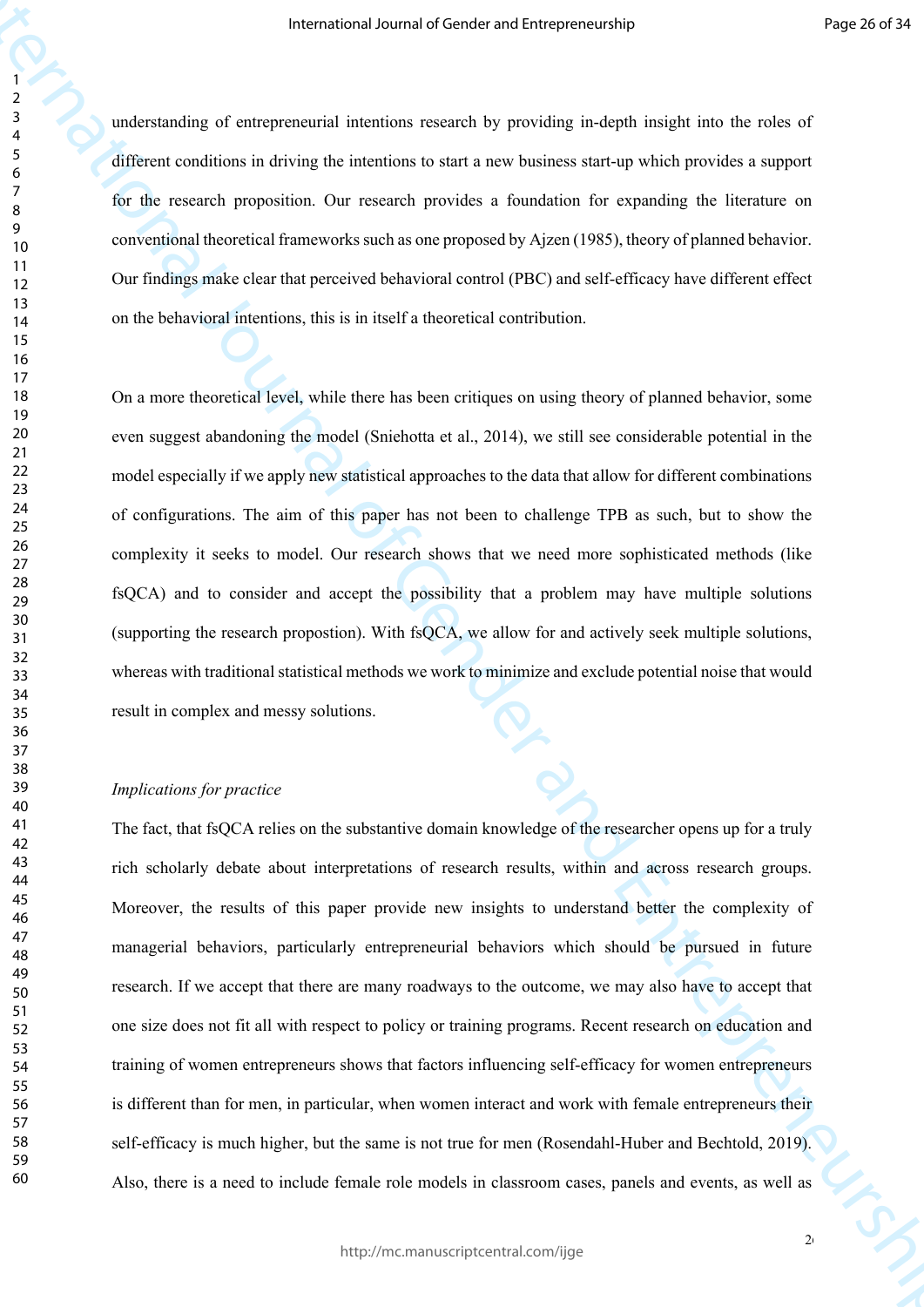ensure that programs are not "gendered" and male dominated (Cochran, 2017). Policy will not only have to adjust to the external economic conditions, but also become more sensitive to differences in motivators for nascent entrepreneurs. For instance, the creation of policy for women entrepreneurs needs to consider a bottom up approach whereby women entrepreneurs provide input on their needs and solutions rather than employing simply a top down approach, once size fits all (Brush and Greene, 2016). Our research potentially suggests that there are no easy or quick fixes. Still, the findings of this paper can be used to formulate strategies and public policies, in particular strategies that reinforce and allow sustainable creation of a new businesses. The findings of this study offer a novel practical contribution by identifying multipe recipes necessary to understand better the female intentions to pursue an entrepreneurial career across a diverse sample.

## *Limitations and future research*

Figure 2017)<br>
The mass that the paper a net of "positional" and also desired and a become more resulting to difference in<br>
Specific solution the content of General orientation, but also become more resulting to difference This study is not without limitations. First, it could be argued that students are not representative of the population as a whole, therefore the use of students as proxies for potential entrepreneurs might be subject to debate, although the appropriateness of using students as more heterogeneous samples has been recommended, particularly in the entrepreneurship context (Liñán at al., 2011). Before, further analysis, we do not claim that the findings of this research can be generalized to any population. Second, our dataset comprises of multinational data including eight countries, but we did not compare the results at the country levels, so in the future cross-national analysis can be performed to see if differences between countries can be obtained to enhance our understanding of entrepreneurial intentions. Like other statistical methods, fsQCA has also some limitations, for instance the domain knowledge and experience of a researcher play a vital role for the choice of the conditions, calibration of data and in the process of simplifying configurations and interpretation of the results when fsQCA is used. Moreover, the results of fsQCA could be sensitive to the cases included in the analysis, this limitation is especially true when a small sample of cases is used (Berg-Schlosser and De Meur, 2009). Nevertheless, it should be pointed out that this issue is not a limitation in our paper, as we utilized a large number of cases (i.e. 2038).

 $2^r$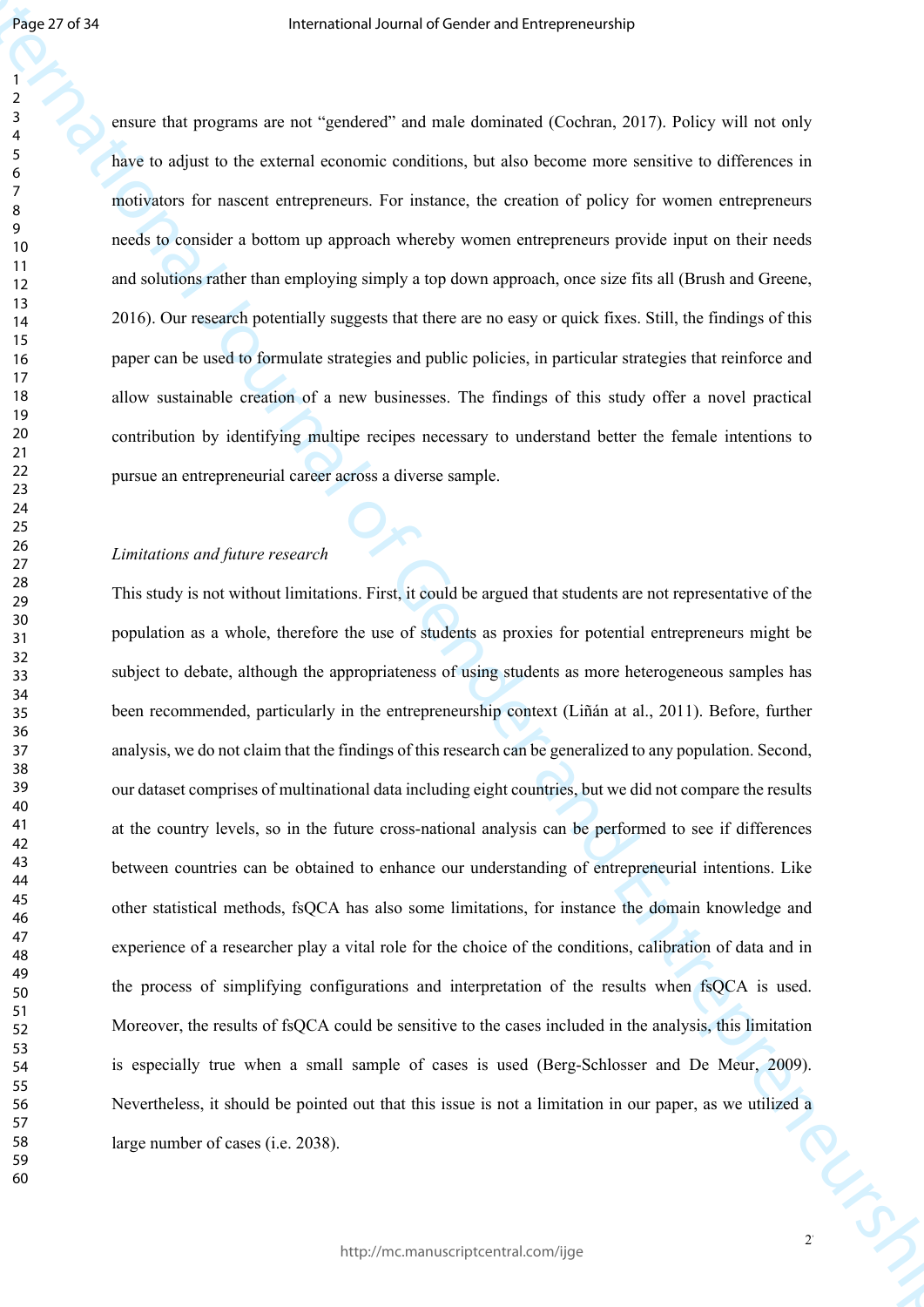Framewood Jesum of Leading techniques properties<br>
The recent of Central Horses and the state in the state of defining the filter of Formulae Construction<br>
The filter metals consider the SOCA in their state is determined i Our research opens different avenues for future research looking at managerial behavior. For instance, researchers could employ the fsQCA in their studies to determine if different sets conditions let to similar results. One possibility might be entrepreneurial orientation which is rooted in four variables, competitive aggressiveness, proactiveness, innovativeness and risk propensity (Lumpkin and Dess, 1996). Researchers have examined the multiple ways that this construct is formulated in explaining performance (George, 2011). Scores of studies find different results, the vast majority applying SEM and other causal analytical techniques, suggesting this might be another area where fsQCA could yield new understandings.

#### **References**

Adekiya, A.A. and Ibrahim, F. (2016), "Entrepreneurship intention among students. The antecedent role of culture and entrepreneurship training and development", *The International Journal of Management Education*, Vol. 14 No. 2, pp. 116-132.

Ahl, H. (2006), "Why research on women entrepreneurs needs new directions", *Entrepreneurship Theory and Practice,* Vol. 30 No. 5, pp. 595-621.

Ajzen, I. (1985), *From intentions to actions: A theory of planned behavior,* In J. Kuhl & J. Beckmann (Eds.), Action Control: From Cognition to Behavior: 11-39, New York: Springer-Verlag.

Ajzen, I. (1987), *Attitudes, traits, and actions: Dispositional prediction of behavior in personality and social psychology*, In Advances in Experimental Social Psychology, 20, pp. 1-63.

Ajzen, I. (1991), "The theory of planned behavior", *Organization Behavior and Human Decision Processes*, Vol. 50 No. 2, pp. 179-211.

Ajzen, I. (2001), "Nature and operation of attitudes", *Annual Review of Psychology*, Vol. 52 No. 1, pp. 27– 58.

Ajzen, I. (2002), "Perceived behavioral control, self-efficacy, locus of control, and the theory of planned behavior", *Journal of Applied Social Psychology,* Vol. 32 No. 4, pp. 665-683.

Aldrich, H. and Cliff, J. (2003), "The pervasive effects of family on entrepreneurship: Toward a family embeddedness perspective", *Journal of Business Venturing,* Vol. 18 No. 5, pp. 573-596.

Aloulou, W.J. (2015), "Entrepreneurial Intention among Freshmen Students—Application of the Theory of Planned Behavior in Saudi Context", *Journal of Enterprising Culture*, Vol. 23 No. 4, pp. 473-500.

Arenius, P., Engel, Y. and Klyver, K. (2017), "No particular action needed? A necessary condition analysis of gestation activities and firm emergence", *Journal of Business Venturing Insights,* Vol. 8, pp. 87-92.

Armitage, C.J. and Conner, M. (2001), "Efficacy of the theory of planned behavior: A meta-analytic review", *British Journal of Social Psychology*, Vol. 40 No. 4, pp. 471-499.

Austin, M.J. and Nauta, M.M. (2016), "Entrepreneurial role-model exposure, self-efficacy, and women's entrepreneurial intentions", *Journal of Career Development*, Vol. 43 No. 3, pp. 260-272.

Autio, E., Keeley, R.H., Klofsten, M., Parker, G.G.C. and Hay, M. (2001), "Entrepreneurial intent among students in Scandinavia and in the USA", *Enterprise and Innovation Management Studies*, Vol. 2 No. 2, pp. 145- 160.

Bandura, A. (1977), "Self-efficacy: Toward a unifying theory of behavioral change", *Psychological Review,*  Vol. 84 No. 2, pp. 191-215.

Bandura, A. (1986), *Social Foundation of Thought and Action: A Social-Cognitive View,* Englewood Cliffs: Prentice-Hall.

Bandura, A. (1997), *Self-efficacy: The Exercise of Control*, New York, NY: Freeman.

BarNir, A., Watson, W.E. and Hutchins, H.M. (2011), "Mediation and moderated mediation in the relationship among role models, self‐efficacy, entrepreneurial career intention, and gender", *Journal of Applied Social Psychology*, Vol. 41 No. 2, pp. 270-297.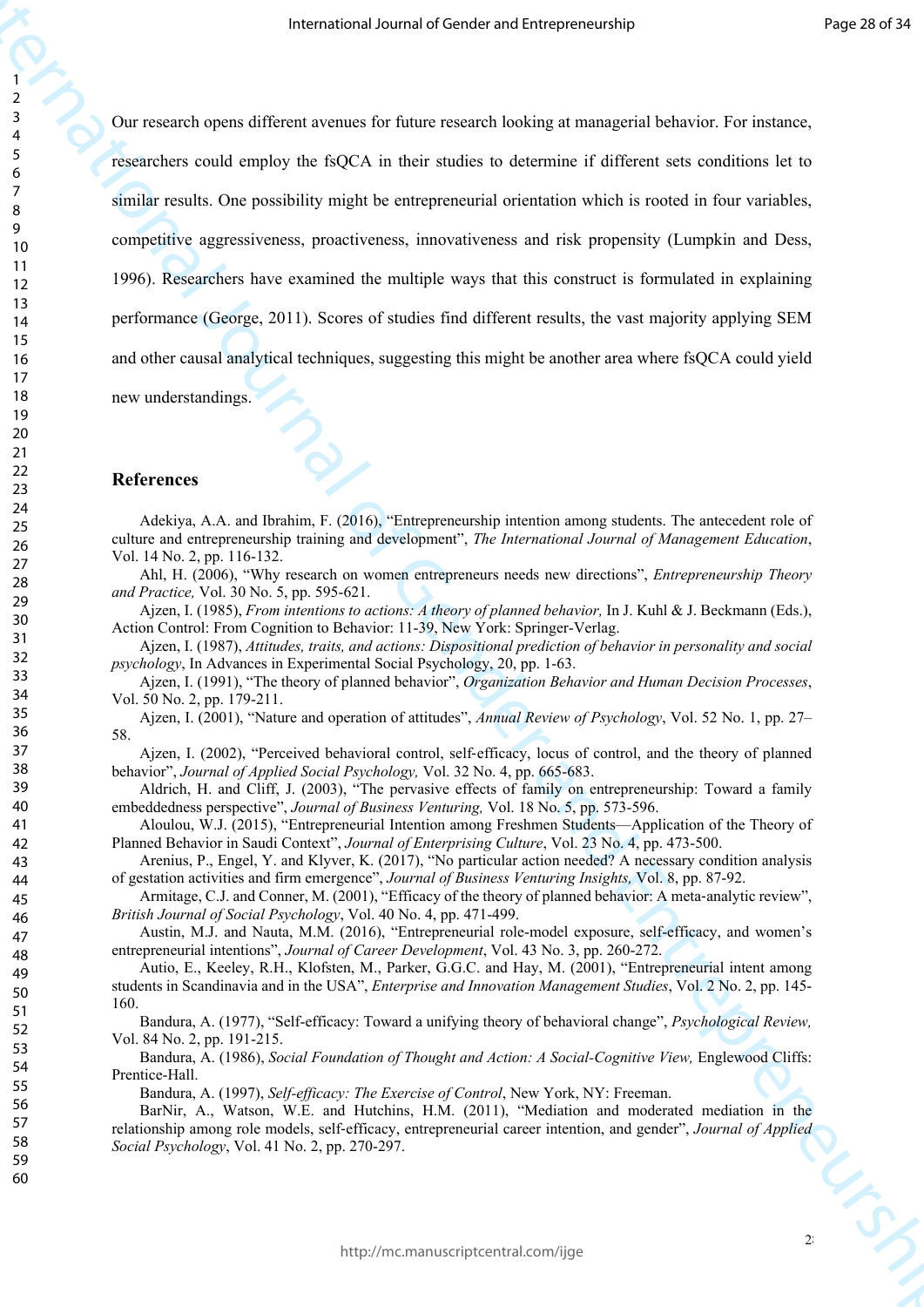International Journal of Gender and Entrepreneurship Baron, R.M and Kenny, D.A. (1986), "The moderator–mediator variable distinction in social psychological research: Conceptual, strategic, and statistical considerations", *Journal of Personality and Social Psychology*, Vol. 51 No. 6, pp. 1173–1182.

Basu, A. and Virick, M. (2008), "Assessing entrepreneurial intentions amongst students: A comparative study", In VentureWell. Proceedings of Open, the Annual Conference (p. 79). National Collegiate Inventors & Innovators Alliance.

Berg-Schlosser, D and De Meur, G. (2009). Comparative research design: Case and variable selection. In: Rihoux B and Ragin CC, eds. Configurational Comparative Methods: Qualitative Comparative Analysis (QCA) and Related Techniques. Thousand Oaks, CA: SAGE Publications, Inc.

Beynon, M.J., Jones, P. and Pickernell, D. (2016), "Country-based comparison analysis using fsQCA investigating entrepreneurial attitudes and activity", *Journal of Business Research*, Vol. 69 No. 4, pp. 1271-1276.

Bird, B. and Brush, C.G. (2002), "A gendered perspective on organizational creation", *Entrepreneurship Theory and Practice,* Vol. 26 No. 3, pp. 41-65.

Boyd, N.G. and Vozikis, G.S. (1994), "The influence of self-efficacy on the development of entrepreneurial intentions and actions", *Entrepreneurship Theory and Practice*, Vol. 18 No. 4, pp. 63-77.

Brush, C.G., Edelman, L.F., Manolova, T. and Welter, F. (2018), "A gendered look at entrepreneurship ecosystems", *Small Business Economics*, pp. 1-16.

Brush, C.G. and Greene, P.G. (2016), "Closing the gender gap: A new perspective on policies and practices" working paper prepared for the Organization for Economic Cooperation and Development (OECD), Paris, France.

Bullough, A., Renko, M. and Myatt, T. (2014), "Danger Zone Entrepreneurs: The Importance of Resilience and Self–Efficacy for Entrepreneurial Intentions", *Entrepreneurship Theory and Practice*, Vol. 38 No. 3, pp. 473- 499.

Cardon, M.S. and Kirk, C.P. (2015), "Entrepreneurial Passion as Mediator of the Self–Efficacy to Persistence Relationship", *Entrepreneurship theory and practice*, Vol. 39 No. 5, pp. 1027-1050.

Carsrud, A.L. and Brännback, M. (2011), "Entrepreneurial motivations: what do we still need to know?", *Journal of Small Business Management*, Vol. 49 No. 1, pp. 9-26.

Chen, C., Greene, P. and Crick, A. (1998), "Does entrepreneurial self-efficacy distinguish entrepreneurs from managers?", *Journal of Business Venturing*, Vol. 13 No. 4, pp. 295–316.

Chen, G., Gully, S.M. and Eden, D. (2001), "Validation of a new general self-efficacy scale,

*Organizational Research Method*s, Vol. 4 No. 1, pp. 62-83.

Cochran, S. (2017) "What's gender got to do with it? The experiences of women entrepreneurship students", working paper, University of Missouri- Kansas City.

Conner, M. and Armitage, C.J. (1998), "Extending the theory of planned behavior: A review and avenues for further research", *Journal of applied social psychology*, Vol. 28 No. 15, pp. 1429-1464.

de Bruin, A., Brush, C.G. and Welter, F. (2007), "Advancing a framework for coherent research on women's entrepreneurship", *Entrepreneurship Theory & Practice*, Vol. 31 No. 3, pp. 323-339.

de Vita, L., Mari, M. and Poggesi, S. (2014), "Women entrepreneurs in and from developing countries: evidences from the literature", *European Management Journal,* Vol. 32 No. 3, pp. 451-460.

Díaz-García, M.C. and Jiménez-Moreno, J. (2010), "Entrepreneurial intention: the role of gender", *International Entrepreneurship and Management Journa*l, Vol. 6 No. 3, pp. 261-283.

Eagly, A.H. (1987). *Sex Differences in Social Behavior: A Social-Role Interpretation*. NJ: Erlbaum, Hillsdale.

Eagly, A.H. and Karau, S.J. (2002), "Role congruity theory of prejudice toward female leaders", *Psychological Review*, Vol. 109, No. 3, pp. 573-598.

Fayolle, A. and Liñán, F. (2014), "The future of research on entrepreneurial intentions", *Journal of Business Research*, Vol. 67 No. 5, pp. 663-666.

Fishbein, M. and Ajzen, I. (1975), *Belief, Attitude, Intention, and Behavior*. Reading, MA: Addison-Wesley.

Fiss, P.C. (2007), "A set-theoretic approach to organizational configurations", *Academy of Management Review*, Vol. 32 No. 4, pp. 1180–1198.

Fiss, P.C. (2011), "Building better causal theories: A fuzzy set approach to typologies in organization research", *Academy of Management Journal*, Vol. 54 No. 2, pp. 393–420.

Fiss, P.C., Cambré, B. and Marx, A. (2013), "*Configurational theory and methods in organizational research"*. Emerald Group Publishing.

Fornell, C. and Larcker, D. (1981), "Evaluating structural equation models with unobservable variables and measurement error", *Journal of Marketing Research*, Vol. 18 No. 1, pp. 39–50.

Gatewood, E., Shaver, K., Powers, J. and Gartner, W. (2002), "Entrepreneurial expectancy, task, effort and performance", Entrepreneurship Theory and Practice, Vol. 27 No. 2, pp. 187–206.

George, B. (2011), "Entrepreneurial orientation: A theoretical and empirical examination of the consequences of differing construct representations", *Journal of Management Studies*, Vol. 48 No. 6, pp. 1291-1313.

 $2<sup>9</sup>$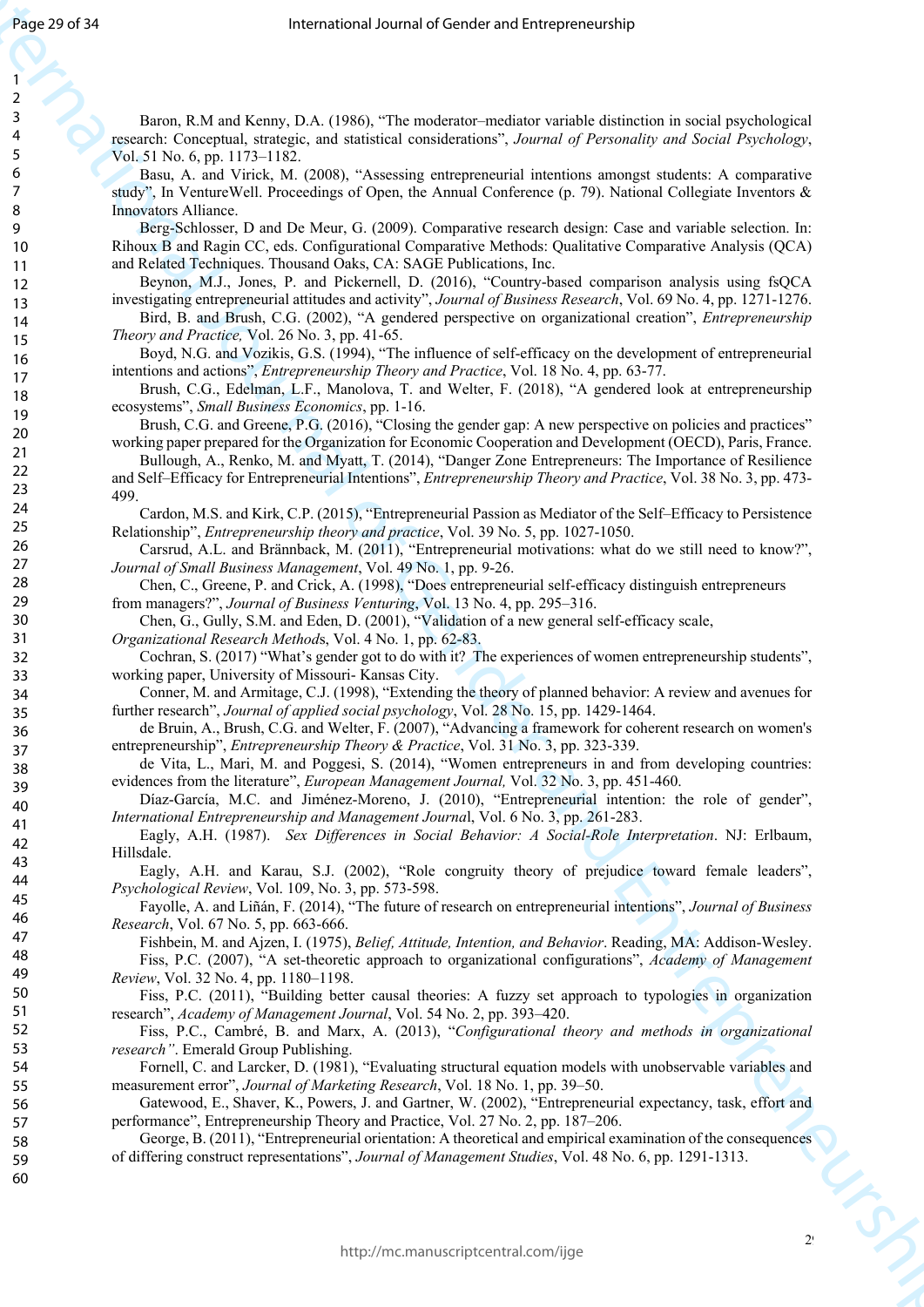Gieure, C., Benavides-Espinosa, M.D.M. and Roig-Dobón, S. (2019), "Entrepreneurial intentions in an international university environment", *International Journal of Entrepreneurial Behavior & Research*. DOI: https://doi.org/10.1108/IJEBR-12-2018-0810.

Guerrero, M., Rialp, J. and Urbano, D. (2008), "The impact of desirability and feasibility on entrepreneurial intentions: A structural equation model", *International Entrepreneurship and Management Journa*l, Vol. 4 No. 1, pp. 35-50.

Gupta, V.K., Turban, D.B., Wasti, S.A. and Sikdar, A. (2009), "The role of gender stereotypes in perceptions of entrepreneurs and intentions to become an entrepreneur", *Entrepreneurship Theory and Practice*, Vol. 33 No. 2, pp. 397-417.

Haus, I., Steinmetz, H., Isidor, R. and Kabst, R. (2013), "Gender effects on entrepreneurial intention: a metaanalytical structural equation model", *International Journal of Gender and Entrepreneurship*, Vol. 5 No. 2, pp. 130-156.

Henry, C., Foss, L. and Ahl, H. (2016) "Gender and entrepreneurship research" A review and methodological approach", *International Small Business Journal.* Vol. 34 No. 3, pp. 217-241.

Hisrich, R., Langan-Fox, J. and Grant, S. (2007), "Entrepreneurship research and practice: a call to action for psychology", *American psychologist*, Vol. 62 No. 6, pp. 575-589.

Hsu, D.K., Burmeister-Lamp, K., Simmons, S.A., Foo, M.D., Hong, M.C. and Pipes, J.D. (2019), "I know I can, but I don't fit": Perceived fit, self-efficacy, and entrepreneurial intention", *Journal of Business Venturing*, Vol. 34 No. 2, pp. 311-326.

Jennings, J.E. and Brush, C.G. (2013), "Research on women entrepreneurs: challenges to (and from) the broader entrepreneurship literature?", *The Academy of Management Annals*, Vol. 7 No. 1, pp. 663-715.

Karimi, S., Biemans, H.J.A., Lans, T., Chizari, M. and Mulder, M. (2014), "Effects of role models and gender on students' entrepreneurial intentions", *European Journal of Training and Development*, Vol. 38 No. 8, pp. 694- 727.

Kautonen, T., Luoto, S. and Tornikoski, E.T. (2010), "Influence of work history on entrepreneurial intentions in 'prime age' and 'third age': A preliminary study", *International Small Business Journal*, Vol. 28 No. 6, pp. 583-601.

Kautonen, T., Van Gelderen, M. and Fink, M. (2015), "Robustness of the Theory of Planned Behavior in predicting entrepreneurial intentions and actions", *Entrepreneurship Theory and Practice*, Vol. 39, No. 3, pp. 655- 674.

Kautonen, T., Van Gelderen, M. and Tornikoski, E.T. (2013) "Predicting entrepreneurial behaviour: a test of the theory of planned behavior", *Applied Economics*, Vol. 45 No. 6, pp. 697-707.

From the the main of the state of the state of the state of the state of the state of the state of the state of the state of the state of the state of the state of the state of the state of the state of the state of the s Kelley, D., Baumer, B., Brush, C.G., Greene, P., Mahdavi, M., Majbouri, M., Cole, M, Dean, M. and Heavelow, R. (2017). *Global Entrepreneurship Monitor 2016/2017 Report on Women's Entrepreneurship,* Wellesley, MA: Babson College.

Kraus, S., Ribeiro-Soriano, D. and Schüssler, M. (2018), "Fuzzy-set qualitative comparative analysis (fsQCA) in entrepreneurship and innovation research – the rise of a method", *International Entrepreneurship and Management Journal*, Vol. 14, pp. 15-33.

Krueger, N.F. and Carsrud, A.L. (1993), "Entrepreneurial intentions: applying the theory of planned behavior", *Entrepreneurship and Regional Development*, Vol. 5 No. 4, pp. 315-330.

Krueger, N.F., Reilly, M. D. and Carsrud, A.L. (2000), "Competing models of entrepreneurial intentions", *Journal of Business Venturing*, Vol. 15 No. 5-6, pp. 411-432.

Ladge, J., Eddleston, K.A. and Sugiyama, K. (2019), "Am I an entrepreneur? How imposter fears hinder women entrepreneurs' business growth", *Business Horizons*. https://doi.org/10.1016/j.bushor.2019.05.001.

Liang, H., Saraf, N., Hu, Q. and Xue, Y. (2007), "Assimilation of enterprise systems: the effect of institutional pressures and the mediating role of top management", *MIS quarterly*, Vol. 31 No.1, pp. 59-87.

Liñán, F. and Chen, Y.W. (2009), "Development and Cross‐Cultural application of a specific instrument to measure entrepreneurial intentions", *Entrepreneurship Theory and Practice,* Vol. 33 No. 3, pp. 593-617.

Liñán, F. and Fayolle, A. (2015), "A systematic literature review on entrepreneurial intentions: citation, thematic analyses, and research agenda", *International Entrepreneurship and Management Journal*, Vol. 11 No. 4, pp. 907-933.

Liñán, F., Rodríguez-Cohard, J.C. and Rueda-Cantuche, J.M. (2011), "Factors affecting entrepreneurial intention levels: a role for education", *International entrepreneurship and management Journal*, Vol. 7 No. 2, pp. 195-218.

Liñán, F., Urbano, D. and Guerrero, M. (2011), "Regional variations in entrepreneurial cognitions: Start-up intentions of university students in Spain", *Entrepreneurship and Regional Dev*elopment, Vol. 23 No. (3-4), pp. 187-215.

Liu, Y., Mezei, J., Kostakos, V. and Li, H. (2017), "Applying configurational analysis to IS behavioral research: a methodological alternative for modelling combinatorial complexities", *Information Systems Research*, Vol. 27 No. 1, pp. 59-89.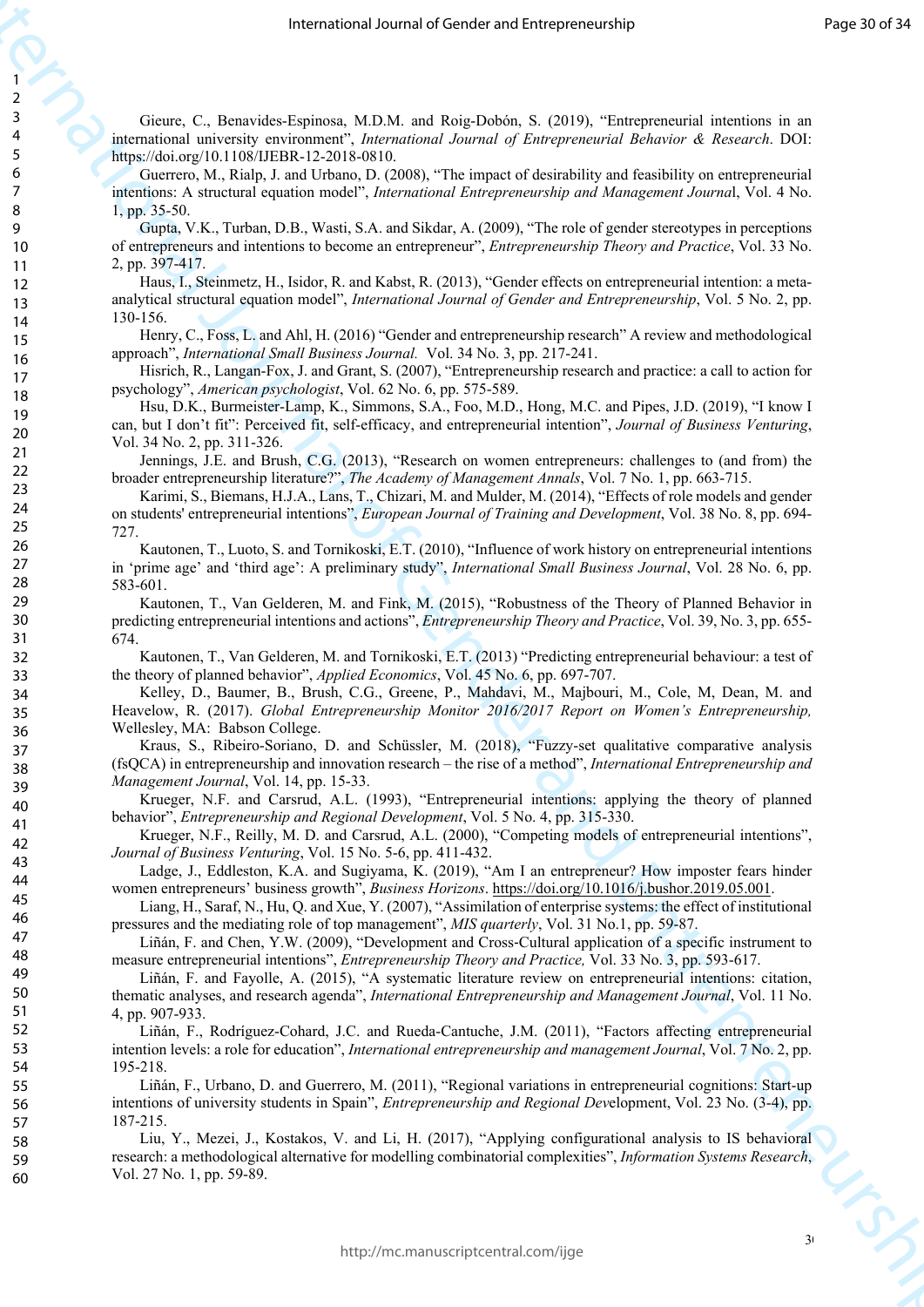Lo, C., Sun, H. and Law, K. (2012), "Comparing entrepreneurial intention between female and male engineering students", *Journal of Women's Entrepreneurship and Education,* Vol. 1 No. 2, pp. 28-51.

Figure 1971<br>
The matrix and the state  $\mu$  (2018). "Solomonic entrapreneurs in<br>the state state state state state state state state state state state state state state state state state state state state state state state Lortie, J. and Castogiovanni, G. (2015), "The theory of planned behavior in entrepreneurship research: what we know and future directions", *International Entrepreneurship and Management Journal*, Vol. 11 No. 4, pp. 935-957.

Lumpkin, T. and Dess, G. (1996), "Clarifying the entrepreneurial orientation construct leading to performance", *Academy of Management Review.* Vol. 21 No. 1, pp. 135-172.

Maes, J., Leroy, H. and Sels, L. (2014), "Gender differences in entrepreneurial intentions: A TPB multi-group analysis at factor and indicator level", *European Management Journal*, Vol. 32 No. 5, pp. 784-794.

Marlow, S. and Patton, D. (2005), "All Credit to Men? Entrepreneurship, Finance, and Gender", *Entrepreneurship Theory & Practice*, Vol. 29 No. 6, pp. 717-735.

Mas-Tur, A., Pinazo, P., Tur-Porcar, A.M. and Sánchez-Masferrer, M. (2015), "What to avoid to succeed as an entrepreneur", *Journal of Business Research*, Vol. 68 No. 11, pp. 2279-2284.

Meek, W.R., Pacheco, D.F. and York, J.G. (2010), "The impact of social norms on entrepreneurial action: Evidence from the environmental entrepreneurship context", *Journal of Business Venturing*, Vol. 25 No. 5, pp. 493-509.

Mendel, J.M. and Korjani, M.M. (2013), "Theoretical aspects of fuzzy set qualitative comparative analysis (fsQCA), *Information Sciences*, Vol. 237(2013), pp. 137–161.

Mezei, J. and Nikou, S. (2018), "On the use of configurational analysis in entrepreneurial research. A research agenda for entrepreneurial cognition and intention", 142-160. Edward Elgar.

Muñoz, P. and Dimov, D. (2015), "The call of the whole in understanding the development of sustainable ventures", *Journal of Business Venturing*, Vol. 30 no. 4, pp. 632-654.

Nowiński, W., Haddoud, M.Y., Lančarič, D., Egerová, D. and Czeglédi, C. (2019), "The impact of entrepreneurship education, entrepreneurial self-efficacy and gender on entrepreneurial intentions of university students in the Visegrad countries. *Studies in Higher Education*, Vol. 44 No. 2, pp. 361-379.

Nunnally, J.C. (1967). *Psychometric Theory (1st ed.)*. New York.: McGraw-Hill.

Ozaralli, N. and Rivenburgh, N.K. (2016), "Entrepreneurial intention: antecedents to entrepreneurial behavior in the USA and Turkey", *Journal of Global Entrepreneurship Research*, Vol. 6 No. 1, pp. 1-32.

Piperopoulos, P. and Dimov, D. (2015) "Burst bubbles or build steam? Entrepreneurship education, entrepreneurial self‐efficacy, and entrepreneurial intentions", *Journal of Small Business Management*, Vol. 53 No. 4, pp. 970-985.

Podsakoff, P.M. and Organ, D.W. (1986), "Self-reports in organizational research: Problems and prospects", *Journal of management*, Vol. 12 No. 4, pp. 531-544.

Ragin, C.C. (1987), *The Comparative Method: Moving Beyond Qualitative and Quantitative Strategies*. Berkeley, CA: University of California Press.

Ragin, C.C. (2000), *Fuzzy Set Social Science*. Chicago, IL: University of Chicago Press.

Ragin, C.C. (2008), *Redesigning Social Inquiry: Fuzzy Sets and Beyond*. Chicago, IL: University of Chicago Press.

Ragin, C.C. (2013), "New directions in the logic of social inquiry", *Political Research Qua*rterly, Vol. 66 No. 1, pp. 171-174.

Ragin, C.C. and Davey, S. (2016), "Fuzzy-Set/Qualitative Comparative Analysis 3.0", Irvine, California: Department of Sociology, University of California.

Ragin, C.C. and Fiss, P.C. (2008), "Net effects analysis versus configurational analysis: An empirical demonstration", In C. C. Ragin (Ed.), *Redesigning Social Inquiry: Fuzzy Sets and Beyond* (pp. 190–212). Chicago, IL: University of Chicago Press.

Robledo, J.L.R., Arán, M.V., Sanchez, V.M. and Molina, M.Á.R. (2015), "The moderating role of gender on entrepreneurial intentions: A TPB perspective", *Intangible Cap*ital, Vol. 11 No. 1, pp. 92-117.

Rosendahl-Huber, L. and Bechtold, L. (2019), "Yes I can! A field experiment of female role model effects in entrepreneurship", paper presented at the 2019 Diana International Research Conference, Wellesley, MA.

Rueda, S., Moriano, J.A. and Liñán, F. (2015), "Validating a theory of planned behavior questionnaire to measure entrepreneurial intentions", in Alain Fayolle, Paula Kyrö, Francisco Liñán (Ed.), *Developing, shaping and growing entrepreneurship*, 60-78.

Santos, F.J., Roomi, M.A. and Liñán, F. (2016), "About gender differences and the social environment in the development of entrepreneurial intentions", *Journal of Small Business Management*, Vol. 54 No. 1, pp. 49-66.

Schneider, C. Q. and Wagemann, C. (2007), "*Qualitative Comparative Analysis (QCA) and Fuzzy Sets",*  Barbara Budrich.

Shahab, Y., Chengang, Y., Arbizu, A.D. and Haider, M.J. (2019), "Entrepreneurial self-efficacy and intention: do entrepreneurial creativity and education matter?", *International Journal of Entrepreneurial Behavior & Research*, Vol. 25 No. 2, pp. 259-280.

31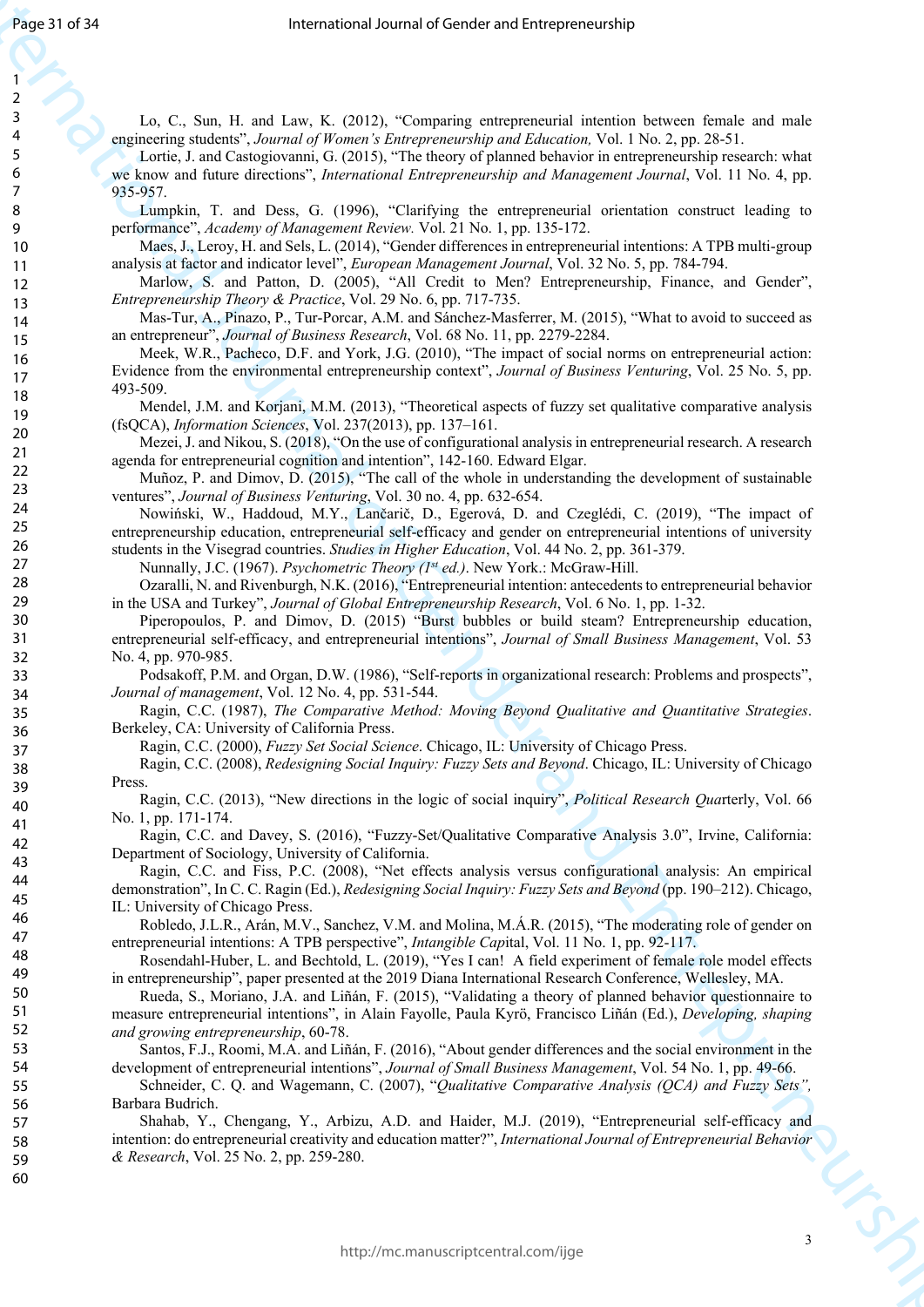Shinnar, R.S., Giacomin, O. and Janssen, F. (2012), "Entrepreneurial perceptions and intentions: The role of gender and culture", *Entrepreneurship Theory and Practice*, Vol. 36 No. 3, pp. 465-493.

Sniehotta, F., Pressau, J. and Araújo-Soares, V. (2014), "Time to retire the theory of planned behavior", *Health Psychology Review,* Vol. 8 No. 1, pp. 1-7.

Souitaris, V., Zerbinati, S. and Al-Laham, A. (2007), "Do entrepreneurship programs raise entrepreneurial intention of science and engineering students? The effect of learning, inspiration and resources", *Journal of Business Venturing*, Vol. 22 No. 4, pp. 566-591.

Straatmann, T., Rothenhöfer, L.M., Meier, A. and Mueller, K. (2018), "A Configurational Perspective on the Theory of Planned Behaviour to Understand Employees' Change‐Supportive Intentions", *Applied Psychology*, Vol. 67 No. 1, pp. 91-135.

Stroe, S., Parida, V. and Wincent, J. (2018), "Effectuation or causation: An fsQCA analysis of entrepreneurial passion, risk perception, and self-efficacy", *Journal of Business Research*, Vol. 89, pp. 265-272.

Teo, A.C., Tan, G.W.H., Cheah, C.M., Ooi, K.B. and Yew, K.T. (2012), "Can the demographic and subjective norms influence the adoption of mobile banking?", *International Journal of Mobile Communications*, Vol. 10 No. 6, pp. 578-597.

Thiem, A. and Duşa, A. (2013), "QCA: A Package for Qualitative Comparative Analysis", *R Journal,* Vol. 5 No. 1, pp. 87-97.

Trochim, W.M. and Donnelly, J.P. (2000), "*Research Methods Knowledge Base (2nd ed.)"*, Atomic Dog Publishing, Cincinnati, OH.

van Ewijk, A.R. and Belghiti-Mahut, S. (2019), "Context, gender and entrepreneurial intentions: How entrepreneurship education changes the equation", *International Journal of Gender and Entrepreneurship*. https://doi.org/10.1108/IJGE-05-2018-0054.

Veciana, J.M., Aponte, M. and Urbano, D. (2005), "University students' attitudes towards entrepreneurship: A two countries comparison", *The International Entrepreneurship and Management Journal*, Vol. 1 No. 2, pp. 165-182.

Wilson, F., Kickul, J. and Marlino, D. (2007), "Gender, Entrepreneurial Self-Efficacy, and Entrepreneurial Career Intentions: Implications for Entrepreneurship Education", *Entrepreneurship Theory and Practice*, Vol. 31 No. 3, 387-406.

Woodside, A.G. (2013), "Moving beyond multiple regression analysis to algorithms: Calling for adoption of a paradigm shift from symmetric to asymmetric thinking in data analysis and crafting theory", *Journal of Business Research*, Vol. 66 No. 4, pp. 463–472.

Frame of General Jeanna of Gender and Alexanomerical particles in the contro[l o](https://doi.org/10.1108/IJGE-05-2018-0054)f General Control of General Control of General Control of General Control of General Control of General Control of General Control of General Zhang, Y., Duysters, G. and Cloodt, M. (2014), "The role of entrepreneurship education as a predictor of university students' entrepreneurial intention", *International Entrepreneurship and Management Journal*, Vol. 10 No. 3, pp. 623-641.

Zhao, H., Seibert, S.E. and Hills, G.E. (2005), "The mediating role of self-efficacy in the development of entrepreneurial intentions", *Journal of Applied Psychology*, Vol. 90 No. 6, pp. 1265-1272.

 $3<sup>2</sup>$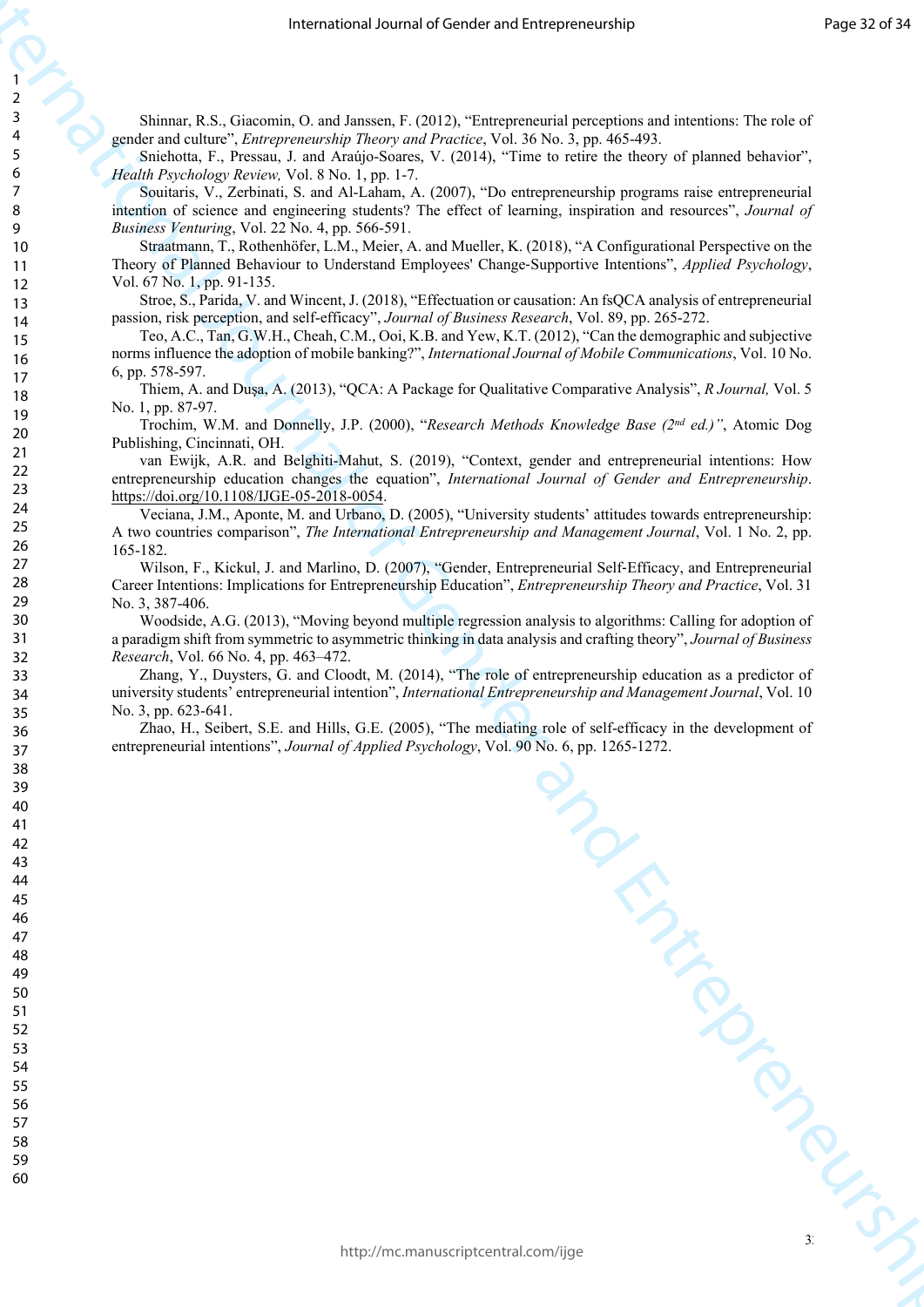#### **Tables and Appendices:**

| Country | Spain     | Turkev    | `anada    | $C$ hile  | C <sub>hina</sub> | Finland  | Germany   | USA      |
|---------|-----------|-----------|-----------|-----------|-------------------|----------|-----------|----------|
| N       | 201       | 474       |           | 292       | 278               | 156      | 220       | 96       |
| Gender  | $F = 110$ | $F = 208$ | $F = 95$  | $F = 107$ | $F = 102$         | $F = 93$ | $F = 53$  | $F = 29$ |
|         | $M = 91$  | $M = 266$ | $M = 126$ | $M = 185$ | $M = 276$         | $M = 63$ | $M = 167$ | $M = 67$ |

| <b>Condition</b>                  | Consistency  | Coverage     |
|-----------------------------------|--------------|--------------|
| Self-efficacy                     | 0.881(0.441) | 0.644(0.749) |
| Subjective norms                  | 0.912(0.421) | 0.679(0.607) |
| Perceived behavioral control      | 0.758(0.693) | 0.852(0.596) |
| Attitude towards entrepreneurship | 0.916(0.479) | 0.653(0.602) |
| Gender                            | 0.336(0.634) | 0.455(0.508) |

#### **Table 3.** Intermediate solutions of the fsOCA (without gender).

|                                   |                |       | Solution       |         |
|-----------------------------------|----------------|-------|----------------|---------|
| Causal conditions                 | S <sub>1</sub> | S2    | S <sub>3</sub> | S4      |
| Self-efficacy                     |                |       |                | $\circ$ |
| Subjective norms                  |                |       |                |         |
| Perceived behavioral control      |                |       |                |         |
| Attitude towards entrepreneurship |                |       |                |         |
| Raw coverage                      | 0.735          | 0.468 | 0.729          | 0.396   |
| Unique coverage                   | 0.020          | 0.002 | 0.007          | 0.007   |
| Consistency                       | 0.882          | 0.888 | 0.880          | 0.852   |
| Overall solution coverage         |                |       | 0.787          |         |
| Overall solution consistency      |                |       | 0.834          |         |

#### **Table 4.** Intermediate solutions of the fsQCA (with gender)

| Country<br>N<br>Gender                                                                                                                                                                                                                                                            |                   |                  |                 |                               |                  |                              |                 |                 |                |
|-----------------------------------------------------------------------------------------------------------------------------------------------------------------------------------------------------------------------------------------------------------------------------------|-------------------|------------------|-----------------|-------------------------------|------------------|------------------------------|-----------------|-----------------|----------------|
| Table 1. List of countries and # of participants                                                                                                                                                                                                                                  |                   |                  |                 |                               |                  |                              |                 |                 |                |
|                                                                                                                                                                                                                                                                                   |                   |                  |                 |                               |                  |                              |                 |                 |                |
|                                                                                                                                                                                                                                                                                   | Spain             | <b>Turkey</b>    | Canada          | <b>Chile</b>                  | China            |                              | Finland         | Germany         | <b>USA</b>     |
|                                                                                                                                                                                                                                                                                   | 201<br>$F = 110$  | 474<br>$F = 208$ | 221<br>$F = 95$ | $\overline{292}$<br>$F = 107$ | 278<br>$F = 102$ |                              | 156<br>$F = 93$ | 220<br>$F = 53$ | 96<br>$F = 29$ |
|                                                                                                                                                                                                                                                                                   | $M = 91$          | $M = 266$        | $M = 126$       | $M = 185$                     | $M = 276$        |                              | $M = 63$        | $M = 167$       | $M = 67$       |
| Table 2. The necessity assessment of causal conditions                                                                                                                                                                                                                            |                   |                  |                 |                               |                  |                              |                 |                 |                |
| <b>Condition</b>                                                                                                                                                                                                                                                                  |                   |                  |                 | Consistency                   |                  | Coverage                     |                 |                 |                |
| Self-efficacy                                                                                                                                                                                                                                                                     |                   |                  |                 | 0.881(0.441)                  |                  | 0.644(0.749)                 |                 |                 |                |
| Subjective norms<br>Perceived behavioral control                                                                                                                                                                                                                                  |                   |                  |                 | 0.912(0.421)<br>0.758(0.693)  |                  | 0.679(0.607)<br>0.852(0.596) |                 |                 |                |
| Attitude towards entrepreneurship                                                                                                                                                                                                                                                 |                   |                  |                 | 0.916(0.479)                  |                  | 0.653(0.602)                 |                 |                 |                |
| Gender<br>Note: The value for negation of a condition is shown in the parentheses                                                                                                                                                                                                 |                   |                  |                 | 0.336(0.634)                  |                  | 0.455(0.508)                 |                 |                 |                |
| Table 3. Intermediate solutions of the fsQCA (without gender).                                                                                                                                                                                                                    |                   |                  |                 |                               |                  |                              |                 |                 |                |
|                                                                                                                                                                                                                                                                                   | Causal conditions |                  | $\overline{S1}$ | Solution<br>$\mathbf{S2}$     | S3               | S <sub>4</sub>               |                 |                 |                |
| Self-efficacy                                                                                                                                                                                                                                                                     |                   |                  |                 | $\circ$                       |                  | $\circ$                      |                 |                 |                |
| Subjective norms<br>Perceived behavioral control                                                                                                                                                                                                                                  |                   |                  |                 |                               |                  |                              |                 |                 |                |
| Attitude towards entrepreneurship                                                                                                                                                                                                                                                 |                   |                  |                 |                               |                  |                              |                 |                 |                |
|                                                                                                                                                                                                                                                                                   |                   |                  |                 |                               |                  |                              |                 |                 |                |
| Raw coverage                                                                                                                                                                                                                                                                      |                   |                  | 0.735           | 0.468                         | 0.729            | 0.396                        |                 |                 |                |
| Unique coverage<br>Consistency                                                                                                                                                                                                                                                    |                   |                  | 0.020<br>0.882  | 0.002<br>0.888                | 0.007<br>0.880   | 0.007<br>0.852               |                 |                 |                |
| Overall solution coverage<br>Overall solution consistency                                                                                                                                                                                                                         |                   |                  |                 | 0.787<br>0.834                |                  |                              |                 |                 |                |
| Note: Black circles indicate the presence of a condition, and blank circles indicate its absence. Large circles indicate core conditions;<br>small ones, peripheral conditions. Blank spaces indicate "don't care".<br>Table 4. Intermediate solutions of the fsQCA (with gender) |                   |                  |                 |                               |                  |                              |                 |                 |                |
|                                                                                                                                                                                                                                                                                   | Causal conditions |                  | S1              | S <sub>2</sub>                | Solution<br>S3   | $\ensuremath{\mathrm{S4}}$   | S <sub>5</sub>  |                 |                |
| Gender                                                                                                                                                                                                                                                                            |                   |                  |                 | $\circ$                       | $\circ$          |                              | $\circ$         |                 |                |
| Self-efficacy<br>Subjective norms                                                                                                                                                                                                                                                 |                   |                  |                 | $\circ$                       |                  |                              | $\circ$         |                 |                |
| Perceived behavioral control                                                                                                                                                                                                                                                      |                   |                  |                 |                               |                  |                              |                 |                 |                |
| Attitude towards entrepreneurship<br>Raw coverage                                                                                                                                                                                                                                 |                   |                  | 0.743           | 0.249                         | 0.469            | 0.393                        | 0.259           |                 |                |
| Unique coverage<br>Consistency                                                                                                                                                                                                                                                    |                   |                  | 0.138<br>0.882  | 0.001<br>0.901                | 0.005<br>0.890   | 0.001<br>0.902               | 0.001<br>0.838  |                 |                |